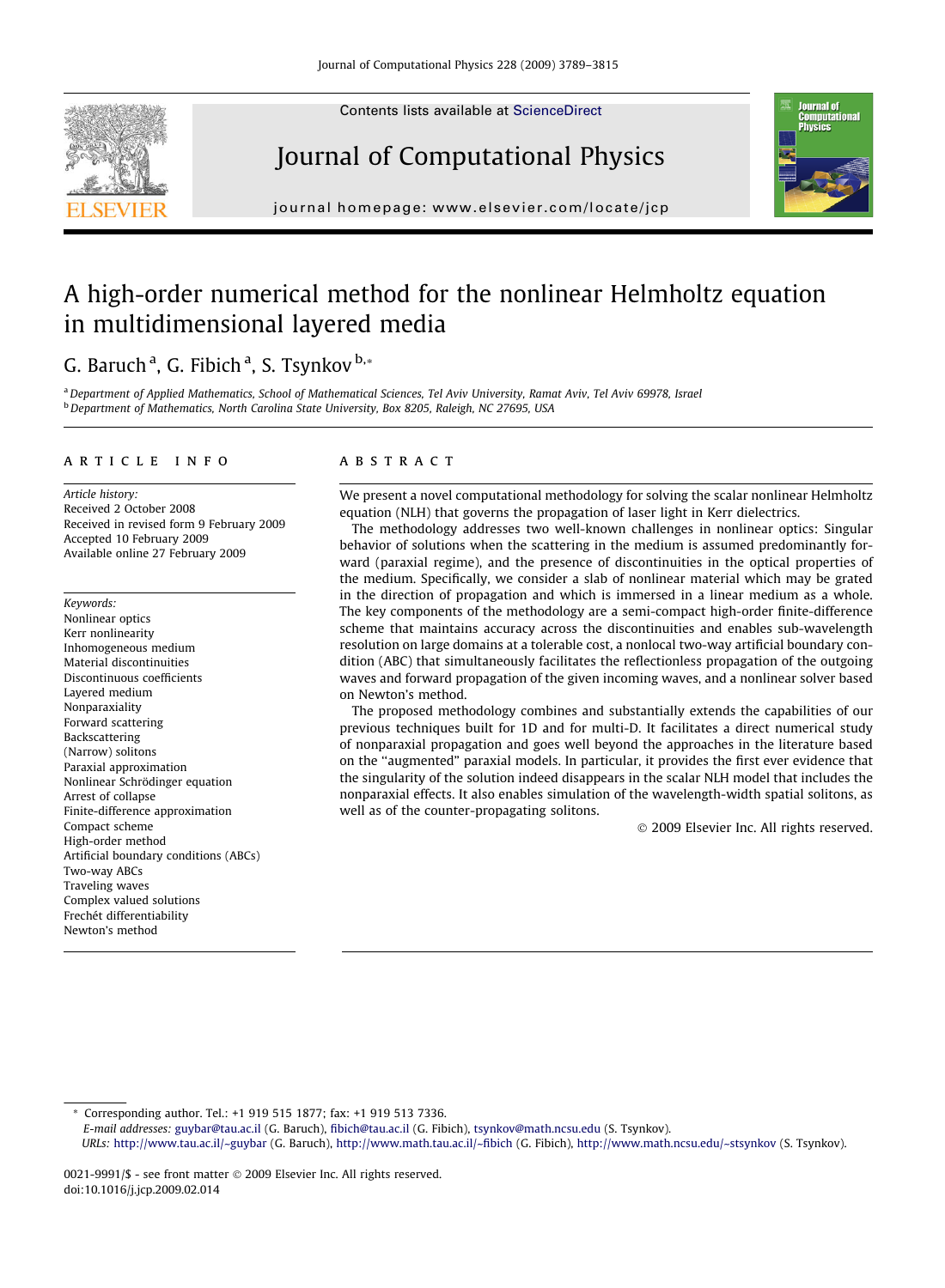#### <span id="page-1-0"></span>1. Introduction

# 1.1. Mathematical models

The propagation of electromagnetic waves in materials is governed by Maxwell's equations with appropriately chosen material responses. The responses characterize the dependence of material properties – magnetic permeability, electric permittivity, and conductivity – on the location and frequency of the propagating field. For high intensity radiation, the material quantities may also depend on the magnitude of the propagating field, which makes the responses nonlinear.

In nonlinear optics, one is often interested in studying the propagation of monochromatic waves (continuous-wave laser beams) through transparent dielectrics. In this case, the generation of higher harmonics and nonlinear coupling between different (temporal) frequencies can often be neglected, and accordingly, a time-harmonic solution can be assumed. The magnetic field can then be eliminated, and Maxwell's equations transform to a second-order differential equation with respect to the electric field, known as the vector Helmholtz equation, see [\[1\].](#page-25-0) If the material is isotropic and, in addition, the electric field is assumed linearly polarized, then one arrives at the scalar nonlinear Helmholtz equation (NLH):

$$
\Delta E(\mathbf{x}) + \frac{\omega_0^2}{c^2} n^2 E = 0, \quad n^2(\mathbf{x}, |E|) = n_0^2(\mathbf{x}) + 2n_0(\mathbf{x})n_2(\mathbf{x})|E|^{2\sigma}, \tag{1}
$$

where  $\sigma > 0$  and n is the refraction index. In physical materials one always has  $\sigma = 1$ , so that the dependence of  $n^2$  on |E| is quadratic.

In Eq. (1),  $\mathbf{x} = [x_1, \ldots, x_D]$  are the spatial coordinates,  $E = E(\mathbf{x})$  denotes the scalar electric field,  $\omega_0$  is the laser frequency, c is the speed of light in vacuum,  $\Delta=\partial_{x_1}^2+\cdots+\partial_{x_p}^2$  is the D-dimensional Laplacian,  $n_0$  is the linear index of refraction, and  $n_2$  is the Kerr coefficient. Both  $n_0$  and  $n_2$  are assumed real, so that the medium is transparent or lossless.

The coordinate  $x_D$  will also be denoted by z and will hereafter be referred to as longitudinal, whereas the remaining direction(s)  $\mathbf{x}_{\perp} = [x_1, \ldots, x_{D-1}]$  will be called transverse.

Our primary physical setup involves a slab of Kerr material surrounded on both sides by the linear homogeneous medium in which  $n_0 \equiv n_0^{\text{ext}}$  and  $n_2 \equiv 0$ , see [Fig. 1\(a\)](#page-2-0).

We introduce the linear wavenumber  $k_0 = \omega_0 n_0^{\text{ext}}/c$  and the normalized quantities  $v(\mathbf{x}) = n_0(\mathbf{x})/n_0^{\text{ext}}$  and  $\epsilon(\mathbf{x}) = 2n_0(\mathbf{x})n_2(\mathbf{x})/(n_0^{\text{ext}})^2$ , and then recast Eq. (1) as

$$
\Delta E(\mathbf{x}) + k_0^2 \left( v^2(\mathbf{x}) + \epsilon(\mathbf{x}) |E|^{2\sigma} \right) E = 0.
$$
 (2)

Note that the Kerr coefficient  $n_2(\mathbf{x})$  is always discontinuous at the interface planes  $z = 0$  and  $z = Z_{\text{max}}$ , see [Fig. 1\(a\).](#page-2-0) The linear index of refraction  $n_0(x)$  may also be discontinuous at the interface planes. Discontinuities in  $n_0(x)$  and  $n_2(x)$  immediately give rise to those in  $v(x)$  and  $\epsilon(x)$ , see Eq. (2). Thus, for the typical experimental setting that involves a slab of homogeneous Kerr material, $<sup>1</sup>$  the coefficients of Eq. (2) are piecewise-constant:</sup>

$$
\nu(z,x_\perp)=\begin{cases}1,\quad \ \ z<0,\\ \nu^{int},\quad 0\leqslant z\leqslant Z_{max},\\ 1,\quad \ \ z>Z_{max},\end{cases}\text{ and }\quad \ \ \epsilon(z,x_\perp)=\begin{cases}0,\quad \ \ z<0,\\ \varepsilon^{int},\quad 0\leqslant z\leqslant Z_{max},\\ 0,\quad \ \ z>Z_{max}.\end{cases}\eqno(3)
$$

Discontinuities in the coefficients (3) imply that additional conditions will be required for the NLH (2) at the interfaces  $z = 0$ and  $z = Z_{\text{max}}$ . These conditions can be obtained by analyzing the corresponding Maxwell's equations. They reduce to the continuity of the field  $E(z)$  and its first normal derivative  $\frac{\partial E}{\partial z}$ , see Appendix A. When building a numerical approximation, the presence of material discontinuities requires special attention (Sections 2 and 3).

The problem is driven by a laser beam that impinges on the Kerr material from the outside and causes a local increase in the overall index of refraction as it propagates through, see [Fig. 1\(a\)](#page-2-0). Since light rays bend toward the areas with higher refraction index, the impinging beam self-focuses inside the Kerr medium. The material discontinuities at  $z = 0$  and  $z = Z_{\text{max}}$  reflect a portion of the forward propagating wave, resulting in backward propagating waves. Moreover, the nonlinearly induced nonuniformities of the refraction index may also scatter the radiation backwards. The presence of waves propagating in opposite directions implies that the boundary conditions for the NLH (2) must ensure the reflectionless propagation of all the outgoing waves (regardless of their direction of travel and the angle of incidence at the outer boundary) and at the same time correctly prescribe the given incoming beam at the boundary, see [Fig. 2.](#page-2-0) Such boundary conditions are called two-way boundary conditions [\[2\],](#page-25-0) see Section 2 for 1D and Section 3 for multi-D.

One can also consider a simplified model that would account only for the forward propagating component of the field. Let  $z\equiv x_D$  be the direction of the impinging laser beam, and let us also consider the simplest case of  $v\equiv 1$  and  $\epsilon\equiv\epsilon^\text{int}$  inside the Kerr medium. Then, introducing the ansatz  $E=e^{i k_0 z}\phi$ , where  $\phi=\phi(x)$  is assumed to vary slowly compared with the fast carrier oscillation e<sup>ik<sub>0</sub>z</sup>, one can neglect the small  $\phi_{zz}$  term (paraxial approximation), and reduce the NLH (2) to the nonlinear Schrödinger equation (NLS):

$$
2ik_0\phi_z(z,x_\perp)+\Delta_\perp\phi+k_0^2\epsilon|\phi|^{2\sigma}\phi=0,\quad 0\leqslant z\leqslant Z_{\max},\tag{4}
$$

 $<sup>1</sup>$  This setup withstands an easy generalization to the case of multiple plane-parallel layers, see Section 1.3.</sup>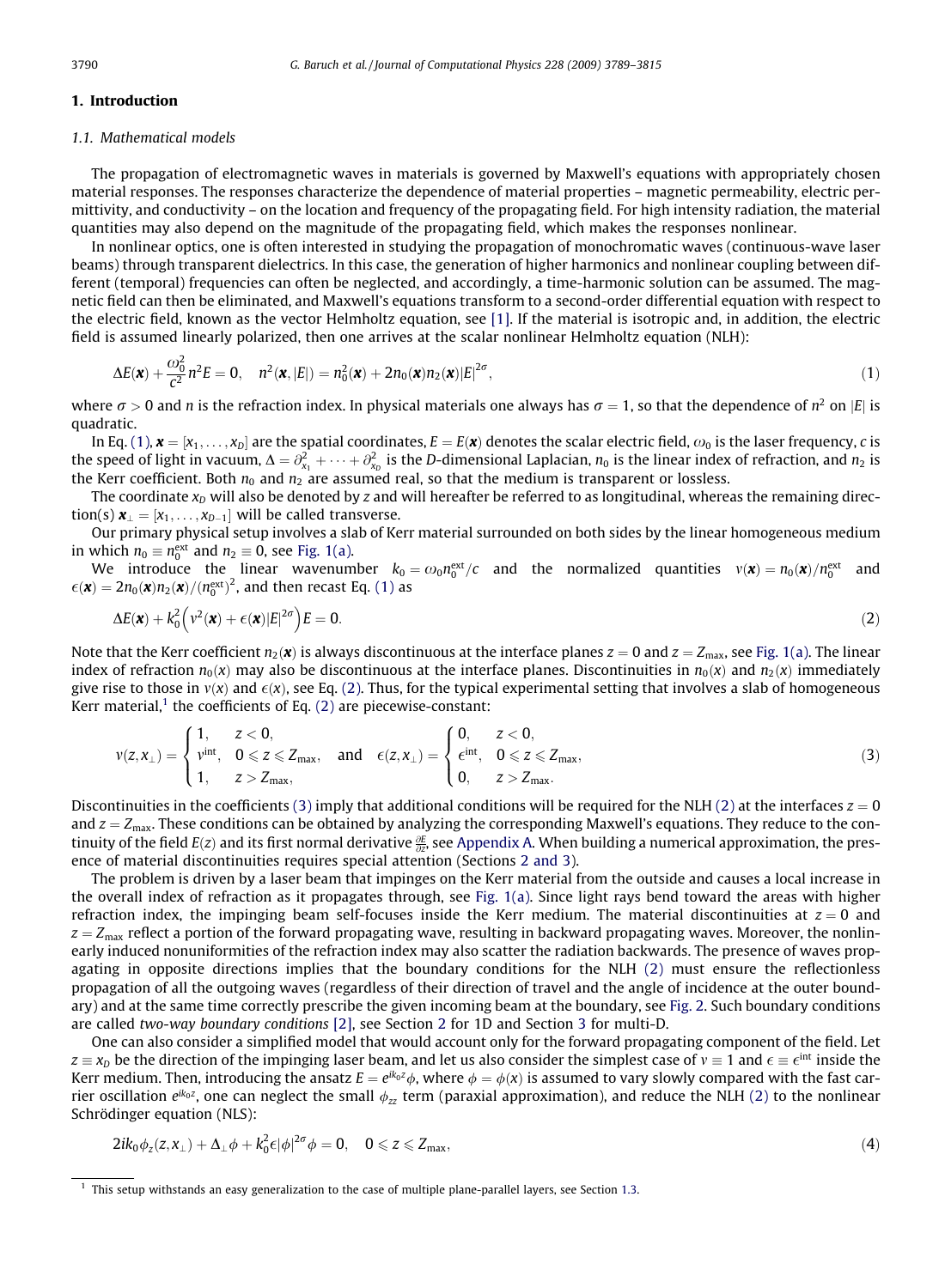<span id="page-2-0"></span>G. Baruch et al. / Journal of Computational Physics 228 (2009) 3789–3815 3791



Fig. 1(a). The three-layer physical setup.



Fig. 1(b). The multi-layer physical setup.



Fig. 2. Schematic of the boundary conditions in the longitudinal direction: (a) One-way radiation boundary condition at  $z = Z_{\text{max}} + \delta$ ; (b) Two-way radiation boundary condition at  $z = -\delta$ .

which governs the envelope  $\phi$ . In Eq. [\(4\)](#page-1-0),  $\Delta_{\perp} = \partial_{x_1}^2 + \cdots + \partial_{x_{D-1}}^2$  denotes the transverse Laplacian. The NLS (4) supports only forward propagation because the assumption of slow variation of  $\phi$  does not leave room for any  $\sim e^{-ik_0z}$  components in the solution. Eq. [\(4\)](#page-1-0) is first order in z and, unlike the NLH, requires a Cauchy problem to be formulated and solved with the ''initial" data provided by the impinging wave and specified, say, at  $z = 0$  (see, e.g., [\[3,4\]](#page-25-0) for detail).

It is well known that solutions of the NLS [\(4\)](#page-1-0) exist globally when  $\sigma(D-1) < 2$ , the subcritical NLS, but can become singular, i.e., collapse at finite propagation distances, when either  $\sigma(D - 1) > 2$ , the supercritical NLS, or  $\sigma(D - 1) = 2$ , the critical NLS [\[3\]](#page-25-0).

As shown by Weinstein [\[5\]](#page-25-0), a necessary condition for singularity formation in the critical NLS is that the input power exceeds the critical power  $P_c$ . The value of  $P_c$  is equal to the power of the ground-state solitary wave solution of the NLS; it can be calculated analytically for  $D = 2$  and numerically for  $D > 2$ .

A question that has been open in the literature for over forty years is whether the more comprehensive NLH model for nonlinear self-focusing eliminates the singular behavior that characterizes collapsing solutions of the critical and supercritical NLS. Unfortunately, the fundamental issue of solvability of the NLH and regularity of its solutions still remains unaddressed for many important settings. Only the one-dimensional case, when Eq. [\(2\)](#page-1-0) becomes an ODE, has been studied extensively, and exact solutions have been obtained using a combination of analytical and numerical means [\[6–13\].](#page-25-0) In multi-D, there have been indications that solutions of the NLH may exist even when the corresponding NLS solutions become singular, based on both numerical study of ''modified" NLS equations [\[14–16\]](#page-26-0), and on asymptotic analysis [\[17\],](#page-26-0) but these studies did not account for backscattering. Recently, Sever employed a Palais–Smale type argument and has shown that the multi-D NLH is solvable in the sense of  $H^1$  and that the solution is not unique [\[18\].](#page-26-0) His argument, however, only applies to self-adjoint operators, whereas the physical setups considered in this study require radiation boundary conditions.

# 1.2. Numerical method

The new computational methodology for the NLH that we present builds up on our previous work [\[19,2,20,21\]](#page-26-0) and extends it substantially. We introduce a new semi-compact discretization and a new Newton's solver, and the ensuing capabilities include an explicit demonstration of the removal of singularity that ''plagues" the NLS, and the computation of narrow nonparaxial solitons.

Specifically, we solve the NLH [\(2\)](#page-1-0) for two different cases.

The first one corresponds to the critical NLS ( $\sigma(D-1)=2$ ). We consider both the two-dimensional quintic nonlinearity  $D = 2$  and  $\sigma = 2$  (planar waveguides), and the three-dimensional cubic nonlinearity  $D = 3$  and  $\sigma = 1$  (bulk Kerr medium, for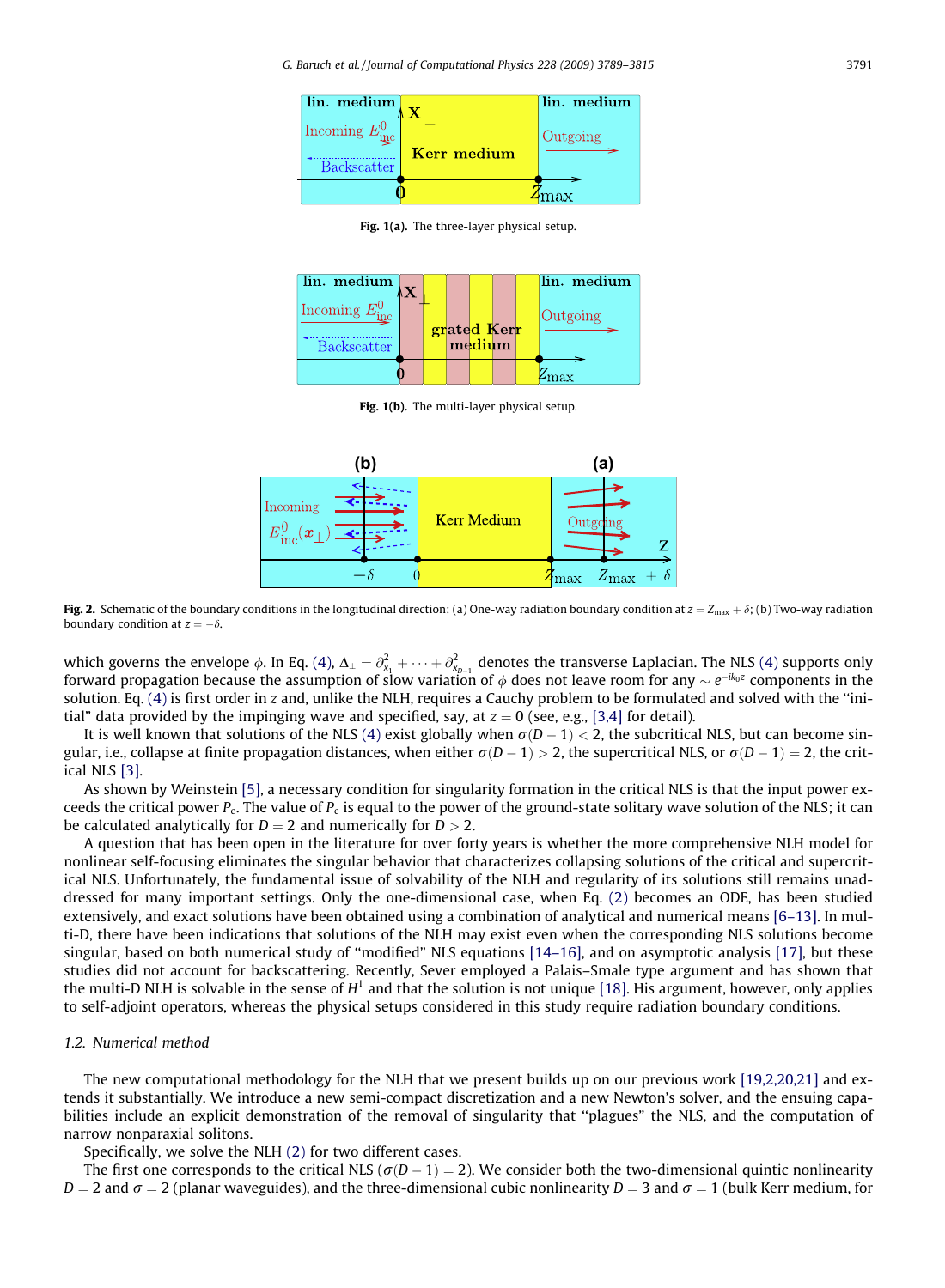

Fig. 3. Stencils in 2D: (a) Standard central difference fourth-order stencil, as in our previous work [\[2,20,21\]](#page-25-0); (b) Compact  $3 \times 3$  fourth-order stencil for linear operators, as, e.g., in [\[23,24\];](#page-26-0) (c) Semi-compact stencil used in this work.

which we additionally assume cylindrical symmetry). As  $\sigma(D-1) = 2$  for either setting, one can expect that the role of nonparaxiality and backscattering will be similar.

This study goes beyond the investigation of the ''modified" NLS's [\[14–17\]](#page-26-0), and the results reported in Section 7.2 provide the first ever numerical evidence that the collapse of focusing nonlinear waves is indeed arrested in the NLH model, which incorporates the nonparaxiality and backscattering.

The second case we analyze is that of a planar waveguide with cubic nonlinearity ( $D = 2$  and  $\sigma = 1$ ). In this subcritical case, solutions to the NLS do not collapse. Instead, the laser beam can propagate in the Kerr medium over very long distances without changing its profile<sup>2</sup> – the type of behavior often referred to as spatial soliton. Solitons have been studied extensively as solutions to the NLS. For beams that are much wider than the optical wavelength, it is generally expected that the ''subcritical" NLH will have similarly looking solutions. However, it was not until our paper [\[20\]](#page-26-0) that it has become actually possible to study the effect of nonparaxiality and backscattering on solitons. The methodology proposed in this paper allows us to go further and demonstrate numerically the existence and sustainability over long distances of very narrow spatial solitons for the NLH, basically as narrow as one carrier wavelength  $\lambda = 2\pi/k_0$ , see Section 7.1. Furthermore, the NLH appears particularly well suited for modeling interactions between counter-propagating solitons, as a boundary value problem can naturally be formulated.

In the NLS framework, on the other hand, the two counter-propagating solitons will imply two opposite directions of marching.3

The discrete approximation of the NLH must be high order so as to minimize the number of points per wavelength required for solving Eq. [\(2\)](#page-1-0) with sub-wavelength resolution on a large domain, and for resolving the small-scale phenomenon of backscattering against a background of the forward-propagating wave. It must also maintain its accuracy across the material discontinuities. As the geometry is simple, and the discontinuities are only in the longitudinal direction, we can approximate the NLH by finite differences on a rectangular grid. In the case  $D = 2$ , it will be a Cartesian grid of coordinates  $(x, z)$ . In the case  $D = 3$ , we still want to have only two independent spatial variables and hence employ cylindrical symmetry. The NLH [\(2\)](#page-1-0) is then approximated on the rectangular grid of cylindrical coordinates  $(\rho, z)$ , where  $\rho = (x^2 + y^2)^{1/2}$ . In doing so, the discontinuities that are confined to transverse planes will always be aligned with the grid.

In our work [\[2,20\],](#page-25-0) we used the standard fourth-order central differences (five node stencil in each coordinate direction) to approximate the NLH [\(2\)](#page-1-0) on a rectangular grid, see Fig. 3(a). While this approach works well in the regions of smoothness, it deteriorates to second-order accuracy in regions of material discontinuities. In the recent paper [\[19\],](#page-26-0) we discretized the one-dimensional NLH with fourth-order accuracy using compact finite volumes and a three node stencil. This discretization handled the material discontinuities with no deterioration of accuracy and was also extended to higher orders in the linear case [\[25\].](#page-26-0) However, the extension of the scheme of [\[19\]](#page-26-0) to multi-D is not straightforward. Therefore, in the current paper we adopt a hybrid approach. We use the standard fourth-order central differences in the transverse direction, and a compact fourth-order finite difference discretization on three nodes in the longitudinal direction, see Fig. 3(c).

The five node transverse stencil does not impair the accuracy because there are no discontinuities in that direction. The three node longitudinal part of the scheme is supplemented by one-sided differences that implement the required interface conditions at the points of discontinuity. In doing so, the compact stencil eliminates the need to use those special differences anywhere except at the discontinuities themselves. Another advantage of having a three node compact stencil in the longitudinal direction is that it leads to matrices with a narrower bandwidth.

The interior discretization is supplemented by nonlocal two-way artificial boundary conditions (ABCs) set at  $z = -\delta$  and  $z = Z_{\text{max}} + \delta$ , see [Fig. 2,](#page-2-0) and by local radiation boundary conditions at the transverse far-field boundaries. The discrete ABCs

<sup>2</sup> In this case, self-focusing balances diffraction exactly.

 $3$  Counter-propagating beams have been simulated using two coupled NLSs [\[22\],](#page-26-0) but this approach involves some approximations which are not needed in the NLH, and whose validity is unclear.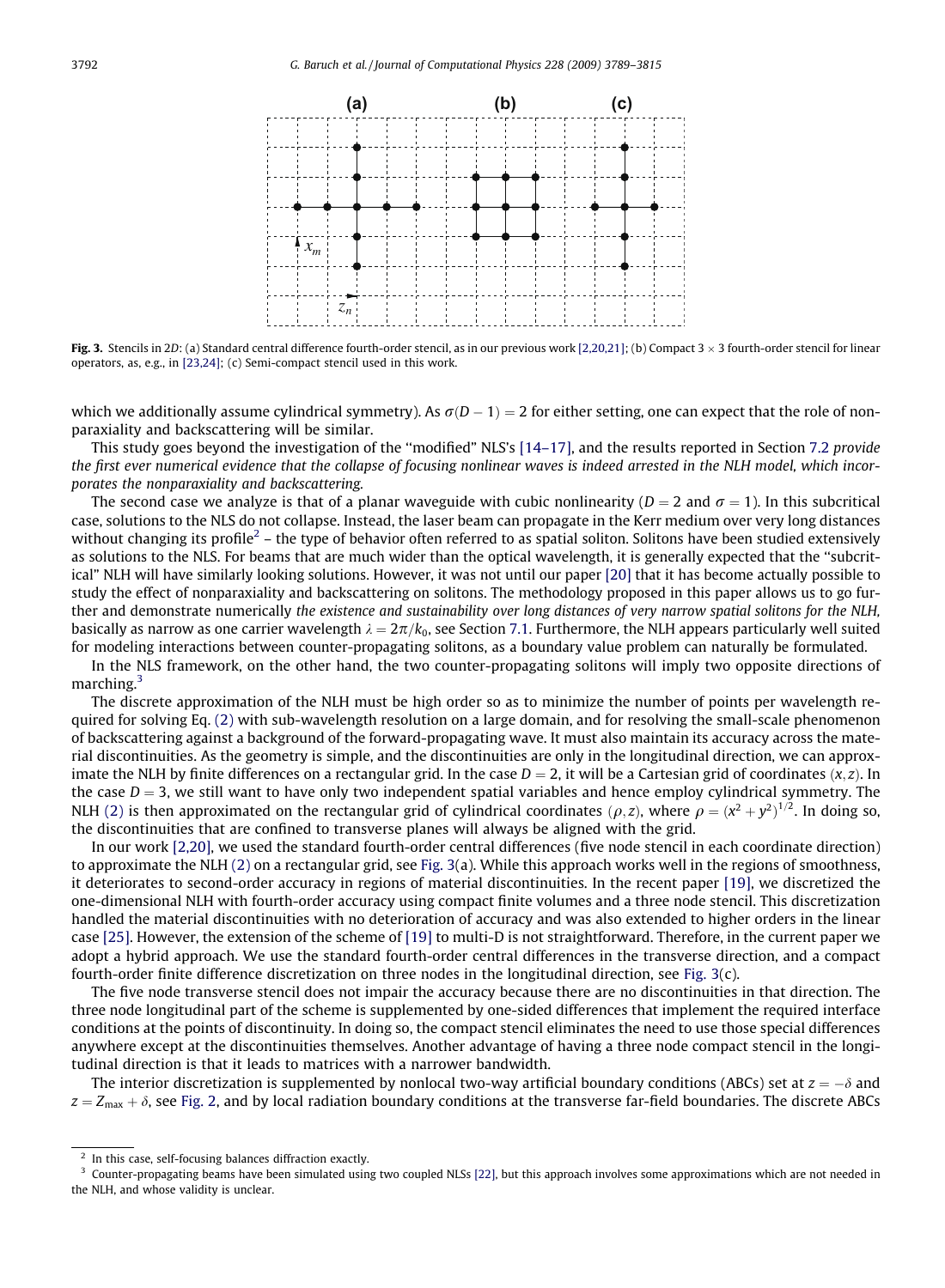<span id="page-4-0"></span>are similar to those of [\[20\],](#page-26-0) but having a three node compact stencil greatly simplifies their construction because, unlike in the case of a five node stencil, there are no additional evanescent modes in the discretization, see Section 3.4.

The solver employed in [\[2,20,21\]](#page-25-0) was of a fixed-point type. On the outer iteration loop, the nonlinearity in Eq. [\(2\)](#page-1-0) was frozen, and a linear Helmholtz equation with variable coefficients was obtained. This linear equation was then solved iteratively on the inner loop, essentially by building a sequence of Born approximations [\[26\].](#page-26-0)

This double-loop iterative method was shown to converge for (subcritical) solitons and for ''mild" critical cases, but has never been able to produce convergent solutions for incoming beams that become singular in the NLS model.

In [\[19\],](#page-26-0) we have demonstrated that the iterations' convergence in [\[2,20,21\]](#page-25-0) breaks down far below the power threshold for non-uniqueness of the one-dimensional problem. This suggested that the convergence difficulties in [\[2,20,21\]](#page-25-0) were not related to the loss of uniqueness by the solution [\[18,8\],](#page-26-0) but rather to the deficiencies of the iteration scheme itself. The latter may be (partially) accounted for by the known convergence limitations of the Born approximations, because they can be interpreted as a Neumann series [\[27\]](#page-26-0) for the corresponding integral operator [\[26, Section 13.1.4\]](#page-26-0).

An alternative iteration proposed in [\[19\]](#page-26-0) is based on Newton's method. As, however, the Kerr nonlinearity is Frechét nondifferentiable for complex-valued E, for Newton's method to apply the NLH has to be recast as a system of two equations with real unknowns. The one-dimensional numerical experiments of [\[19\]](#page-26-0) demonstrate robust convergence of Newton's iterations for a wide range of input powers. Therefore, in this paper we implement Newton's method for solving the multidimensional NLH [\(2\)](#page-1-0), see Section 4. As shown in Section 7.2, the method converges for initial conditions that lead to singularity formation in the critical NLS model, for both  $D = 2$  and  $D = 3$ .

# 1.3. Extension to the multi-layer case

Instead of having a homogeneous Kerr material in the nonlinear region as shown in [Fig. 1\(a\),](#page-2-0) we can analyze the case of a layered (grated) material as shown in [Fig. 1\(b\)](#page-2-0). In doing so, the linear material outside of the Kerr slab still remain homogeneous.

The corresponding extension of the mathematical model is straightforward. It amounts to introducing a fixed partition of the interval  $[0, Z_{\text{max}}]$ :

$$
0 = \tilde{z}_0 < \dots < \tilde{z}_l < \dots < \tilde{z}_L = Z_{\text{max}},\tag{5a}
$$

so that the material characteristics are constant within each sub-interval:

 $v(z, x_{\perp}) \equiv \tilde{v}_l, \quad \epsilon(z, x_{\perp}) \equiv \tilde{\epsilon}_l \quad \text{for } z \in (\tilde{z}_l, \tilde{z}_{l+1}),$ (5b)

whereas at the interfaces (5a) they may undergo jumps. Altogether, this leaves the coefficients of Eq. [\(2\)](#page-1-0) piecewise constant in z.

The additional interface conditions required by Eq. [\(2\)](#page-1-0) are the same as before – continuity of E and  $\frac{\partial E}{\partial z}$  between the layers, see Appendix A.

#### 1.4. Structure of the paper

In Section 2, we illustrate the main concepts of the continuous formulation and the discretization for the one-dimensional NLH. In Section 3, we describe the continuous formulation of the problem and the discretization for the two-dimensional Cartesian NLH and for the three dimensional NLH with cylindrical symmetry. In Section 4, we introduce Newton's solver for the resulting system of nonlinear equations on the grid. Section 5 provides a summary on the numerical method, Section 6 relates the input beams for the NLH and the corresponding NLS models, and Section 7 contains the results of simulations. Finally, Section 8 presents our conclusions and outlines directions for future work. Note also that some of the results shown hereafter were previously reported in [\[28\].](#page-26-0) That paper, however, did not contain any description of the numerical method.

# 2. The NLH in one space dimension

In this section we consider the one-dimensional NLH with constant material coefficients  $v^2$  and  $\epsilon$  for  $0 < z < Z_{\rm max}$ , which means that there are two discontinuities at  $z = 0$  and  $z = Z_{\text{max}}$ , but no discontinuities in the interior of the Kerr slab, see [Fig. 1\(a\).](#page-2-0) In Section 2.1, we present the continuous formulation of the problem, and in Section 2.2 we introduce a compact discrete approximation. In Section 2.3, we briefly discuss the extension to the multi-layer case outlined is Section 1.3. This simple one-dimensional case illustrates the key ideas and notations that will be used later in the more complex multidimensional cases.

#### 2.1. Continuous formulation

Consider a homogeneous slab of the Kerr material immersed in an infinite linear medium. The propagation of the electric field is governed by the 1D NLH equation inside the Kerr material:

$$
\frac{d^2E(z)}{dz^2} + k_0^2 \left(v^2 + \epsilon |E|^{2\sigma}\right) E = 0, \quad 0 < z < Z_{\text{max}} \tag{6a}
$$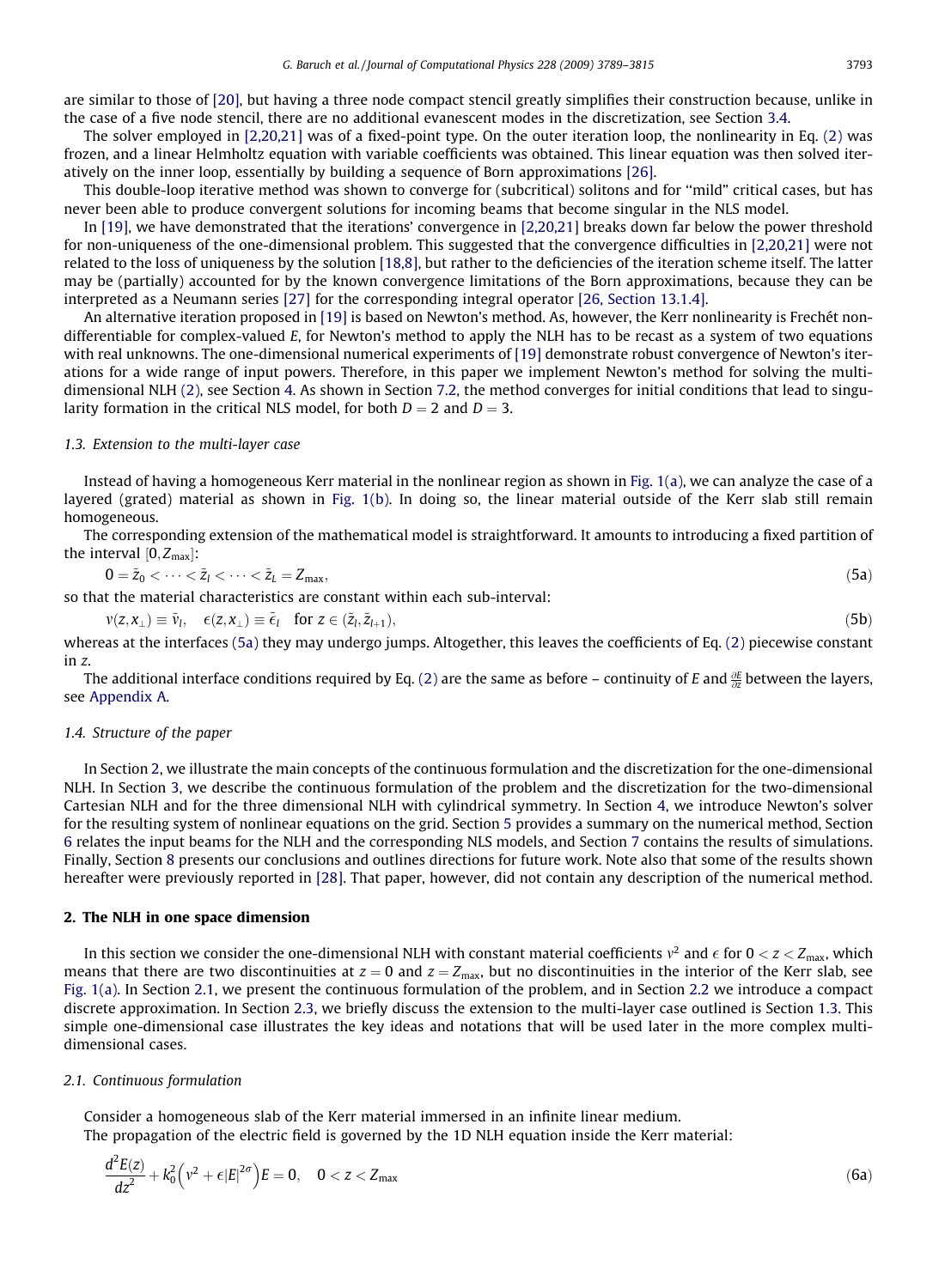and by the linear Helmholtz equation outside the Kerr material:

$$
\frac{d^2E(z)}{dz^2} + k_0^2 E = 0, \quad z < 0 \text{ or } z > Z_{\text{max}}.\tag{6b}
$$

At the material interfaces  $z = 0$  and  $z = Z_{\text{max}}$ , the field and its first derivative must be continuous [\[19\]:](#page-26-0)

$$
E(0+) = E(0-), \quad \frac{dE}{dz}(0+) = \frac{dE}{dz}(0-),
$$
  
\n
$$
E(Z_{\text{max}}+) = E(Z_{\text{max}}-), \quad \frac{dE}{dz}(Z_{\text{max}}+) = \frac{dE}{dz}(Z_{\text{max}}-).
$$
\n(6c)

We consider the case of two incoming waves with known characteristics that travel toward the Kerr region  $[0,Z_{\rm max}]$  from  $z = -\infty$  to the right and from  $z = +\infty$  to the left.<sup>4</sup> The overall field may also have scattered components, which are outgoing with respect to the domain  $[0, Z_{\rm max}]$  and which are not known ahead of time. The general solution to Eq. (6b) outside  $[0, Z_{\rm max}]$  is a superposition of the right-propagating wave  $e^{ik_0z}$  and the left-propagating wave  $e^{-ik_0z}$ . Consequently, the field outside [0, Z<sub>max</sub>] shall be sought for in the form:

$$
E(z) = \begin{cases} E_{\text{inc}}^{0} e^{ik_{0}z} + C_{1} e^{-ik_{0}z}, & -\infty < z \leq 0, \\ C_{2} e^{ik_{0}(z - Z_{\text{max}})} + E_{\text{inc}}^{Z_{\text{max}}} e^{-ik_{0}(z - Z_{\text{max}})}, & Z_{\text{max}} \leq z < \infty, \end{cases}
$$
\n(7)

where  $E_{\rm inc}^0$  is a given amplitude of the incoming wave that travels to the right from  $z=-\infty$  and impinges on the Kerr medium at  $z = 0$ , whereas  $C_1$  is the amplitude of the outgoing wave traveling to the left toward  $z = -\infty$ , which is not known ahead of time.<sup>5</sup> Likewise,  $E_{\rm inc}^{\rm z_{max}}$  is a given amplitude of the incoming wave that travels to the left from  $z=+\infty$  and impinges on the Kerr medium at  $z = Z_{\text{max}}$ , whereas  $C_2$  is the amplitude of the outgoing right-traveling wave, which is not known ahead of time.

Representation (7) is to be enforced by the ABCs that should prescribe the given values of  $E_{\text{inc}}^0$  and  $E_{\text{inc}}^{Z_{\text{max}}}$  and at the same time allow for the arbitrary values of  $C_1$  and  $C_2$ .

In [\[19\]](#page-26-0), we have set such ABCs precisely at the material interfaces, and have shown that they were given by the inhomogeneous Sommerfeld type relations:

$$
\left(\frac{d}{dz}+ik_0\right)E\bigg|_{z=0}=2ik_0E_{\text{inc}}^0,\quad \left(\frac{d}{dz}-ik_0\right)E\bigg|_{z=Z_{\text{max}}}=-2ik_0E_{\text{inc}}^{Z_{\text{max}}}.
$$

In this paper, we set equivalent ABCs at a certain distance  $\delta > 0$  away from the interfaces, see [Fig. 2](#page-2-0), and inside the linear regions:

$$
\frac{\left(\frac{d}{dz} + ik_0\right)E\right|_{z=-\delta} = 2ik_0e^{-ik_0\delta}E_{\text{inc}}^0, \n\left(\frac{d}{dz} - ik_0\right)E\right|_{z=z_{\text{max}}+\delta} = -2ik_0e^{-ik_0\delta}E_{\text{inc}}^{z_{\text{max}}}.
$$
\n(8)

As we shall see, the separation between the material interfaces  $z = 0$  and  $z = Z_{\text{max}}$  and artificial boundaries  $z = -\delta$  and  $z = Z_{\text{max}} + \delta$  simplifies the discretization of the problem, because the continuity conditions (6c) and the boundary conditions (8) can be discretized independently of each other, see Sections 2.2.2 and 2.2.3, respectively.

# 2.2. Discrete approximation

The one-dimensional problem [\(6a\), \(8\)](#page-4-0) will be approximated using compact fourth-order finite differences. We first discuss the discrete approximation of Eqs. [\(6a\) and \(6b\)](#page-4-0), then the approximation of the interface condition (6c), and finally the approximation of the two-way ABCs (8). In what follows, we introduce some notations that will be particularly helpful in multi-D.

We begin with setting up a uniform grid of N  $+$  7 nodes on  $[-\delta, Z_{\rm max} + \delta]$ :

$$
z_n = n \cdot h, \quad h = \frac{Z_{\text{max}}}{N}, \quad n = -3, -2, \dots, N+2, N+3,
$$
\n(9)

so that

$$
z_0=0, \quad z_N=Z_{\text{max}}, \quad \delta=3h.
$$

We also denote by  $E_n$  and  $P_n=|E_n|^{2\sigma}E_n$  the values of  $E$  and of  $|E|^{2\sigma}E$  at the grid nodes  $z_n$ . Finally, we introduce a special notation D for central difference operators, with the order of accuracy in the superscript and the differentiation variables in the subscript. For example,

$$
D_{zz}^{(2)}E \stackrel{\text{def}}{=} \frac{E_{n+1} - 2E_n + E_{n-1}}{h^2} = \frac{d^2E}{dz^2}\bigg|_{z=z_n} + \mathcal{O}\left(h^2\right).
$$

<span id="page-5-0"></span>

Hereafter, we slightly generalize the schematic depicted in [Fig. 2](#page-2-0), in that we allow for incoming waves to impinge on both interfaces, at  $z = 0$  and  $z = Z_{\text{max}}$ .  $^5\,$  Physically, the left-traveling outgoing wave C $_1e^{-ik_0z}$  may have two sources: A portion of the right-traveling wave  $E_{\rm inc}^0e^{ik_0z}$  may get scattered to the left by the Kerr material slab, and a portion of the left-traveling wave  $E_{\rm inc}^{z_{\rm max}} e^{-ik_0 z}$  may be *transmitted* through by the Kerr material slab. In the nonlinear problem, these phenomena are coupled and cannot be easily distinguished from one another.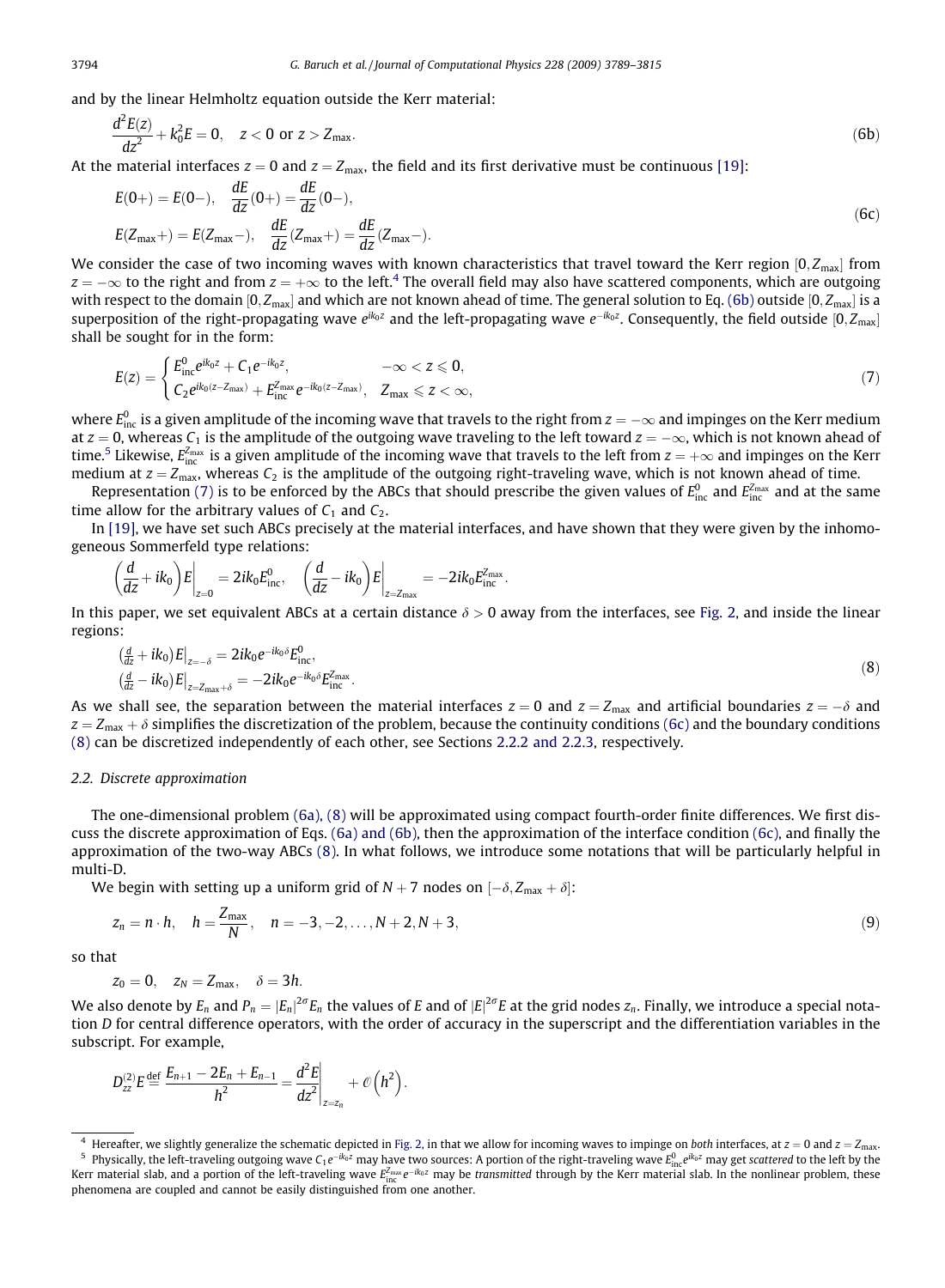#### <span id="page-6-0"></span>2.2.1. Approximation of the equation

Inside the Kerr medium, i.e., for  $n=1,\ldots,N-1,$  the material coefficients  $v^2$  and  $\epsilon$  are constant, and hence the field  $E(z)$  is smooth. Using Taylor's expansion of the field, we obtain from the standard second-order central difference approximation:

$$
D_{zz}^{(2)}E = \frac{E_{n+1} - 2E_n + E_{n-1}}{h^2} = \partial_{zz}E_n + \frac{h^2}{12}\partial_{zzzz}E_n + \mathcal{O}\left(h^4\right).
$$
\n(10)

Then, recasting the one-dimensional NLH [\(6a\)](#page-4-0) as

$$
\partial_{zz}E_n=-k_0^2\Big(v^2+\epsilon|E_n|^{2\sigma}\Big)E_n=-k_0^2(v^2E_n+\epsilon P_n),
$$

we can approximate the term  $\partial_{zzz}E_n$  on the right-hand side of (10) with second-order accuracy as

$$
\partial_{zzzz}E_n=D^{(2)}_{zz}\partial_{zz}E_n+\mathcal O\Big(h^2\Big)=-k_0^2D^{(2)}_{zz}\big(\nu^2E_n+\epsilon P_n\big)+\mathcal O\Big(h^2\Big).
$$

This yields a compact fourth-order approximation for the second derivative:

$$
\partial_{zz}E_n=D_{zz}^{(2)}E_n+\frac{h^2k_0^2}{12}D_{zz}^{(2)}(v^2E_n+\epsilon P_n)+\mathcal{O}(h^4).
$$

Then, the resulting scheme for the one-dimensional NLH [\(6a\)](#page-4-0) at the interior nodes reads:

$$
D_{zz}^{(2)}E_n + k_0^2 \left(1 + \frac{h^2}{12} D_{zz}^{(2)}\right) \left(v^2 E_n + \epsilon P_n\right) = 0, \quad n = 1, \dots, N-1.
$$
\n(11)

This approach is sometimes called an equation-based approximation [\[24\].](#page-26-0)

Outside the Kerr medium, i.e., for  $n < 0$  and  $n > N$ , the foregoing derivation is repeated with  $v^2 \equiv 1$  and  $\epsilon \equiv 0$ , which yields a compact fourth-order approximation of the linear Helmholtz equation [\(6b\):](#page-5-0)

$$
\left(1+\frac{k_0^2h^2}{12}\right)D_{zz}^{(2)}E_n+k_0^2E_n=0, n=-3, -2, -1 \text{ and } n=N+1, N+2, N+3. \tag{12}
$$

Note that Eq. (12) for the outermost grid nodes  $n = -3$  and  $n = N + 3$  will involve the ghost values  $E_{-4}$  and  $E_{N+4}$ , respectively. These ghost values will be determined from the discrete two-way ABCs, see Section 2.2.3.

# 2.2.2. Approximation at the interfaces

At the material interfaces  $z = 0$  and  $z = Z_{\text{max}}$  (i.e., grid nodes  $n = 0$  and  $n = N$ ) the discretized field is given by  $E_0$  and  $E_N$ , respectively. Hence, the continuity of E at the interface is automatically guaranteed, and only the continuity of  $E_7$ , see formula [\(6c\),](#page-5-0) requires special attention. The latter is enforced by approximating the derivatives at the interfaces with fourth-order one-sided finite differences. We again use the differential equation to eliminate one grid point from the one-sided stencil and reduce it from the conventional five nodes to four. While reducing the size of the stencil at the interface is not as important as in the interior and exterior of the Kerr material, numerical observations show that in some cases it may bring down the truncation error at the interface by a factor of two.

Using Taylor's expansion and the one-dimensional NLH [\(6a\)](#page-4-0), we can write:

$$
\frac{dE}{dz}\Big|_{z=0+} = \frac{-85E_0 + 108E_1 - 27E_2 + 4E_3}{66h} - \frac{3h}{11}\frac{d^2E}{dz^2}\Big|_{z=0+} + \mathcal{O}\Big(h^4\Big) \n= \frac{-85E_0 + 108E_1 - 27E_2 + 4E_3}{66h} + \frac{3k_0^2h}{11}\left(v_{0+}^2E_0 + \epsilon_{0+}P_{0+}\right) + \mathcal{O}\Big(h^4\Big).
$$

Repeating the calculation for  $E_z(0-)$  and equating the resulting approximations for  $E_z(0-)$  and  $E_z(0+)$ , we have:

$$
\frac{4E_{-3} - 27E_{-2} + 108E_{-1} - 170E_0 + 108E_1 - 27E_2 + 4E_3}{66h} + \frac{6hk_0^2}{11}\left(\frac{v_{0-}^2 + v_{0+}^2}{2}E_0 + \frac{\epsilon_{0-} + \epsilon_{0+}}{2}P_0\right) = 0. \tag{13}
$$

Then, substituting  $v_{0-} = 1$ ,  $\epsilon_{0-} = 0$ ,  $v_{0+} = v$  and  $\epsilon_{0+} = \epsilon$ , we obtain:

$$
\frac{4E_{-3} - 27E_{-2} + 108E_{-1} - 170E_0 + 108E_1 - 27E_2 + 4E_3}{66h} + \frac{6hk_0^2}{11}\left(\frac{1+v^2}{2}E_0 + \frac{\epsilon}{2}P_0\right) = 0.
$$
\n(14a)

A similar equation is obtained for the interface at  $n = N$ :

$$
\frac{4E_{N-3}-27E_{N-2}+108E_{N-1}-170E_N+108E_{N+1}-27E_{N+2}+4E_{N+3}}{66h}+\frac{6hk_0^2}{11}\left(\frac{1+v^2}{2}E_N+\frac{\epsilon}{2}P_N\right)=0.
$$
\n(14b)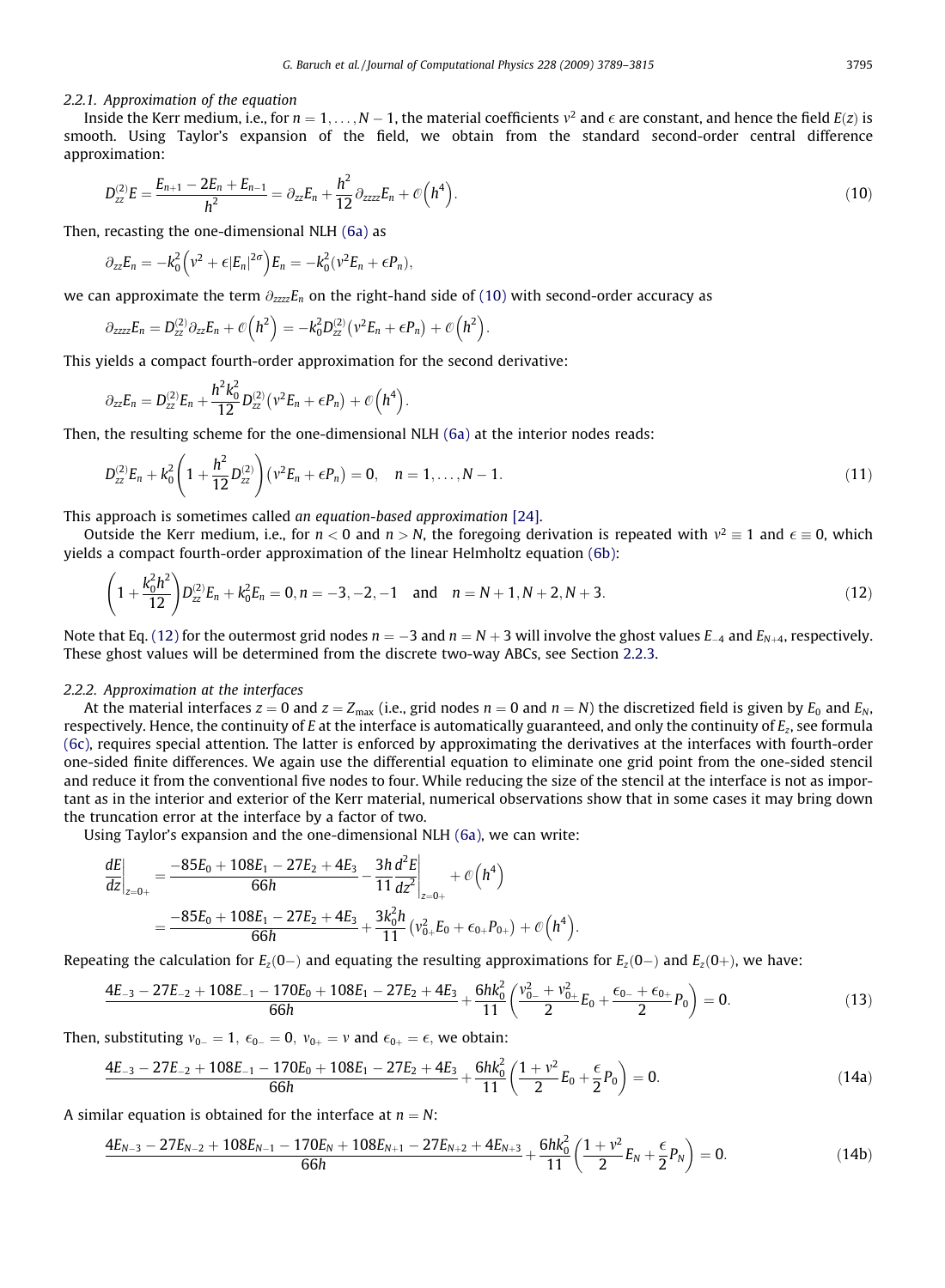#### 2.2.3. Two-way boundary conditions

At the exterior nodes  $n < 0$  and  $n > N$ , the one-dimensional Helmholtz equation [\(6b\)](#page-5-0) is approximated with fourth-order accuracy by the constant coefficient homogeneous difference equation [\(12\).](#page-6-0) This equation can be recast as

$$
\frac{E_{n+1} - 2E_n + E_{n-1}}{h^2} + k^2 = 0, \quad \text{where } k^2 = \frac{1}{1 + k_0^2 h^2 / 12} k_0^2.
$$
 (15)

The general solution of Eq. (15) is of the form  $E_n = C_{+}q^n + C_{-}q^{-n}$ , where

$$
q = r + i\sqrt{1 - r^2}
$$
 and  $q^{-1} = r - i\sqrt{1 - r^2}$ 

are roots of the corresponding characteristic equation  $q^{-1} - 2/r + q = 0$ , and  $r = (1 - k^2 h^2 / 2)^{-1}$ . These roots are complex conjugate and have unit magnitudes. Moreover, they satisfy  $q = e^{ik_0h} (1 + \mathcal{O}(h^5))$  and  $q^{-1} = e^{-ik_0h} (1 + \mathcal{O}(h^5))$ . Hence, the discrete solution  $q^n$  approximates the right-going wave  $e^{ik_0nh}=e^{ik_0z}$ , and the discrete solution  $q^{-n}$  approximátes the left-going wave  $e^{-ik_0nh}=e^{-ik_0z}$ , with fourth-order accuracy.

Consequently, the discrete counterpart of Eq. [\(7\)](#page-5-0) is

$$
E_n = \begin{cases} E_{\text{inc}}^0 q^n + C_1 q^{-n}, & -\infty < n \leq 0, \\ C_2 q^{n-N} + E_{\text{inc}}^{Z_{\text{max}}} e^{-(n-N)}, & N \leq n < \infty. \end{cases}
$$
(16)

Applying Eq. (16) at  $n = -3$  and  $n = -4$ , we can eliminate the unknown constant  $C_1$  and express the value of the field at the ghost node  $n = -4$  as

$$
E_{-4} = (q^{-1} - q)q^{-3}E_{\text{inc}}^0 + qE_{-3}.
$$
\n(17a)

Likewise, applying Eq. (16) at  $n = N + 3$  and  $n = N + 4$ , we obtain:

$$
E_{N+4} = (q^{-1} - q)q^{-3}E_{\text{inc}}^{Z_{\text{max}}} + qE_{N+3}.
$$
\n(17b)

Relations (17a) provide a fourth-order accurate approximation to the boundary conditions [\(8\)](#page-5-0) for  $\delta = 3h$ . Relation (17a) is substituted into Eq. [\(12\)](#page-6-0) for  $n = -3$  and relation (17b) is substituted into Eq. (12) for  $n = N + 3$ . This eliminates the ghost values from scheme [\(12\)](#page-6-0) and closes the system of difference equations on the grid [\(9\).](#page-5-0)

#### 2.3. Extension to the multi-layer material

In the case of a grated Kerr material described in Section 1.3, there are additional discontinuity points defined by formula [\(5a\)](#page-4-0).

The interface conditions at each discontinuity point  $\tilde{z}$  are the same as at  $z = 0$  and  $z = Z_{\text{max}}$ :

$$
E(\tilde{z}+) = E(\tilde{z}-), \qquad \frac{dE}{dz}(\tilde{z}+) = \frac{dE}{dz}(\tilde{z}-).
$$

Hence, in the simple case when  $\tilde{z}$  happens to be at one of the grid nodes, the discrete continuity condition at  $\tilde{z}$  is given by the same expression as [\(13\).](#page-6-0) If the discontinuity point does not coincide with any grid node, one can construct a separate uniform grid for each sub-interval, and the extension to the multi-layer case will then be straightforward.

# 3. The NLH in two and three space dimensions

#### 3.1. Continuous formulation

Here, we build a continuous formulation for the case of a homogeneous slab of the Kerr material which occupies the region  $0 \le z \le Z_{\text{max}}$ , see [Fig. 1\(a\)](#page-2-0). As in the one-dimensional setting, we will later generalize the method to the multi-layer case, see Section 3.5.

We first consider the two-dimensional Cartesian geometry case  $x \equiv (z, x)$ . This case models the physical case of propagation in planar waveguides, where the dynamics in y can be neglected. In this case, the computational domain is truncated in the transverse direction to  $x \in [-X]$   $_{\text{max}}$ ,  $X$   $_{\text{max}}$ ]. In the longitudinal direction, we truncate the computational domain at a certain distance  $\delta$  from the interfaces, to  $z \in [-\delta, Z_{\max} + \delta].$ 

As before, the electric field is governed by the scalar NLH equation inside the Kerr medium (cf. Eq. [\(2\)](#page-1-0)):

$$
E_{zz}(z, x) + E_{xx} + k_0^2 \left(v^2 + \epsilon |E|^{2\sigma}\right) E = 0,
$$
  
(z, x) \in (0, Z<sub>max</sub>) \times [-X<sub>max</sub>, X<sub>max</sub>] (18a)

and by the linear Helmholtz equation outside the Kerr medium (where  $v \equiv 1$  and  $\epsilon \equiv 0$ ):

$$
E_{zz}(z, x) + E_{xx} + k_0^2 E = 0,
$$
  
(z, x) \in \{[-\delta, 0) \cup (Z\_{\text{max}}, Z\_{\text{max}} + \delta] \} \times [-X\_{\text{max}}, X\_{\text{max}}]. (18b)

<span id="page-7-0"></span>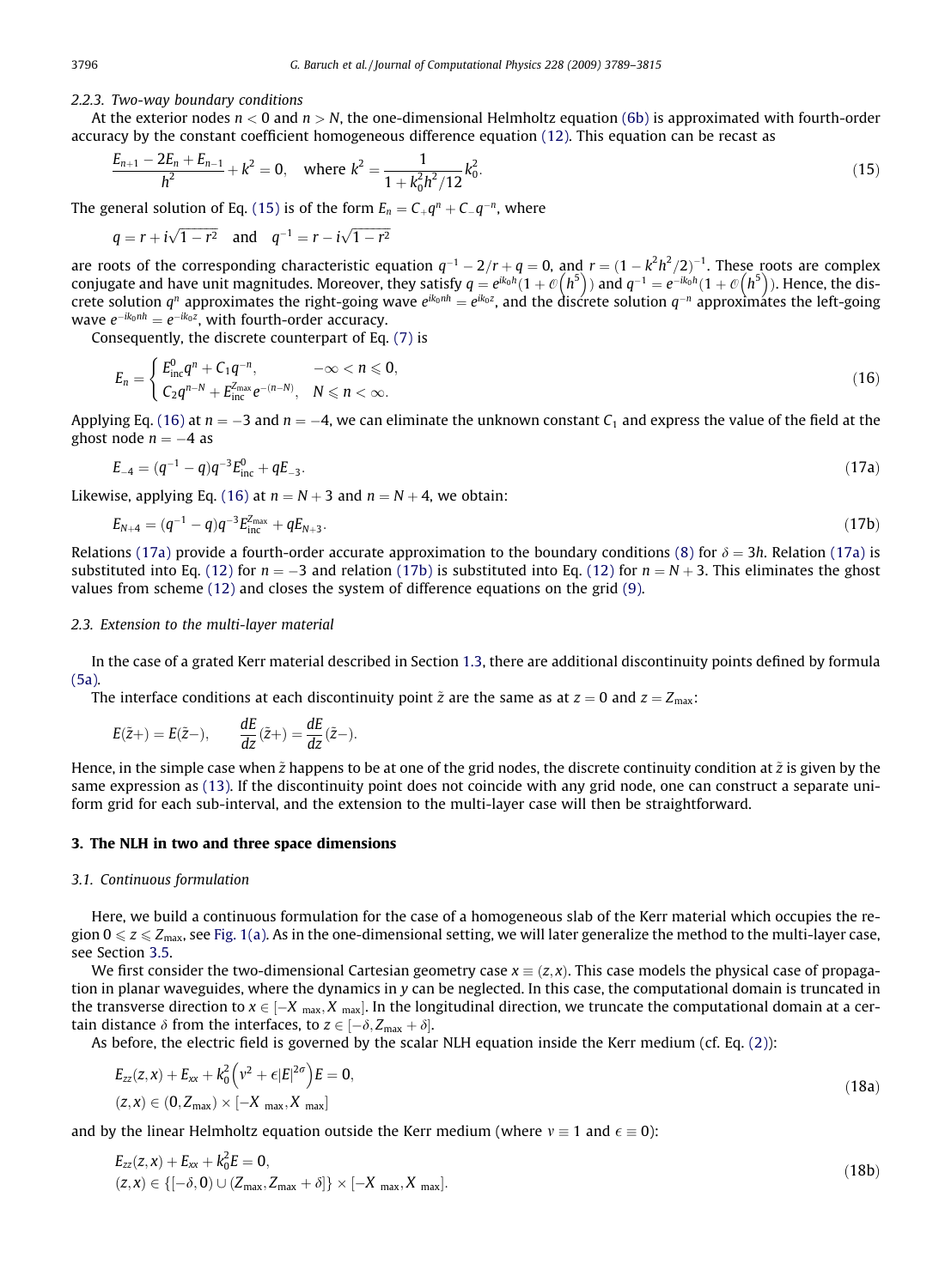<span id="page-8-0"></span>At the material interfaces  $z=0$  and  $z=Z_{\rm max}$ , the field  $E$  and its normal derivative  $E_z$  are continuous for all  $x\in[-X_{\rm max},X_{\rm max}]$ :

$$
E(0+,x) = E(0-,x), \quad E_z(0+,x) = E_z(0-,x),
$$
  
\n
$$
E(Z_{\text{max}}+,x) = E(Z_{\text{max}}-,x), \quad E_z(Z_{\text{max}}+,x) = E_z(Z_{\text{max}}-,x).
$$
\n(18c)

We also consider the case of three spatial dimensions, which models the propagation in bulk medium. In order to reduce the computational costs, we assume that the field is cylindrically symmetric  $E(x) \equiv E(z, \rho)$ , where  $\rho = |x_{\perp}| = \sqrt{x^2 + y^2}$ . This enables us to solve the problem with only two independent spatial variables. In this case, the computational domain in the transverse direction is  $\rho \in [0,\rho_{\max}]$ , and the scalar NLH equation inside the Kerr medium is

$$
E_{zz}(z,\rho) + E_{\rho\rho} + \frac{1}{\rho}E_{\rho} + k_0^2(\nu^2 + \epsilon |E|^{2\sigma})E = 0,
$$
  
(z,\rho) \in (0, Z\_{\text{max}}) \times [0, \rho\_{\text{max}}]. (19a)

The linear Helmholtz outside the Kerr medium is

$$
E_{zz}(z,\rho) + E_{\rho\rho} + \frac{1}{\rho}E_{\rho} + k_0^2 E = 0,
$$
  
(z,\rho) \in \{[-\delta, 0) \cup (Z\_{\text{max}}, Z\_{\text{max}} + \delta] \} \times [0, \rho\_{\text{max}}] (19b)

and the continuity conditions at the planar interfaces are

$$
E(0+,\rho) = E(0-,\rho), \quad E_z(0+,\rho) = E_z(0-,\rho), E(Z_{\text{max}}+,\rho) = E(Z_{\text{max}}-,\rho), \quad E_z(Z_{\text{max}}+,\rho) = E_z(Z_{\text{max}}-,\rho).
$$
\n(19c)

We shall sometimes find it convenient to adopt a general notation for both cases, by denoting the scalar transverse coordinate as  $x_\perp=|x_\perp|$  and its domain by  $\Omega_\perp.$  In the Cartesian case we have  $x_\perp\equiv x$  and  $\Omega_\perp=[-X_{\rm max},X_{\rm max}]$ , while in the cylindrically symmetric case we have  $x_{\perp} \equiv \rho$  and  $\Omega_{\perp} = [0, \rho_{\text{max}}].$ 

We shall also find it convenient to decompose the Laplacian as  $\Delta = \partial_{zz} + \Delta_{\perp}$ , where  $\Delta_{\perp} = \partial_{xx}$  in the Cartesian case and  $\Delta_\perp=\frac{1}{\rho}\partial_\rho(\rho\partial_\rho)\equiv\partial_\rho^2+\frac{1}{\rho}\partial_\rho$  in the cylindrically symmetric case. Physically, the transverse Laplacian term  $\Delta_\perp E$  leads to diffraction.

Using this notation, the Cartesian system [\(18a\)](#page-7-0) and the cylindrically symmetric case system (19a) are universally represented as

$$
E_{zz}(z,x_\perp)+\Delta_\perp E +k_0^2\Bigl(\nu^2+\epsilon|E|^{2\sigma}\Bigr)E=0,
$$

$$
(z, x\perp) \in (0, Zmax) \times \Omega\perp,Ezz(z, x\perp) + \Delta\perpE + k02E = 0,
$$
\n(20a)

$$
(z, x_{\perp}) \in \{[-\delta, 0) \cup (Z_{\text{max}}, Z_{\text{max}} + \delta]\} \times \Omega_{\perp},
$$
\n(20b)

$$
E(0+,x_{\perp}) = E(0-,x_{\perp}), \quad E_z(0+,x_{\perp}) = E_z(0-,x_{\perp}), E(Z_{\text{max}}+,x_{\perp}) = E(Z_{\text{max}}-,x_{\perp}), \quad E_z(Z_{\text{max}}+,x_{\perp}) = E_z(Z_{\text{max}}-,x_{\perp}).
$$
\n(20c)

#### 3.1.1. Local transverse boundary conditions

Following the approach first used in [\[20\],](#page-26-0) we set locally one-dimensional radiation boundary conditions of the Sommerfeld type in the transverse direction  $x_1$ . To do so, we assume that the beam is localized around  $x_1 = 0$ , so that far from the beam center the nonlinearity becomes negligible, i.e.,

 $\epsilon |E|^{2\sigma} \ll v^2$ ,  $|x| \geqslant X$  max or  $\rho \geqslant \rho_{\text{max}}$ .

Therefore, the field (approximately) satisfies the constant coefficient equation:

 $\Delta E + v_0^2 k_0^2 E = 0$ ,  $|x| \ge X$  max or  $\rho \ge \rho_{\text{max}}$ .

We further assume that for  $|x| \ge X_{\text{max}}(\rho \ge \rho_{\text{max}})$  the field is composed predominantly of the outgoing plane (cylindrical) waves with nearly normal incidence on the boundary  $|x| = X_{\text{max}}$  ( $\rho = \rho_{\text{max}}$ ).

This leads to the following radiation boundary conditions in the 2D Cartesian case [\[20\]](#page-26-0):

$$
E_x - ik_0 v_0 E_{|_{x=X_{max}}} = 0, \quad E_z + ik_0 v_0 E_{|_{x=-X_{max}}} = 0.
$$
\n(21a)

In the 3D cylindrically symmetric case the local radiation boundary condition at  $\rho = \rho_{max}$  reads [\[21\]:](#page-26-0)

$$
E_{\rho} - \alpha E|_{\rho = \rho_{\text{max}}} = 0, \quad \alpha = \frac{\frac{d}{d\rho} H_0^{(1)}(v_0 k_0 \rho_{\text{max}})}{H_0^{(1)}(v_0 k_0 \rho_{\text{max}})},
$$
(21b)

where  $H_0^{(1)}$  is the Hankel function of the first kind. The symmetry condition at the axis  $\rho=0$  is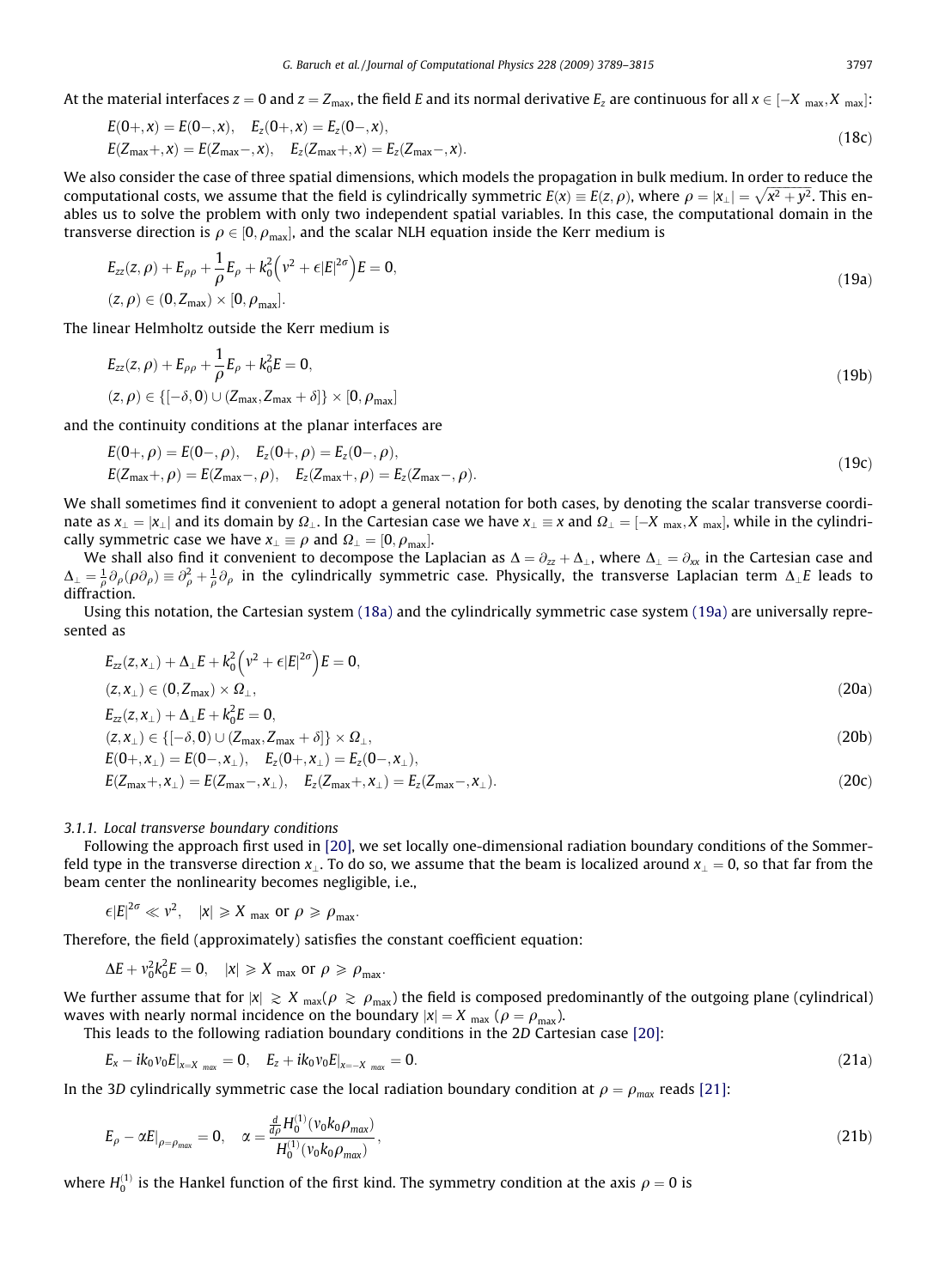$$
\frac{\partial}{\partial \rho}E(z,0) = 0. \tag{21c}
$$

We emphasize that these transverse boundary conditions are valid as long as the beam is localized around the axis and remains "far" from the transverse boundary at  $x = X_{\text{max}}$  or  $\rho = \rho_{\text{max}}$ .

# 3.1.2. Nonlocal longitudinal boundary conditions

Similarly to the one-dimensional case (see Section 2.1), the boundary conditions in the longitudinal direction z will be set in the linear regions at  $z = -\delta$  and  $z = Z_{\text{max}} + \delta$ . They should render the boundaries transparent for all the outgoing waves, i.e., eliminate any non-physical reflections, and at the same time correctly prescribe the given incoming wave(s), see [Fig. 2](#page-2-0). Unlike in the one-dimensional case, however, a two-way Sommerfeld boundary condition of type [\(8\),](#page-5-0) which is local in the configuration space, cannot be transparent for all the outgoing waves, because these waves travel with different longitudinal velocities that depend on their angle of incidence.

Therefore, to accommodate all angles of incidence, we first separate the variables in the linear Helmholtz equation (20b) by expanding its solution with respect to the eigenfunctions of the transverse Laplacian. These eigenfunctions solve the ordinary differential equation:

$$
\Delta_{\perp}\psi^{(l)}(\mathbf{x}_{\perp}) = -(k_{\perp}^{(l)})^2\psi^{(l)}\tag{22}
$$

subject to the transverse boundary conditions (21c). The resulting eigenvalue problem is not of the classical Sturm–Liouville type, since its operator is not self-adjoint (because of the radiation boundary conditions). As a result, the eigenfunctions are not orthogonal. Nevertheless, these eigenfunctions are bi-orthogonal [\[29, Volume I\]](#page-26-0) or, alternatively, real orthogonal, and still form a complete system.

A comprehensive discussion on completeness of eigensystems arising in the diffraction theory, and on convergence of the corresponding series, can be found in [\[30\].](#page-26-0)

Since the system of eigenfunctions  $\{\psi^{(l)}\}$  is complete, we can expand the field E and the incoming beams  $E_{\rm inc}^0$  and  $E_{\rm inc}^{\rm Z_{max}}$  as

$$
E(z, x_{\perp}) = \sum_{l=0}^{\infty} u_l(z) \psi^{(l)}(x_{\perp}),
$$
  
\n
$$
E_{\text{inc}}^0(x_{\perp}) = \sum_{l=0}^{\infty} u_{\text{inc},l}^0 \psi^{(l)}(x_{\perp}), \quad E_{\text{inc}}^{Z_{\text{max}}}(x_{\perp}) = \sum_{l=0}^{\infty} u_{\text{inc},l}^{Z_{\text{max}}} \psi^{(l)}(x_{\perp}).
$$
\n(23)

In the transformed space, the linear Helmholtz equation (20b) reduces to a system of uncoupled one-dimensional linear Helmholtz equations (ODEs):

$$
\left(\frac{d^2}{dz^2} + (k_{\parallel}^{(l)})^2\right)u_l(z) = 0, \quad (k_{\parallel}^{(l)})^2 = k_0^2 - (k_{\perp}^{(l)})^2, \quad l = 0, 1, ..., \infty.
$$
\n(24)

Each of the uncoupled equations (24) formally coincides with Eq. [\(6b\)](#page-5-0) and has the same general solution composed of two waves one of which can be interpreted as propagation in the positive  $z$  direction and the other one – in the negative  $z$  direc-tion. Unlike in Eq. [\(6b\)](#page-5-0), however, the quantity  $(k_{\parallel}^{(l)})^2$  in Eq. (24) may have a negative real part, in which case the waves become evanescent. It may also have a non-trivial imaginary part, which is due to the non-self-adjoint transverse (radiation) boundary conditions (see [\[20\]](#page-26-0) for more detail). Regardless of the particular shape that the waves may assume, the longitudinal boundary conditions have to ensure that the field in the region  $z \le -\delta$  be of the form [cf. formula [\(7\)\]](#page-5-0):

$$
u(z) = u_{\text{inc},l}^0 e^{ik_{\parallel}^{(l)}z} + C_1 e^{-ik_{\parallel}^{(l)}z}.
$$

Therefore, the two-way ABC at  $z = -\delta$  can be written as

$$
\left(\frac{d}{dz} + ik_{\parallel}^{(l)}\right)u_{l}\Big|_{z=-\delta} = 2ik_{\parallel}^{(l)}e^{-ik_{\parallel}^{(l)}\delta}u_{\text{inc},l}^{0}.
$$
\n(25a)

Similarly, at the opposite boundary,  $z = Z_{\text{max}} + \delta$ , we obtain:

$$
\left(\frac{d}{dz} - ik_{\parallel}^{(l)}\right)u_{l}\Big|_{z=z_{\max}+\delta} = -2ik_{\parallel}^{(l)}e^{-ik_{\parallel}^{(l)}\delta}u_{\text{inc},l}^{z_{\max}}.
$$
\n(25b)

Boundary conditions (25b) are local in the transformed space  $\{u_l(z)\}_{l=0}^\infty$ . In this space, the two-way one-dimensional Sommerfeld conditions are applied independently for each individual mode defined by (24). The equivalent of relations (25b) after the inverse transformation of (23) will result in a nonlocal pseudodifferential operator in the original space { $E(z, x)$ }, see [\[20\]](#page-26-0) or [\[31\]](#page-26-0) for more details. Therefore, the resulting boundary conditions are nonlocal two-way artificial BCs.

# 3.2. Discrete approximation

We build a semi-compact scheme for the Cartesian problem [\(18a\), \(21a\), \(25b\)](#page-7-0) in Section 3.2.1, and for the cylindrically symmetric problem [\(19a\), \(21b\), \(21c\), \(25b\)](#page-8-0) in Section 3.2.2. As in the one-dimensional case, we discretize the governing

<span id="page-9-0"></span>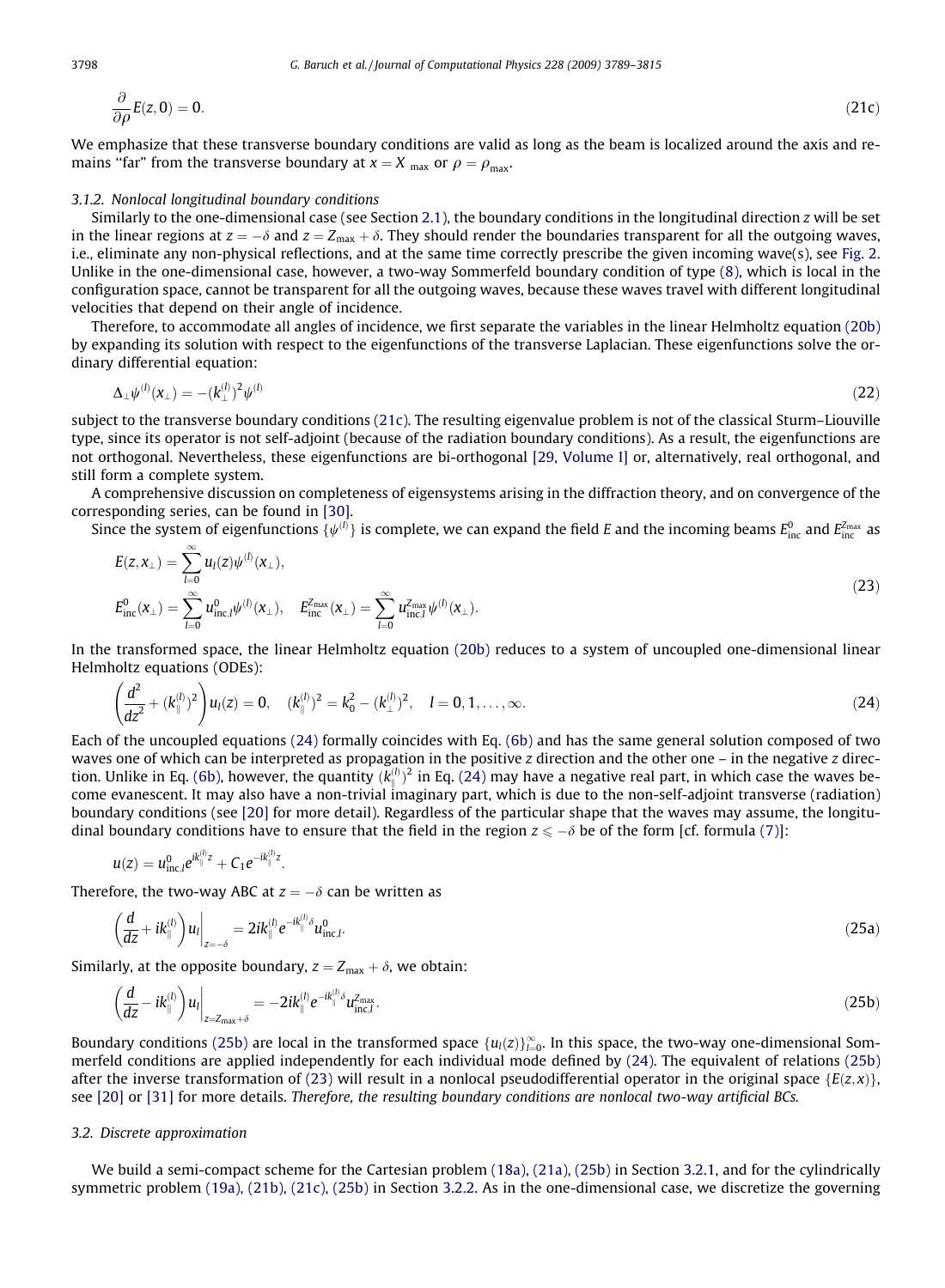<span id="page-10-0"></span>equations inside and outside the Kerr material, and then obtain a discretization at the material interfaces. The discrete transverse boundary conditions and the discrete two-way ABCs for both problems are described in Section 3.3 and Section 3.4, respectively.

#### 3.2.1. 2D cartesian case

On the rectangle  $[-3h_z,Z_{\rm max}+3h_z]\times[-X_{\rm max},X_{\rm max}]$ , we introduce a uniform Cartesian grid of  $(N+7)\times M$  nodes as

$$
z_n = n \cdot h_z, \quad h_z = \frac{Z_{\text{max}}}{N}, \quad n = -3, -2, \dots, N + 2, N + 3,
$$
  

$$
x_m = -X_{\text{max}} + (m + 1/2)h_x, \quad h_x = \frac{2X_{\text{max}}}{M}, \quad m = 0, 1, \dots, M - 1,
$$
 (26)

so that

$$
z_0=0,\quad z_N=Z_{max},\quad x_{-1/2}=-X_{max},\quad x_{M-1/2}=X_{max}.
$$

In this paper, we keep  $h_z\sim h_x$  so that all  $\mathcal O(h_z^jh_x^{k-j})$  terms can be treated as terms of the same order  $k$  and denoted by  $\mathcal O\big(h^k\big).$ For convenience, we also introduce the following notations for the field and the Kerr nonlinearity at the grid nodes:

$$
E_{n,m} \stackrel{\text{def}}{=} E(z_n, x_m), \quad P_{n,m} \stackrel{\text{def}}{=} |E_{n,m}|^{2\sigma} E_{n,m}.
$$

Finally, we use the previous notation D for central difference operators, with the order of accuracy in the superscript and the differentiation variables in the subscript.

For example,

$$
D_{xx}^{(2)}E \stackrel{\text{def}}{=} \frac{E_{n,m+1} - 2E_{n,m} + E_{n,m-1}}{h_x^2} = \partial_{xx}E_{n,m} + \mathcal{O}(h^2).
$$

Other notations for central differences are listed in Appendix B.

To build a semi-compact approximation of the NLH [\(18a\)](#page-7-0) at the interior points  $n = 1, \ldots, N - 1$ , we first introduce the following mixed order discrete Laplacian:

$$
D_{zz}^{(2)}E_{n,m} + D_{xx}^{(4)}E_{n,m} = \frac{E_{n-1,m} - 2E_{n,m} + E_{n+1,m}}{h_z^2} + \frac{-E_{n,m-2} + 16E_{n,m-1} - 30E_{n,m} + 16E_{n,m+1} - E_{n,m+2}}{12h_x^2}
$$
  
=  $\Delta E_{n,m} + \frac{h_z^2}{12} \partial_{zzzz} E_{n,m} + \mathcal{O}\left(h^4\right).$  (27)

In order to remove the  $\mathcal{O}\big( h^2 \big)$  term on the right-hand side of (27), we consider the following expression that contains fourth-order derivatives with respect to both z and x, and approximate it to second-order accuracy using central differences:

$$
(\partial_{zzzz} - \partial_{xxxx})E_{n,m} = (\partial_{zz} - \partial_{xx})\Delta E_{n,m} = \left(D_{zz}^{(2)} - D_{xx}^{(2)}\right)\Delta E_{n,m} + \mathcal{O}\left(h^2\right).
$$
\n(28)

Then, we employ the NLH [\(18a\)](#page-7-0) itself and substitute the expression

$$
\Delta E_{n,m} = -k_0^2 \left( v^2 E_{n,m} + \epsilon P_{n,m} \right)
$$

into formula (28). Next, we approximate the derivative  $\partial_{xxxx}E$  in formula (28) to second-order accuracy using central differences, and altogether obtain:

$$
\partial_{zzzz}E_{n,m} = -k_0^2 \left( D_{zz}^{(2)} - D_{xx}^{(2)} \right) \left( v^2 E_{n,m} + \epsilon P_{n,m} \right) + D_{xxxx}^{(2)} E_{n,m} + \mathcal{O}\left(h^2\right).
$$
\n(29)

Substitution of (29) into (27) yields a semi-compact fourth-order discretization of the Laplacian, which leads to the following fourth-order scheme for the NLH [\(18a\):](#page-7-0)

$$
\left(D_{zz}^{(2)}+D_{xx}^{(4)}E_{n,m}-\frac{h_z^2}{12}D_{xxxx}^{(2)}\right)E_{n,m}+k_0^2\left(1+\frac{h_z^2}{12}D_{zz}^{(2)}-\frac{h_z^2}{12}D_{xx}^{(2)}\right)\left(v^2E_{n,m}+\epsilon P_{n,m}\right)=0, \quad n=1,\ldots,N-1, \ m=0,\ldots,M-1.
$$
\n(30)

To obtain a similar fourth-order scheme for the linear Helmholtz equation [\(18b\)](#page-7-0), we repeat the previous derivation with  $\epsilon P_{n,m} = 0$  and  $v = 1$ , which yields:

$$
\left[ \left( 1 + \frac{k_0^2 h_z^2}{12} \right) D_{zz}^{(2)} + \left( D_{xx}^{(4)} - \frac{k_0^2 h_z^2}{12} D_{xx}^{(2)} - \frac{h_z^2}{12} D_{xxxx}^{(2)} \right) + k_0^2 \right] E_{n,m} = 0, \quad n = -3, \dots, -1, N+1, \dots, 3, m
$$
  
= 0, \dots, M-1. (31)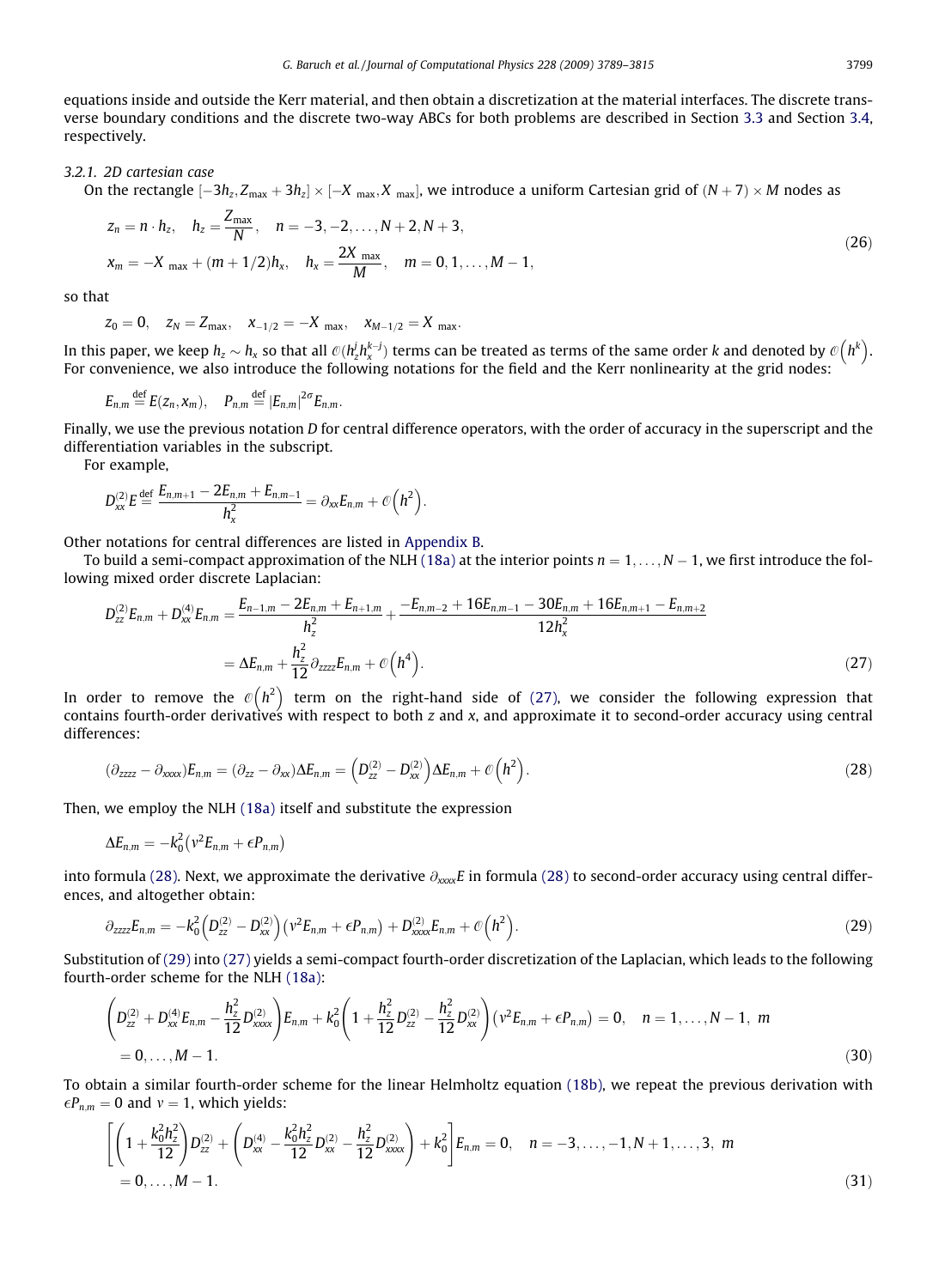<span id="page-11-0"></span>Next, we consider material interfaces at the nodes  $n = 0$  and  $n = N$ . Using Taylor's expansion, we can write:

$$
\frac{-85E_{0,m}+108E_{1,m}-27E_{2,m}+4E_{3,m}}{66h_z}=\partial_z E_{0+,m}+\frac{3h_z}{11}\partial_{zz}E_{0+,m}+\mathcal{O}\Big(h^4\Big).
$$

Then, approximating the derivative  $\partial_{zz}E_{0+m}$  with fourth-order accuracy:

$$
\partial_{zz} E_{0+,m} = \Delta E_{0+,m} - \partial_{xx} E_{0+,m} = - k_0^2 ( \nu_{0+}^2 E_{0,m} + \varepsilon_{0+} P_{0,m}) - D_{xx}^{(4)} E_{0,m} + \mathcal{O} \Big( h^4 \Big),
$$

we obtain:

$$
\partial_z E_{0+,m} = \frac{-85E_{0,m} + 108E_{1,m} - 27E_{2,m} + 4E_{3,m}}{66h_z} + \frac{3h_z k_0^2}{11} \left( v_{0+}^2 E_{0,m} + \epsilon_{0+} P_{0,m} \right) + \frac{3h_z}{11} D_{xx}^{(4)} E_{0,m} + \mathcal{O}\left(h^4\right). \tag{32}
$$

Deriving a similar formula for  $\partial_z E_{0-m}$  and equating the resulting expressions for  $\partial_z E_{0+m}$  and  $\partial_z E_{0-m}$ , we get a fourth-order accurate approximation of the continuity condition  $E_z(0-) = E_z(0+)$ :

$$
\frac{4E_{-3,m} - 27E_{-2,m} + 108E_{-1,m} - 170E_{0,m} + 108E_{1,m} - 27E_{2,m} + 4E_{3,m}}{66h_z} + \frac{6h_zk_0^2}{11}\left(\frac{v_{0-}^2 + v_{0+}^2}{2}E_{0,m} + \frac{\epsilon_{0-} + \epsilon_{0+}}{2}P_{0,m}\right) + \frac{6h_z}{11}D_{xx}^{(4)}E_{0,m} = 0.
$$
\n(33)

Finally, substituting  $v_{0-,m} = 1, \epsilon_{0-,m} = 0, v_{0+,m} = v$  and  $\epsilon_{0+,m} = \epsilon$ , we have:

$$
\frac{4E_{-3,m} - 27E_{-2,m} + 108E_{-1,m} - 170E_{0,m} + 108E_{1,m} - 27E_{2,m} + 4E_{3,m}}{66h_z} + \frac{6h_zk_0^2}{11}\left(\frac{1+v^2}{2}E_{0,m} + \frac{\epsilon}{2}P_{0,m}\right) + \frac{6h_z}{11}D_{xx}^{(4)}E_{0,m} = 0.
$$
\n(33a)

A similar equation is obtained for the interface at  $n = N$ :

$$
\frac{4E_{N-3,m} - 27E_{N-2,m} + 108E_{N-1,m} - 170E_{N,m} + 108E_{N+1,m} - 27E_{N+2,m} + 4E_{N+3,m}}{66h_z} + \frac{6h_zk_0^2}{11}\left(\frac{1+v^2}{2}E_{N,m} + \frac{\epsilon}{2}P_{N,m}\right) + \frac{6h_z}{11}D_{xx}^{(4)}E_{N,m} = 0.
$$
\n(33b)

# 3.2.2. Cylindrically symmetric case

We use the same grid [\(26\)](#page-10-0), except that in the transverse direction we now have:

$$
\rho_m = (m+1/2)h_\rho, \quad h_\rho = \frac{\rho_{\text{max}}}{M}, \quad m = 0, \dots, M-1,
$$
\n(34)

so that

$$
\rho_{-1/2} = 0
$$
 and  $\rho_{M-1/2} = \rho_{\text{max}}$ .

We also keep  $h_z \sim h_\rho$  so that all  $\mathcal{O}(h_z^i h_\rho^{k-j})$  terms appear of the same order  $\mathcal{O}(h^k)$ .

To approximate the NLH [\(19a\)](#page-8-0) at the interior points  $n = 1, \ldots, N - 1$ , we begin by introducing a mixed order discretization of the cylindrical Laplacian  $\Delta = \partial_{zz} + \Delta_{\rho} \equiv \partial_{zz} + \partial_{\rho}^2 + \frac{1}{\rho} \partial_{\rho}$ :

$$
\left(D_{zz}^{(2)}+D_{\rho\rho}^{(4)}+\frac{1}{\rho_m}D_{\rho}^{(4)}\right)E_{n,m}=\Delta E_{n,m}+\frac{h_z^2}{12}\partial_{zzzz}E_{n,m}+\mathcal{O}\left(h^4\right).
$$
\n(35)

To remove the  $\mathcal{\ell}(h^2)$  term on the right-hand side of (35), we start with the second-order central difference approximation of the expression  $(\partial_{zzzz}^2 - \Delta_\rho^2)E_{n,m} = (\partial_{zz} - \Delta_\rho)\Delta E_{n,m}$ , where  $\Delta_\rho^2 = \rho^{-3}\partial_\rho - \rho^{-2}\partial_{\rho\rho} + 2\rho^{-1}\partial_{\rho\rho\rho} + \partial_{\rho\rho\rho\rho}$ , and using the NLH [\(19a\)](#page-8-0) itself, obtain:

$$
\partial_{zzzz}E_{n,m} = -k_0^2 \left( D_{zz}^{(2)} - D_{\rho\rho}^{(2)} - \frac{1}{\rho_m} D_{\rho}^{(2)} \right) \left( v^2 E_{n,m} + \epsilon P_{n,m} \right) + \left( \rho_m^{-3} D_{\rho}^{(2)} - \rho_m^{-2} D_{\rho\rho}^{(2)} + 2 \rho_m^{-1} D_{\rho\rho\rho}^{(2)} + D_{\rho\rho\rho\rho}^{(2)} \right) E_{n,m} + \mathcal{O}\left(h^2\right). \tag{36}
$$

Substitution of (36) into (35) yields a semi-compact fourth-order discretization of the cylindrical Laplacian, which leads to the following fourth-order scheme for the NLH [\(19a\)](#page-8-0):

$$
\left(D_{zz}^{(2)} + D_{\rho\rho}^{(4)} + \frac{1}{\rho_m} D_{\rho}^{(4)}\right) E_{n,m} - \frac{h_z^2}{12} \left(\rho_m^{-3} D_{\rho}^{(2)} - \rho_m^{-2} D_{\rho\rho}^{(2)} + 2\rho_m^{-1} D_{\rho\rho\rho}^{(2)} + D_{\rho\rho\rho\rho}^{(2)}\right) E_{n,m} + k_0^2 \left[1 + \frac{h_z^2}{12} \left(D_{zz}^{(2)} - D_{\rho\rho}^{(2)} - \frac{1}{\rho_m} D_{\rho}^{(2)}\right)\right] \left(v^2 E_{n,m} + \epsilon P_{n,m}\right) = 0, \quad n = 1, ..., N - 1, \quad m = 0, ..., M - 1.
$$
\n(37)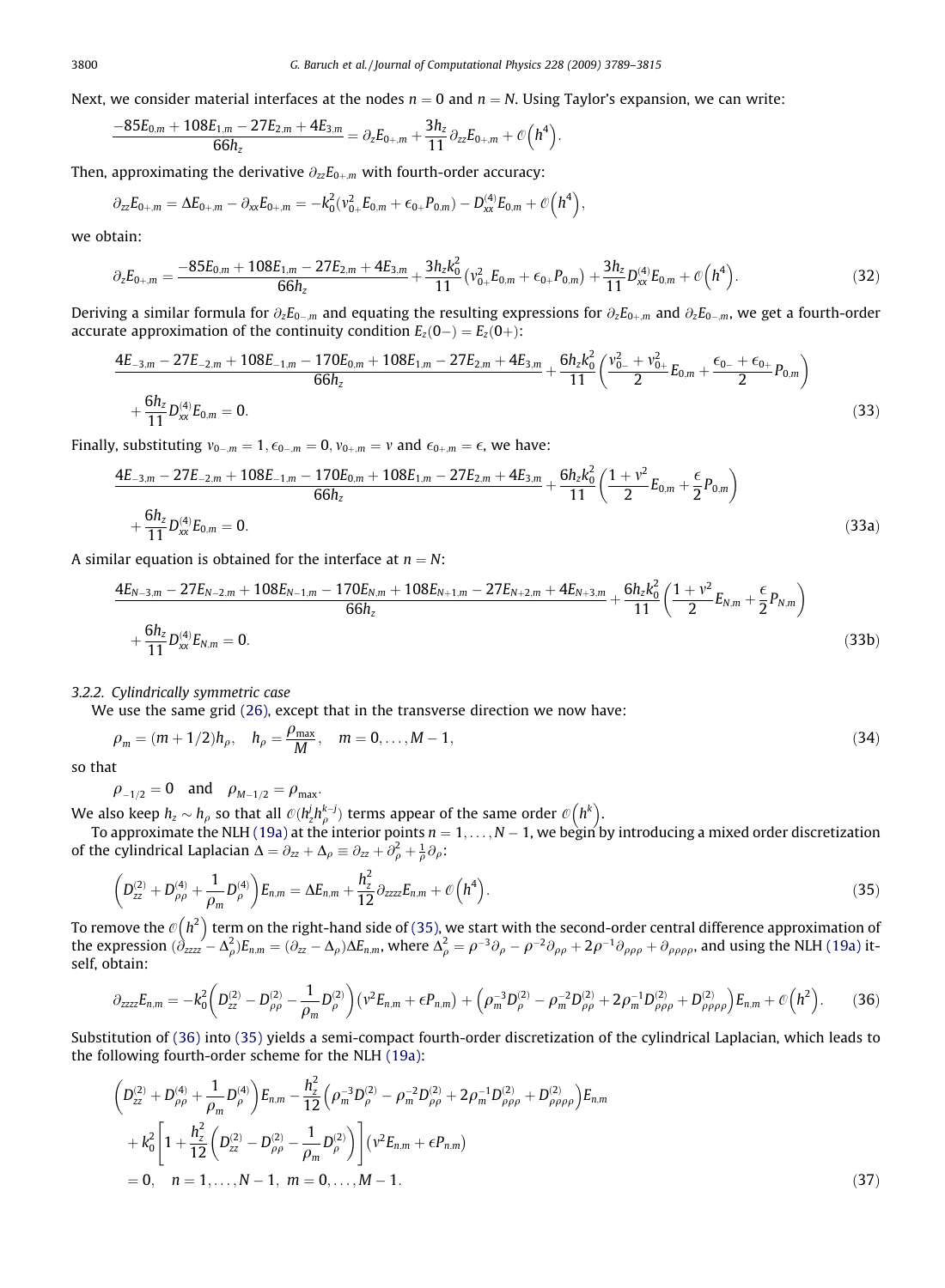<span id="page-12-0"></span>To obtain a similar fourth-order scheme for the linear Helmholtz equation [\(19b\)](#page-8-0), we repeat the previous derivation with  $\epsilon \equiv 0$  and  $v \equiv 1$ , which yields:

$$
\left(D_{zz}^{(2)} + D_{\rho\rho}^{(4)} + \frac{1}{\rho_m} D_{\rho}^{(4)}\right) E_{n,m} - \frac{h_z^2}{12} \left(\rho_m^{-3} D_{\rho}^{(2)} - \rho_m^{-2} D_{\rho\rho}^{(2)} + 2\rho_m^{-1} D_{\rho\rho\rho}^{(2)} + D_{\rho\rho\rho\rho}^{(2)}\right) E_{n,m} + k_0^2 \left[1 + \frac{h_z^2}{12} \left(D_{zz}^{(2)} - D_{\rho\rho}^{(2)} - \frac{1}{\rho_m} D_{\rho}^{(2)}\right)\right] E_{n,m} = 0, \quad n = -3, ..., -1, N+1, ..., 3, \quad m = 0, ..., M-1.
$$
\n(38)

The analysis of material interfaces at  $n = 0$  and  $n = N$  is very similar to that of Section 3.2.1, and we arrive at the following fourth-order accurate approximation of the continuity condition  $E_z(0-) = E_z(0+)$ :

$$
\frac{4E_{-3,m} - 27E_{-2,m} + 108E_{-1,m} - 170E_{0,m} + 108E_{1,m} - 27E_{2,m} + 4E_{3,m}}{66h_z} + \frac{6h_zk_0^2}{11}\left(\frac{v_{0-}^2 + v_{0+}^2}{2}E_{0,m} + \frac{\epsilon_{0-} + \epsilon_{0}}{2}P_{0,m}\right) + \frac{6h_z}{11}\left(D_{\rho\rho}^{(4)} + \frac{1}{\rho_m}D_{\rho}^{(4)}\right)E_{0,m} = 0.
$$
\n(39)

Substituting  $v_{0-,m} = 1, \epsilon_{0-,m} = 0, v_{0+,m} = v$  and  $\epsilon_{0+,m} = \epsilon$  into (39), we have:

$$
\frac{4E_{-3,m} - 27E_{-2,m} + 108E_{-1,m} - 170E_{0,m} + 108E_{1,m} - 27E_{2,m} + 4E_{3,m}}{66h_z} + \frac{6h_zk_0^2}{11}\left(\frac{1+v^2}{2}E_{0,m} + \frac{\epsilon}{2}P_{0,m}\right) + \frac{6h_z}{11}\left(D_{\rho\rho}^{(4)} + \frac{1}{\rho_m}D_{\rho}^{(4)}\right)E_{0,m} = 0.
$$
\n(40a)

A similar equation is obtained for the interface at  $n = N$ :

$$
\frac{4E_{N-3,m} - 27E_{N-2,m} + 108E_{N-1,m} - 170E_{N,m} + 108E_{N+1,m} - 27E_{N+2,m} + 4E_{N+3,m}}{66h_z} + \frac{6h_zk_0^2}{11}\left(\frac{1+v^2}{2}E_{N,m} + \frac{\epsilon}{2}P_{N,m}\right) + \frac{6h_z}{11}\left(D_{\rho\rho}^{(4)} + \frac{1}{\rho_m}D_{\rho}^{(4)}\right)E_{N,m} = 0.
$$
\n(40b)

#### 3.3. Local transverse boundary conditions

In this section, we briefly describe a discrete approximation of the transverse boundary conditions [\(21c\).](#page-9-0) In doing so, we follow the approach of [\[21\]](#page-26-0), where additional details can be found.

Let us first consider the radiation boundary conditions [\(21a\) and \(21b\)](#page-8-0) at the "upper" boundary  $m = M - 1/2$ . We will use their discrete counterparts to express the values of the field at the ghost nodes  $E_{n,M}$  and  $E_{n,M+1}$  via the values at the inner nodes  $E_{n,M-3}$ ,  $E_{n,M-2}$ , and  $E_{n,M-1}$ , and thus eliminate the ghost nodes. A fourth-order approximation of either Cartesian or cylindrical radiation boundary condition centered around  $m = M - 1/2$  (which corresponds to  $x = X_{\text{max}}$  or  $\rho = \rho_{\text{max}}$ ) is given by

$$
\frac{E_{n,M-2}-27E_{n,M-1}+27E_{n,M}-E_{n,M+1}}{24h_{\perp}}-\alpha\frac{-E_{n,M-2}+9E_{n,M-1}+9E_{n,M}-E_{n,M+1}}{16}=0,
$$

where in the Cartesian case  $\alpha = iv_0k_0$ , see formula [\(21a\)](#page-8-0), and in the cylindrical case  $\alpha$  is defined in [\(21b\),](#page-8-0) see [\[21\].](#page-26-0) Equivalently, we can write:

$$
[c_{-2},\ldots,c_1]\cdot \left[\begin{matrix}E_{n,M-2}\\ \vdots\\ E_{n,M+1}\end{matrix}\right]=0,
$$

where

$$
[c_{-2},\ldots,c_1]=[1,-27,27,-1]-\frac{2\alpha h_{\perp}}{3}[-1,9,9,-1].
$$

However, specifying this boundary condition alone is not sufficient, because the fourth-order finite difference equation that we use in the  $x_{\perp}$  direction requires an additional boundary condition. The choice of the latter allows for more flexibility as long as the resulting method is fourth-order accurate and stable.<sup>6</sup> Hereafter, we choose this second condition as the fourthorder accurate extrapolation of the ghost value  $E_{n,M+1}$  via  $\{E_{n,M-3},\ldots,E_{n,M}\}$ , which can be conveniently written as

$$
E_{n,M+1}=\sum_{j=-3}^0(-1)^j\binom{4}{1-j}E_{n,M+j}.
$$

 $6$  Stability of these approximations can be studied by the methodology of [\[32\]](#page-26-0).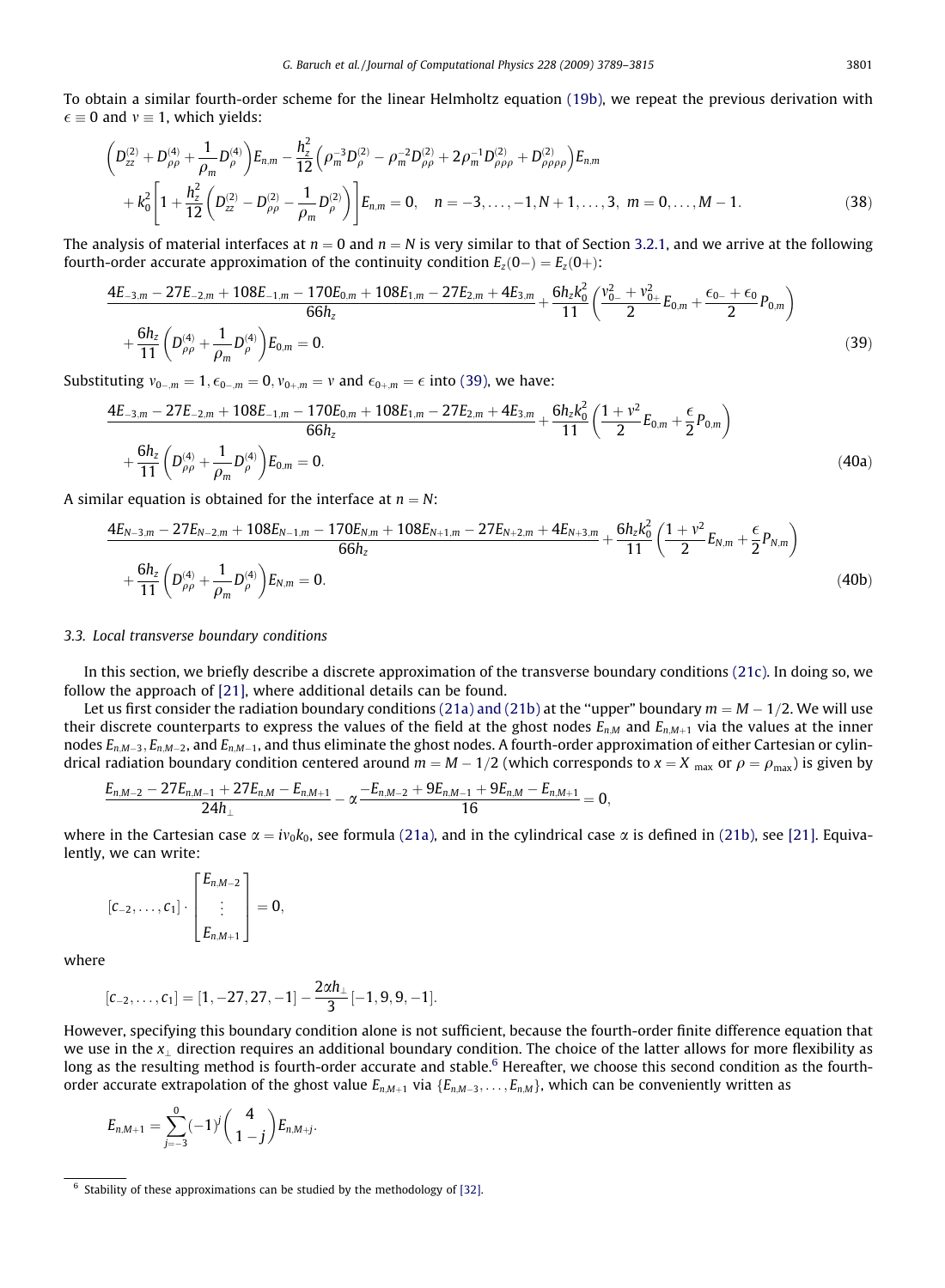;

<span id="page-13-0"></span>Combining the two discrete boundary conditions as

$$
\begin{bmatrix} 0, & c_{-2}, & c_{-1}, & c_0, & c_1 \\ -1 & 4 & -6 & 4 & -1 \end{bmatrix} \begin{bmatrix} E_{n,M-3} \\ \vdots \\ E_{n,M+1} \end{bmatrix} = \begin{bmatrix} 0 \\ 0 \end{bmatrix}
$$

we can express the ghost values  $E_{n,M}$  and  $E_{n,M+1}$  in terms of the interior values:

$$
\begin{bmatrix} E_{n,M} \\ E_{n,M+1} \end{bmatrix} = -\frac{1}{c_0 + 4c_1} \begin{bmatrix} -c_1 & c_{-2} + 4c_1 & c_{-1} - 6c_1 \\ c_0 & 4c_{-2} - 4c_0 & 4c_{-1} + 6c_0 \end{bmatrix} \cdot \begin{bmatrix} E_{n,M-3} \\ E_{n,M-2} \\ E_{n,M-1} \end{bmatrix} .
$$
\n(41a)

In the Cartesian case, the derivation is repeated to obtain the discrete discrete radiation boundary condition at  $x = -X_{\text{max}}$ , i.e., at  $m = 0$ :

$$
\begin{bmatrix} E_{n,-2} \\ E_{n,-1} \end{bmatrix} = -\frac{1}{c_0 + 4c_1} \begin{bmatrix} 4c_{-1} + 6c_0 & 4c_{-2} - 4c_0 & c_0 \\ c_{-1} - 6c_1 & c_{-2} + 4c_1 & -c_1 \end{bmatrix} \cdot \begin{bmatrix} E_{n,0} \\ E_{n,1} \\ E_{n,2} \end{bmatrix}.
$$
\n(41b)

In the cylindrical case, the symmetry  $(21c)$  is enforced as follows:

$$
E_{n,-1} = E_{n,0}, \quad E_{n,-2} = E_{n,1}.\tag{42}
$$

Note also that in the Cartesian case there is an alternative way of building the discrete transverse boundary conditions. It does not require a finite difference approximation of the continuous boundary conditions [\(21a\)](#page-8-0), and is rather based on analyzing the roots of the fourth-order characteristic equation that corresponds to the five node discretization in the x direction. The idea is similar to that behind boundary conditions [\(17a\),](#page-7-0) and the reader is referred to [\[20\]](#page-26-0) for more detail.

# 3.4. Nonlocal longitudinal boundary conditions

In this section, we construct a discrete counterpart for the two-way ABCs [\(25b\).](#page-9-0) In the continuous case of Section 3.1, we separated the variables in the linear Helmholtz equation (20b) outside the Kerr region, and then obtained the ABCs in the transformed space. In the discrete case, we also begin by separating the variables in the Cartesian [\(31\)](#page-10-0) and cylindrical [\(38\)](#page-12-0) difference Helmholtz equation at the exterior grid nodes:

$$
m = 0, \ldots, M - 1, \quad n = 0, -1, -2, \quad n = N, N + 1, N + 2.
$$

Subsequently, we derive the ABCs in the transformed space. This derivation is identical for the Cartesian geometry of Section 3.2.1 and the cylindrical geometry of Section 3.2.2.

We first identify the transverse components in the finite difference operators of [\(31\) and \(38\).](#page-10-0) The transverse part of the discrete Laplacian for the Cartesian case is

$$
L^{\perp} = D_{xx}^{(4)} - \frac{k_0^2 h_z^2}{12} D_{xx}^{(2)} - \frac{h_z^2}{12} D_{xxxx}^{(2)},
$$
\n(43a)

whereas for the cylindrically symmetric case it is given by

$$
L^{\perp} = D_{\rho\rho}^{(4)} + \frac{1}{\rho_m} D_{\rho}^{(4)} - \frac{k_0^2 h_z^2}{12} \left( D_{\rho\rho}^{(2)} + \frac{1}{\rho_m} D_{\rho}^{(2)} \right) - \frac{k_0^2 h_z^2}{12} \left( \rho_m^{-3} D_{\rho}^{(2)} - \rho_m^{-2} D_{\rho\rho}^{(2)} + 2 \rho_m^{-1} D_{\rho\rho\rho}^{(2)} + D_{\rho\rho\rho\rho}^{(2)} \right). \tag{43b}
$$

The separation of variables in Eqs. [\(31\) and \(38\)](#page-10-0) will be rendered by expanding the solution with respect to the transverse eigenvectors  $\psi^{(l)}=[\psi^{(l)}_0,\psi^{(l)}_1,\ldots,\psi^{(l)}_{M-1}]^T$ . Each eigenvector  $\psi^{(l)}$  satisfies the following difference equation on the grid (cf. [Eq.](#page-9-0) [\(22\)\)](#page-9-0):

$$
L^{\perp}\psi_m^{(l)} = -(k_{\perp}^{(l)})^2\psi_m^{(l)}, \quad m = 0, 1, \dots, M - 1. \tag{44}
$$

In the Cartesian case, the operator  $L^{\perp}$  in (44) is defined by formula (43a), and the solution  $\psi^{(l)}$  is subject to boundary conditions (41a) and (41b). In the cylindrically symmetric case, the operator  $L^{\perp}$  in (44) is defined by formula (43b), and the solution  $\psi^{(l)}$  is subject to boundary conditions (41a) and (42). The argument behind linear independence of  $\{\psi^{(l)}\}$  in the Cartesian case is based on bi-orthogonality (real orthogonality) of the eigenvectors and can be found in [\[20\]](#page-26-0). For the cylindrically symmetric case, the continuous eigenfunctions are also real orthogonal, but the discrete eigenvectors are not, see [\[21\].](#page-26-0) Yet we observe numerically that they are linearly independent.

The M linearly independent eigenvectors are convenient to arrange as a column matrix:

$$
\varPsi \mathbin{\stackrel{\rm def}{=}} \left[ \psi^{(0)}, \psi^{(1)}, \ldots, \psi^{(M-1)} \right] = \begin{bmatrix} \psi^{(0)}_0 & \cdots & \psi^{(M-1)}_0 \\ \vdots & \ddots & \vdots \\ \psi^{(0)}_{M-1} & \cdots & \psi^{(M-1)}_{M-1} \end{bmatrix},
$$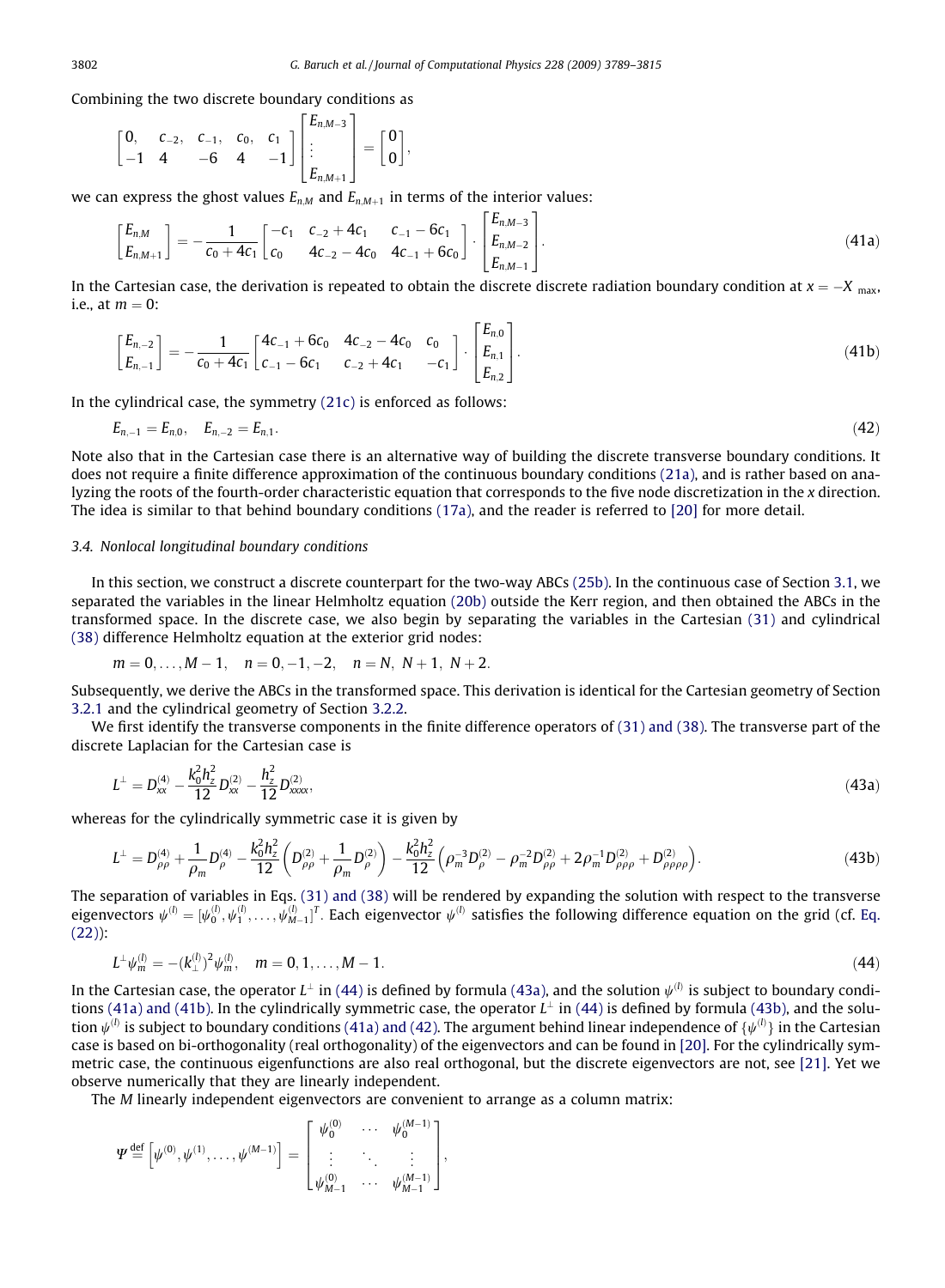<span id="page-14-0"></span>that will diagonalize the discrete transverse Laplacian, i.e.,  $L^{\perp}\Psi = \Psi \Lambda$ , where

$$
\Lambda = diag\left\{-(k_\perp^{(0)})^2,-(k_\perp^{(1)})^2,\ldots,-(k_\perp^{(M-1)})^2\right\}
$$

and the eigenvalues  $-(k_\perp^{(l)})^2$  are defined in [\(44\).](#page-13-0)

It will also be convenient to consider the following M-dimensional vectors:

$$
\mathscr{E}_n \stackrel{\text{def}}{=} [E_{n,0}, E_{n,1}, \ldots, E_{n,M-1}]^T,
$$

that contain the values of the field arranged in the transverse direction. With this notation, we can recast both scheme [\(31\)](#page-10-0) and scheme [\(38\)](#page-12-0) in the vector form:

$$
\left(1+\frac{k_0^2h_z^2}{12}\right)\frac{\mathscr{E}_{n+1}-2\mathscr{E}_n+\mathscr{E}_{n-1}}{h_z^2}+L^{\perp}\mathscr{E}_n+k_0^2\mathscr{E}_n=0.
$$
\n(45)

For each  $n$ , let us introduce the vector variable

$$
U_n = \Psi^{-1} \mathcal{E}_n. \tag{46a}
$$

Equality  $\mathscr{E}_n=\varPsi U_n$  is the expansion of  $\mathscr{E}_n$  with respect to the eigenvectors  $\psi^{(l)}$ , where the coefficients are given by the components of  $U_n$ . Similarly, we can expand the incoming beam profiles:

$$
U_{\rm inc}^{0} = \Psi^{-1} \mathcal{E}_{\rm inc}^{0}, \quad U_{\rm inc}^{0} \stackrel{\text{def}}{=} \begin{bmatrix} u_{\rm inc,0}^{0} \\ \vdots \\ u_{\rm inc,M-1}^{0} \end{bmatrix}, \quad \mathcal{E}_{\rm inc}^{0} \stackrel{\text{def}}{=} \begin{bmatrix} E_{\rm inc,0}^{0} \\ \vdots \\ E_{\rm inc,M-1}^{0} \end{bmatrix},
$$
\n
$$
U_{\rm inc}^{Z\text{max}} = \Psi^{-1} \mathcal{E}_{\rm inc}^{Z\text{max}}, \quad U_{\rm inc}^{Z\text{max}} \stackrel{\text{def}}{=} \begin{bmatrix} u_{\rm inc,0}^{Z\text{max}} \\ \vdots \\ u_{\rm inc,M-1}^{Z\text{max}} \end{bmatrix}, \quad \mathcal{E}_{\rm inc}^{Z\text{max}} \stackrel{\text{def}}{=} \begin{bmatrix} E_{\rm inc,0}^{Z\text{max}} \\ \vdots \\ E_{\rm inc,M-1}^{Z\text{max}} \end{bmatrix}.
$$
\n(46c)

Formulae (46a) are discrete counterparts of [\(23\).](#page-9-0) Substituting expansions (46a) into Eq. (45) and diagonalizing  $L^{\perp}$ :  $L^{\perp} \mathscr{E}_n = L^{\perp} \Psi U_n = \Psi \Lambda U_n$ , we have:

$$
\Psi\left(1+\frac{k_0^2h_z^2}{12}\right)\frac{U_{n+1}-2U_n+U_{n-1}}{h_z^2}+\Psi\Lambda U_n+\Psi k_0^2U_n=0.
$$
\n(47)

Finally, multiplying Eq. (47) by the inverse matrix  $\Psi^{-1}$  from the left we separate the variables. Recasting the result via individual components of  $U_n = \left[u_{n,0}, u_{n,1}, \ldots, u_{n,M-1}\right]^T$ , we obtain:

$$
\left(1+\frac{k_0^2h_2^2}{12}\right)\frac{u_{n+1,l}-2u_{n,l}+u_{n-1,l}}{h_2^2}-(k_{\perp}^{(l)})^2u_{n,l}+k_0^2u_{n,l}=0, \quad l=0,1,\ldots,M-1.
$$
\n(48)

Formula (48) is a system of M uncoupled ordinary difference equations, which is a discrete counterpart of the continuous uncoupled system [\(24\)](#page-9-0).

Each of the uncoupled difference equation (48) is identical to the one-dimensional difference equation [\(15\)](#page-7-0) if we redefine  $k^2$  of [\(15\)](#page-7-0) as

$$
k^2 = \frac{k_0^2 - (k_{\perp}^{(l)})^2}{1 + \frac{k_0^2 h_z^2}{12}} = \frac{(k_{\parallel}^{(l)})^2}{1 + \frac{k_0^2 h_z^2}{12}}.
$$

Therefore, similarly to [\(17a\)](#page-7-0) we can write for the ghost node  $n = -4$ :

$$
u_{-4,l} = (q_l^{-1} - q_l)q_l^{-3}u_{\text{inc},l}^0 + q_lu_{-3,l},
$$

where  $q_l$  and  $q_l^{-1}$  denote roots of the characteristic equation for a given *l*, and the incoming components  $u^0_{\rm inc,l}$  are defined in (46a).

Recasting the previous equality in the matrix form and transforming back into the configuration space,  $\mathscr{E} = \Psi U$ , we obtain the two-way discrete ABCs:

$$
\mathscr{E}_{-4} = \Psi \left[ \begin{array}{c} \frac{q_0^{-1} - q_0}{q_0^3} \\ \vdots \\ \frac{q_{M-1}^{-1} - q_{M-1}}{q_{M-1}^3} \end{array} \right] \Psi^{-1} \mathscr{E}_{inc}^0 + \Psi \left[ \begin{array}{c} q_0 \\ \vdots \\ q_{M-1} \end{array} \right] \Psi^{-1} \mathscr{E}_{-3}.
$$
\n(49a)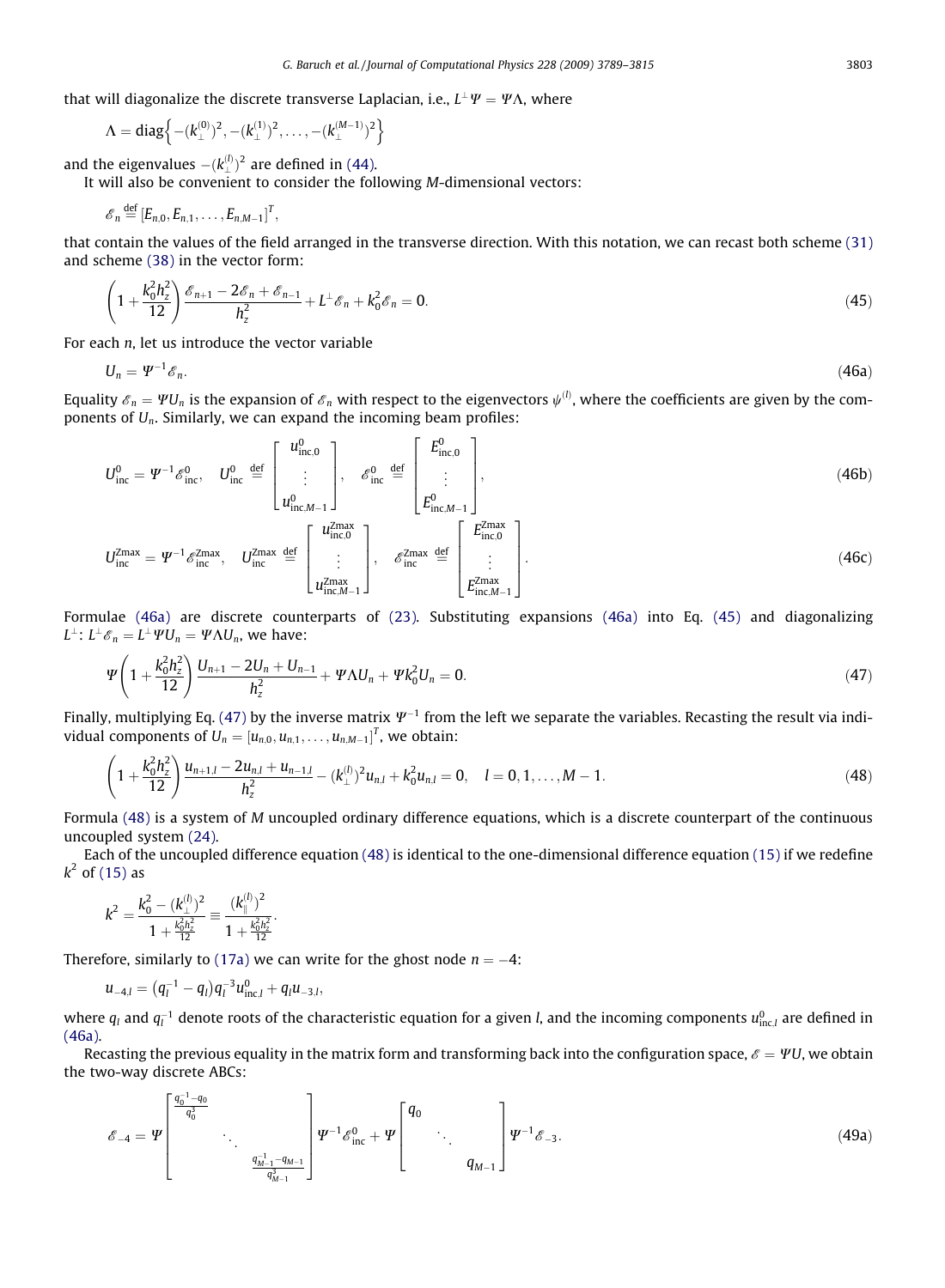<span id="page-15-0"></span>Likewise, for the ghost node  $n = N + 4$  we write similarly to [\(17b\)](#page-7-0):

$$
u_{N+4,l} = (q_l^{-1} - q_l)q_l^{-3}u_{\text{inc},l}^{Z_{\text{max}}} + q_l u_{N+3,l},
$$

and arrive at the following two-way discrete ABCs:

$$
\mathscr{E}_{N+4} = \Psi \left[ \begin{array}{c} \frac{q_0^{-1} - q_0}{q_0^3} \\ \vdots \\ \frac{q_{M-1}^{-1} - q_{M-1}}{q_{M-1}^3} \end{array} \right] \Psi^{-1} \mathscr{E}_{\text{inc}}^{\text{Zmax}} + \Psi \left[ \begin{array}{c} q_0 \\ \vdots \\ q_{M-1} \end{array} \right] \Psi^{-1} \mathscr{E}_{N+3}.
$$
\n(49b)

Relations [\(49a\)](#page-14-0) provide a fourth-order accurate approximation to the boundary conditions [\(25b\)](#page-9-0) for  $\delta = 3h$ . In the Cartesian or cylindrical case, relation [\(49a\)](#page-14-0) is substituted into Eq. [\(31\)](#page-10-0) or [\(38\)](#page-12-0), respectively, for  $n = -3$ , and relation (49b) is substituted into Eq. [\(31\)](#page-10-0) or [\(38\)](#page-12-0), respectively, for  $n = N + 3$ . This eliminates the ghost values from the schemes [\(31\) and \(38\)](#page-10-0) and thus closes the system of finite-difference equations on the grids [\(26\) and \(34\).](#page-10-0)

## 3.5. Extension to the multi-layer material

In the case of a grated Kerr material described in Section 1.3, there are additional discontinuity points defined by formula [\(5a\)](#page-4-0). The interface conditions at each discontinuity point  $\tilde{z}$  are the same as at  $z = 0$  and  $z = Z_{\text{max}}$ :

$$
E(\tilde{z}+,\mathbf{x}_{\perp})=E(\tilde{z}-,\mathbf{x}_{\perp}),\quad \frac{\partial E}{\partial z}(\tilde{z}+,\mathbf{x}_{\perp})=\frac{\partial E}{\partial z}(\tilde{z}-,\mathbf{x}_{\perp}).
$$

In the simple case when  $\tilde{z}$  coincides with one of the grid nodes, the discrete approximation of the continuity conditions is given by the same formula as [\(33\)](#page-11-0) for the Cartesian case and by the same formula as [\(39\)](#page-12-0) for the cylindrical case. Hence, to solve the one-dimensional NLH for the multi-layer case one needs to apply the corresponding discrete interface condition of type [\(33\)](#page-11-0) or [\(39\)](#page-12-0) at each plane [\(5a\)](#page-4-0). The extension to the case when a discontinuity plane does not coincide with any of the uniform grid surfaces [\(26\)](#page-10-0) or [\(34\)](#page-11-0) can be obtained by building separate grids for different layers.

# 4. Newton's solver

Here we briefly outline our approach to building a Newton type solver for the NLH. The reader is referred to [\[19, Section 3\]](#page-26-0) for a detailed description.

The schemes for the NLH that we constructed in Sections 2 and 3 lead to systems of nonlinear difference equations that we symbolically write as

 $F(E) = 0$ ,

where the quantities F and E are complex. In the one-dimensional case, they are vectors of dimension  $N + 7$ , which is the dimension of grid [\(9\)](#page-5-0),  $F, E \in \mathbb{C}^{N+7}$ . In the two-dimensional case, F and E can be interpreted as matrices of dimension  $(N + 7)$  × M, which is the dimension of grid [\(26\)](#page-10-0), and for convenience we reshape them as  $(N + 7)$ M-dimensional vectors:  $F, E \in \mathbb{C}^{(N+7)M}$ .

To linearize the transformation  $F(E)$ , we first notice that the Kerr nonlinearity  $P=|E|^{2\sigma}E$  is Frechét nondifferentiable as long as E is complex. To overcome this, we separate the real and imaginary parts and recast the field E and mapping F as real vectors of twice the dimension:

$$
\begin{aligned} &E\in\mathbb{C}^{(N+7)M}\rightarrow\widehat{E}\in\mathbb{R}^{2(N+7)M},\\ &F(E):\mathbb{C}^{(N+7)M}\!\mapsto\!\mathbb{C}^{(N+7)M}\rightarrow\widehat{F}(\widehat{E}):\mathbb{R}^{2(N+7)M}\!\mapsto\!\mathbb{R}^{2(N+7)M}.\end{aligned}
$$

The new transformation  $\hat{F}(\hat{E})$  is differentiable in the conventional real sense. Differentiation results in Newton's linearization of  $\widehat{F}$  that involves the Jacobian  $\widehat{I}$ , and leads to Newton's iterations:

$$
\widehat{E}^{(j+1)} - \widehat{E}^{(j)} \stackrel{\text{def}}{=} \delta E^{(j+1)} = -\left[\widehat{\widehat{J}}(E^{(j)})\right]^{-1} \widehat{F}(E^{(j)}).
$$
\n(50)

The convergence of Newton's method is known to be very sensitive to the choice of the initial guess. In our experiments, we take the simplest initial guess  $E^{(0)} \equiv 0$ . We have also observed numerically that the algorithm was more likely to converge if, during the first stage of the iteration process, when the iterations  $E^{(j)}$  are "far" from the solution, we introduce the relaxation mechanism:

$$
\widehat{E}^{(j+1)} - \widehat{E}^{(j)} = \frac{\omega}{\max\left\{1, \left\|\delta E^{(j+1)}\right\|_{\infty}\right\}} \delta E^{(j+1)},\tag{51}
$$

where  $\omega \in (0,1]$ ; typically  $\omega = 0.5$ . While this mechanism enables the algorithm to converge for a wider range of cases, it also slows down the convergence (from quadratic to linear rate). Therefore, once the iterates  $E^{(j)}$  are "sufficiently close" to the solution so that  $\|\delta E^{(j)}\|_\infty < 0.01$ , we change back to  $\omega=1$ , thereby reverting to the original Newton's method (50).

The criterion for convergence that we employ is the inter-iteration distance threshold  $|\delta E^{(j)}| < 10^{-12}$ .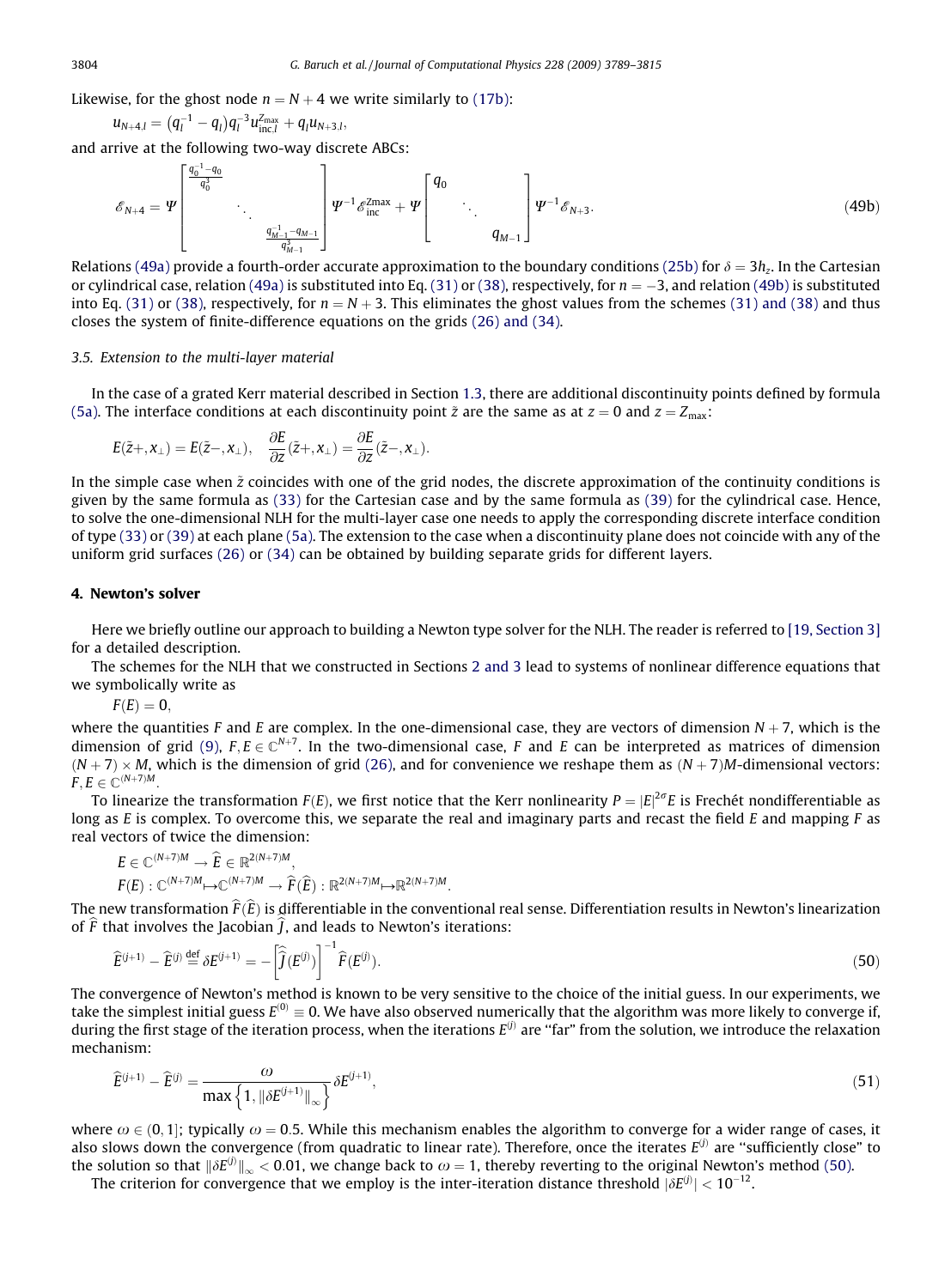# <span id="page-16-0"></span>5. Summary of the numerical method

The NLH (20c) subject to local transverse boundary conditions [\(21c\)](#page-9-0) and nonlocal two-way longitudinal boundary conditions [\(25b\)](#page-9-0) is discretized on the grid [\(26\)](#page-10-0) or [\(34\).](#page-11-0) In the Cartesian case, we obtain semi-compact schemes [\(30\) and \(31\)](#page-10-0) in the interior and exterior of the Kerr material, respectively, and discretization [\(33a\)](#page-11-0) for the continuity conditions at the interface. In the cylindrically symmetric case, we arrive at the semi-compact schemes [\(37\) and \(38\)](#page-11-0) at the interior and exterior nodes, respectively, and discretization [\(40a\)](#page-12-0) for the continuity conditions at the interface. For both geometries, we also employ discretization [\(41a\)](#page-13-0) for the local transverse radiation boundary condition, and discretization [\(49a\)](#page-14-0) for the non-local two-way boundary conditions at  $z = -3h_z$  and  $z = Z_{\text{max}} + 3h_z$ . In addition, discretization [\(42\)](#page-13-0) is used at the axis of the cylindrical system.

The resulting system of nonlinear difference equations with respect to complex unknowns  $E_{nm}$  is recast in the real form at the expense of doubling its dimension. Then, Newton's linearization is applied, see formula [\(50\),](#page-15-0) which yields a  $2(N+7)M \times 2(N+7)M$  sparse Jacobian matrix, with the bandwidth of 2M for the interior and exterior grid points, where  $n \neq 0$ , N. For the points at the interfaces, where  $n = 0$  or  $n = N$ , the bandwidth is 6M.

At each Newton's iteration [\(50\)](#page-15-0) or [\(51\),](#page-15-0) this Jacobian needs to be inverted. Currently, we are using a sparse direct solver to invert the Jacobians. This entails an  $\mathcal{O}(N\cdot M^2)$  memory cost and hence imposes a fairly strict limit on the grid dimension. For example, a typical grid dimension of  $N \times M = 1000 \times 320$  results in the memory requirement of about 6 Gb.

# 6. Finding an NLS-compatible incoming beam

As indicated in Section 1.1, the NLH is the simplest nonparaxial model that generalizes the NLS. Accordingly, one of our key goals is to investigate how the addition of nonparaxiality affects the solution. In order to do so, we shall use the NLS solutions as ''benchmarks," and compare them with NLH solutions computed for ''similar" input parameters.

We note that for an incoming beam  $E_{\rm inc}^{0,\rm NLH}$  which impinges on the material interface at  $z=0$ –, only a part of it that we denote by E<sub>refracted</sub> passes through whereas the rest gets reflected. In contradistinction to that, in the NLS framework all of the incoming beam  $E_{\rm inc}^{0,\rm NLS}$  propagates forward.

Therefore, in order to have comparable incoming beams for these two models, we should choose the NLH incoming beam  $E_{\rm inc}^{0,\rm NLI}$  so that the *refracted* part of it at  $z=0+$  be close to the NLS initial data  $E_{\rm inc}^{0,\rm NLS}$ , i.e.,

$$
E_{\text{refracted}}^{\text{NLH}}(0+, x_\perp) \approx E_{\text{inc}}^{0,\text{NLS}}(x_\perp). \tag{52}
$$

A comprehensive solution to this problem is nontrivial, because the reflection at the nonlinear interface  $z = 0$  depends on the NLH solution itself for  $z > 0$ . Therefore, in this paper we use an approximate treatment which experimentally proves sufficient.

In order to present this approximate treatment, let us first consider the one-dimensional linear problem:

$$
\frac{d^2E(z)}{dz^2} + v^2(z)E = 0, \quad v(z) = \begin{cases} 1, & z < 0, \\ v, & z > 0, \end{cases}
$$
\n(53a)

with the wave  $E_{\rm inc}^{0,\rm N LH}$ e $^{\rm iz}$  impinging on the interface from the left. The overall field has the form:

$$
E(z) = \begin{cases} E_{\text{inc}}^{0,\text{NLH}} e^{iz} + Re^{-iz}, & -\infty < z \leq 0, \\ Te^{ivz}, & 0 \leq z < \infty, \end{cases} \tag{53b}
$$

where R and T are the reflection and transmission (refraction) coefficients. The values of R and T are obtained from the continuity condition at the interface

$$
E(0-) = E(0+), \quad \frac{dE}{dz}(0-) = \frac{dE}{dz}(0+), \tag{53c}
$$

which yields:

$$
|E_{\text{refracted}}^{\text{NLH}}(0+)| = |T| = \frac{2}{1+\nu} |E_{\text{inc}}^{0,\text{NLH}}|.
$$
\n(54)

Formula (54) is a standard result for the transmission of plane waves with normal incidence at a single linear interface, see, e.g., [\[33, Section 7.3, Eq. \(7.42\)\]](#page-26-0).

We shall use this simple refraction formula to approximate the refracted beam of our weakly nonlinear multi-dimensional problem:

$$
E_{\textrm{refracted}}^{\textrm{NLH}}(0+, x_\perp) \approx \frac{2}{1+\sqrt{\nu^2+\epsilon|E(0+, x_\perp)|^{2\sigma}}} E_{\textrm{inc}}^{0,\textrm{NLH}}(x_\perp).
$$

Next, we assume that the NLH solution is close to the refracted incoming beam,  $E(0+,x_1) \approx E_{refraction}(0+,x_1)$ , and obtain:

$$
E_{\textrm{refracted}}^{\textrm{NLH}}(0+,x_\perp) \approx \frac{2}{1+\sqrt{\nu^2+\epsilon|E_{\textrm{refracted}}(0+,x_\perp)|^{2\sigma}}} E_{\textrm{inc}}^{\textrm{O,NLH}}(x_\perp).
$$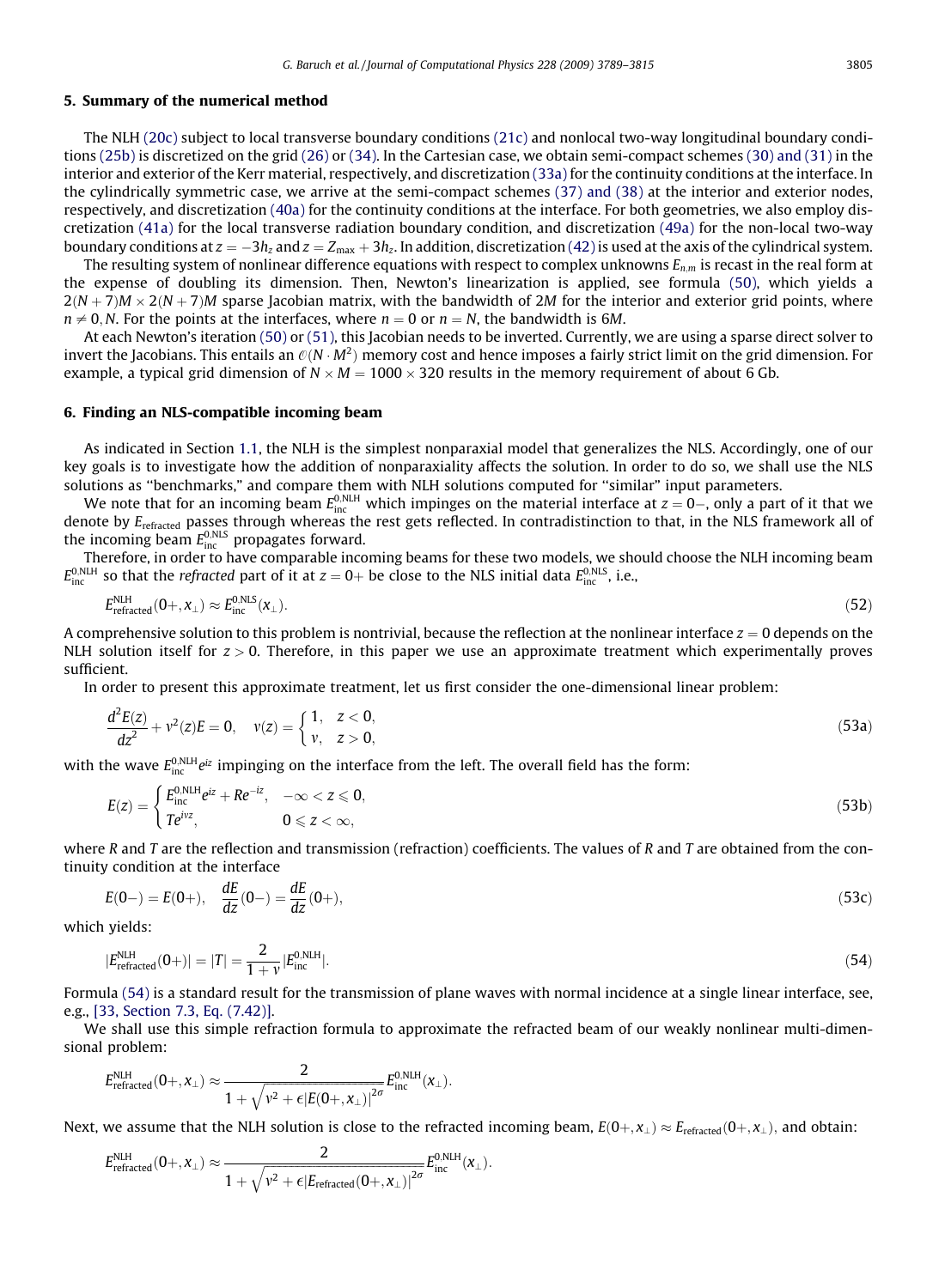<span id="page-17-0"></span>Finally, requirement [\(52\)](#page-16-0) implies:

$$
E_{\rm inc}^{0,\rm NLF}(\mathbf{x}_{\perp}) = \frac{1 + \sqrt{\mathbf{v}^2 + \epsilon \left| E_{\rm inc}^{0,\rm NLS}(\mathbf{x}_{\perp}) \right|^{2\sigma}}}{2} E_{\rm inc}^{0,\rm NLS}(\mathbf{x}_{\perp}).
$$
 (55)

Eq. (55) will be used throughout Section 7 for all collimated incoming beams.

# 7. Numerical experiments

# 7.1. 2D cubic NLH (solitons)

# 7.1.1. A single collimated beam (nonparaxial soliton)

The Cartesian configuration ( $D = 2$ ) models propagation in planar waveguides. In the case of a cubic nonlinearity ( $\sigma = 1$ ) and  $v = 1$ , the one-dimensional NLS [\(4\)](#page-1-0) has solitary wave solutions:

$$
E(z,x) = \left(\frac{2f^2}{\epsilon}\right)^{1/2} \frac{\exp\left(ik_0 z (1 + \frac{f^2}{2})\right)}{\cosh(f k_0 x)} = \frac{\sqrt{2}}{k_0 r_0 \sqrt{\epsilon}} \frac{\exp\left(ik_0 z (1 + \frac{1}{2}(k_0 r_0)^{-2})\right)}{\cosh(x/r_0)}
$$
(56)

which are called solitons. In formula (56),  $r_0$  is the soliton width and  $f=(k_0r_0)^{-1}$  is the nonparaxiality parameter, which can also be interpreted as the reciprocal beam width measured in linear wavelengths:  $2\pi f = \lambda_0/r_0$ .

We solve the Cartesian NLH [\(18a\)](#page-7-0) on an elongated domain:  $Z_{\text{max}} = 240$ ,  $X_{\text{max}} = 12$ , and for  $k_0 = 2\pi/\lambda_0 = 4$ ,  $\nu = 1$ , and  $\epsilon = k_0^{-2}.$ 

The problem is driven by the incoming beam

$$
E^0_{\text{inc}}(x) = \frac{1+\sqrt{1+\varepsilon sech^2\left(x/\sqrt{2}\right)}}{2}\text{sech}\Big(x/\sqrt{2}\Big)
$$

for which the refracted beam is (approximately) an NLS soliton profile of the width  $r_0 = \sqrt{2}$ :

$$
E_{\text{refracted}}^0 \approx \text{sech}\left(\frac{x}{\sqrt{2}}\right),
$$

see formula (55). The corresponding nonparaxiality parameter is  $f=1/\sqrt{32}\approx 0.177$ , which means  $r_0=0.90\cdot\lambda_0$  and which is considered a very narrow beam.

In this simulation, the field was assumed symmetric with respect to the x-axis,  $E(x) = E(-x)$ . This allows us to increase the resolution in the x direction by a factor of two. A non-symmetric simulation at half the resolution provides very similar results. The grid dimension that we took was  $N \times M = 4480 \times 112$ , which translates into the resolution of  $\lambda_0/h_z = 30$  and  $\lambda_0/h_x = 15$ , i.e., 30 grid points per linear wavelength in the z direction (axial) and 15 grid points per linear wavelength in the x direction (transverse).

In [Fig. 4](#page-18-0)(a), we plot the on-axis amplitude of the Cartesian NLH solution. The square amplitude  $|E|^2$  exhibits fast oscillations in the z direction, as can be seen in the insert of Fig.  $4(a)$ , and in Fig.  $4(b)$ . Although at a first glance these oscillations may appear a manifestation of numerical instability, in fact they are physical and indicate the presence of a backward propagating component of the field. Indeed, for a field with both forward and backward propagating components:

$$
E \approx A e^{ik_0 z} + B e^{ik_0 z},\tag{57}
$$

the square amplitude is given by the expression:

$$
|E|^2 \approx |A|^2 + 2\text{Re}(AB^*e^{2ik_0z}) + |B|^2,\tag{58}
$$

which has a  $\sim 2k_0$  oscillating term. We note that the amplitude oscillations in [Fig. 4\(](#page-18-0)a) and (b) are indeed  $\sim 2k_0$ , as predicted by formula (58). We further note that these oscillations are also exhibited by the explicit solutions of the 1D NLH [\[8\]](#page-25-0).

We recall that for the NLS the square amplitude  $|A|^2$  is proportional to the energy flux density,<sup>7</sup> and that the  $L_2$  norm of the solution  $||A||_2^2 = \int |A|^2 dx_$  is a conserved quantity proportional to the total energy flux or, equivalently, the beam power. For the NLH, however, the proper measure of the energy flux density is the Poynting vector:

$$
S=k_0^{-1}\text{Im}(E^*\nabla E)
$$

rather than the square amplitude. Accordingly, the conserved beam power (i.e., the total energy flux) is the integral its z component over the beam cross-section:

$$
N=\int S_z dx_\perp, \quad S_z=k_0^{-1} \text{Im}(E^*E_z).
$$

 $^7$  In the Gaussian system, the quantity  $\frac{\ell}{4\pi}|E|^2$  has the units of energy flux:  $\frac{\rm{erg}}{\rm{cm}^2\,\rm{sec}}$  i.e., of energy per unit area per unit of time.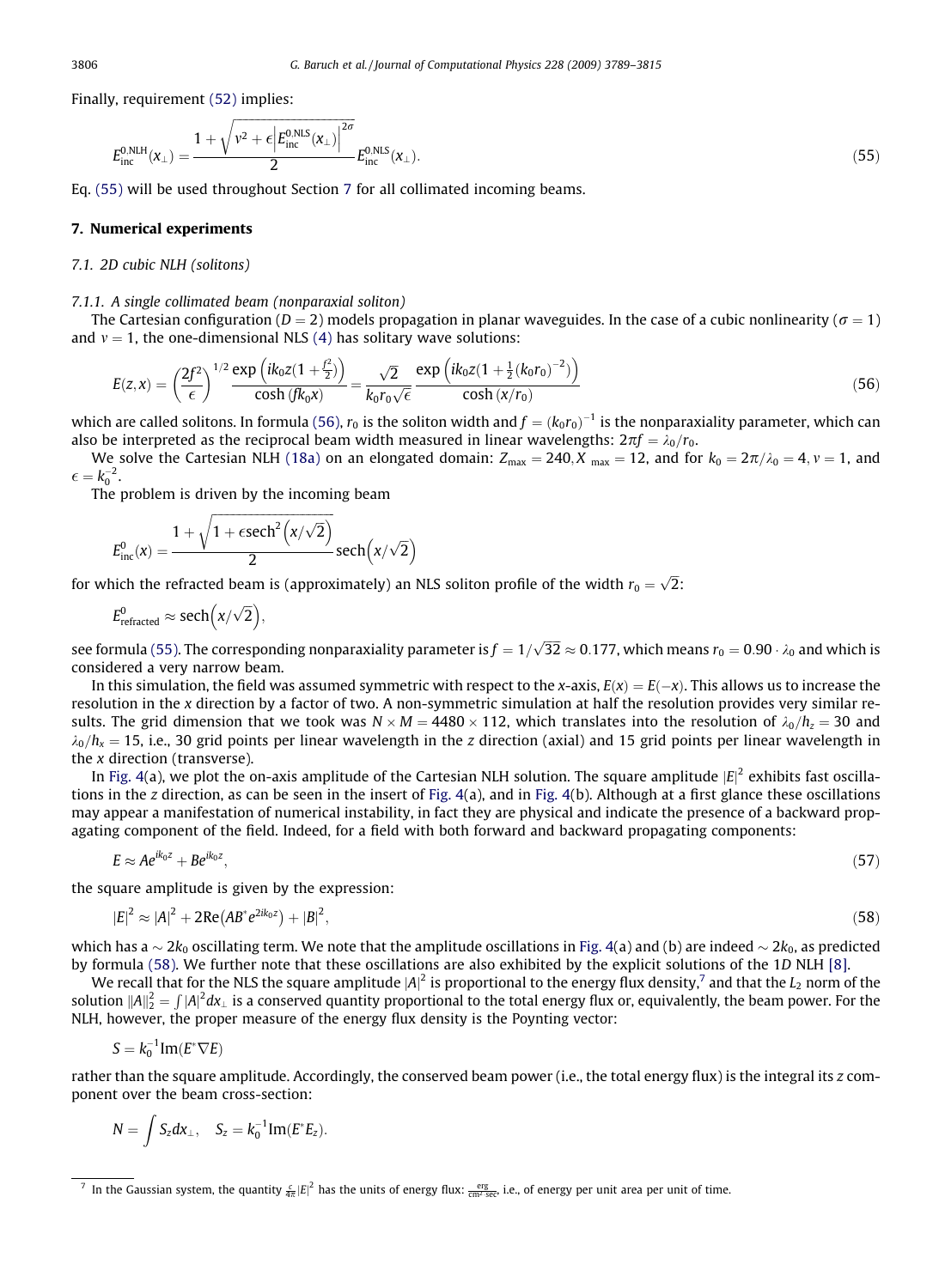<span id="page-18-0"></span>

**Fig. 4.** A nonparaxial soliton for the 2D Cartesian NLH with cubic Kerr nonlinearity. (a) Normalized on-axis  $|E|^2$  (black, dotted) and S<sub>z</sub> (red). (b)  $|E|^2$  contour plot (zoom in on several oscillations). (c)  $S_z$  surface plot. (For interpretation of the references to color in this figure legend, the reader is referred to the web version of this article.)

Then, for the field [\(57\)](#page-17-0) with both forward and backward propagating components, the energy flux density reduces to

$$
S_z \approx \left( |A|^2 - |B|^2 \right),\tag{59}
$$

i.e., to the difference of the forward and backward square amplitudes. Clearly, expression (59) contains no (rapidly) oscillating terms. The Poynting flux  $S<sub>z</sub>$  for the 2D NLH solution is given in Fig. 4(c), and is indeed much smoother than the amplitude, see Fig. 4(a). We therefore suggest that the energy flux density provides a more adequate quantitative measure of the longscale (collapse) dynamics in the NLH model.

The key physical question that the simulations in this section attempt to answer was whether there exist any solitons beyond the paraxial limit, i.e., of the  $\mathcal{O}(\lambda_0)$  radius. Considering the energy flux of the 2D NLH solution with  $\sigma = 1$  shown in Fig.  $4(c)$ , we see that it indeed resembles a soliton propagating essentially unchanged in the positive z direction. We can therefore conclude that such a nonparaxial soliton does exist.

Let us also note that nonparaxial solitons (solutions of the NLH, rather than NLS) for a single collimated beam were obtained in [\[34\]](#page-26-0) for the case of a semi-infinite Kerr medium. Our formulation is different as it involves a finite-width Kerr material slab with the interfaces that may partially reflect the waves. Hence, a direct comparison of our results with those of [\[34\]](#page-26-0) is not appropriate. However, a comparison from the standpoint of physics may be of interest for the future.

# 7.1.2. Grid convergence study

In order to demonstrate the fourth-order grid convergence in the nonlinear regime, we simultaneously refine the grid in the transverse and longitudinal direction, and monitor the maximum difference between the computed fields for each pair of consecutive grids, the coarser and the finer, that differ by a factor of 2 in size. For the grids with fewer than roughly 7 points per linear wavelength, the iterations diverge, apparently due to insufficient resolution. Hence, we choose our coarsest grid to have  $\lambda_0/h_z = 7.5$  nodes per wavelength, and compare the results with those on the twice as fine grid,  $\lambda_0/h_z = 15$ . Then, we keep decreasing the size and hence increasing the dimension of the grid, and the largest dimension that we can take is limited by the memory requirements of the LU solver that we employ for inverting the Jacobians (see Sections 4 and 5). Currently, it is close to  $N \times M = 4480 \times 112$ , which corresponds to 30 points per linear wavelength in the z direction. The results of the grid convergence study are summarized in Table 1. The convergence rate that we find is  $\mathcal{O}(h^{3.8}),$  which is close to the design rate of  $\mathcal{O}(h^4).$ 

# 7.1.3. Collision of nonparaxial solitons

The NLH is an elliptic equation with no preferred direction of propagation. Therefore, it can be used to model the interaction of beams traveling at different angles, and specifically counter-propagating beams. To demonstrate this capability, we solve the 2D NLH with  $\sigma = 1$  for two configurations. In the first one, two perpendicular nonparaxial solitons collide, while in the second one, two counter-propagating beams collide almost head-on, at the angle of  $150^\circ$ . Note that the paraxial approximation is invalid in the region of interaction between the beams for either case.

For the perpendicular beam configuration, we solve the 2D NLH with  $k_0=6$ ,  $Z_{\rm max}=20, X_{\rm max}=30, v^2=1$ , and  $\epsilon=k_0^{-2}$ . The forward-traveling incoming beam enters the material slab at  $z = 0$ ,  $x = 10$ , and propagates in the  $-45^{\circ}$  direction, while

| Grid convergence study for the 2D Cartesian NLH with $\sigma = 1$ , $k_0 = 4$ , $\epsilon = k_0^{-2}$ , $Z_{\text{max}} = 240$ , and $X_{\text{max}} = 40$ . |                                  |                                  |                                                |  |  |
|--------------------------------------------------------------------------------------------------------------------------------------------------------------|----------------------------------|----------------------------------|------------------------------------------------|--|--|
| $(h_z, h_o)$                                                                                                                                                 | $(\frac{40}{15}, \frac{40}{75})$ | $(\frac{40}{21}, \frac{40}{10})$ | $(\frac{\lambda_0}{30}, \frac{\lambda_0}{15})$ |  |  |
| $\ E^{(2h)} - E^{(h)}\ _{\infty}$<br>$\log_2 \ E^{(2h)} - E^{(h)}\ _{\infty}$                                                                                |                                  | 0.30                             | 0.080                                          |  |  |
|                                                                                                                                                              | 0.20                             | $-1.7$                           | $-3.6$                                         |  |  |

Table 1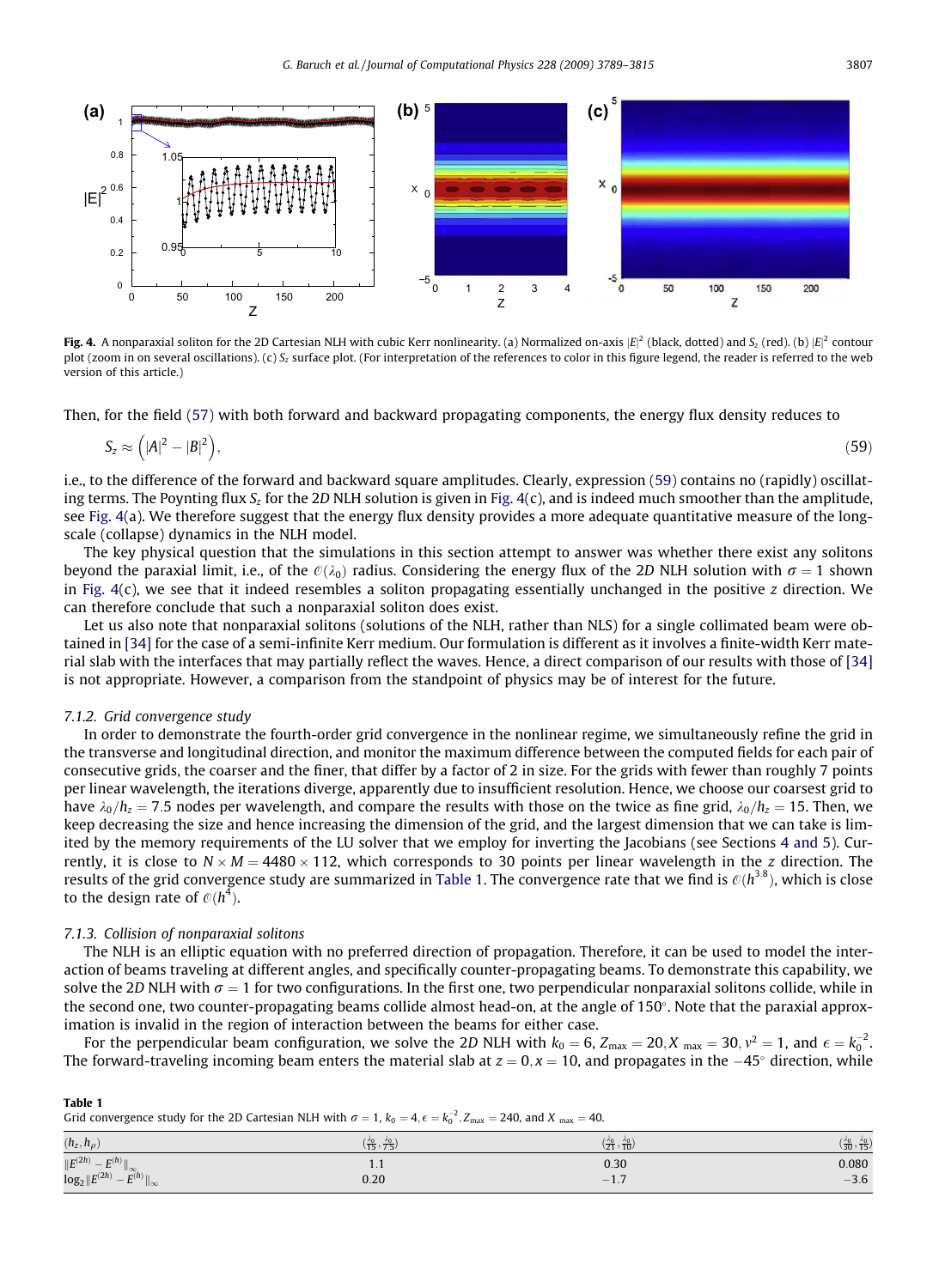

Fig. 5. Collisions of two nonparaxial solitons in the 2D Cartesian NLH with cubic Kerr nonlinearity. (a) Collision angle 90°,  $S<sub>z</sub>$  surface plot. (b) Collision angle  $90^\circ, |E|^2$  surface plot. (c) Collision angle 150°,  $S_z$  surface plot. (d) Collision angle 150°,  $|E|^2$  surface plot.

its counterpart enters at  $z = Z_{\text{max}}$ ,  $x = 10$ , and propagates in the -135° direction. The resolutions were  $\lambda_0/h_z = \lambda_0/h_x = 10$ points per linear wavelength. A surface plot of the energy flux density  $S_z$  is shown in Fig. 5(a). Positive values of  $S_z$  (forward propagation) are red, while negative values (backward propagation) are blue. As in the paraxial NLS model, the two nonparaxial solitons are almost unchanged by the collision. A surface plot of  $|E|^2$  is shown in Fig. 5(b); the oscillations in the interaction region are due to the presence of counter-propagation waves.

For the head-on collision configuration, we solve the 2D NLH with  $k_0=4$ ,  $Z_{\rm max}=30, X_{\rm max}=12, v^2=1$  and  $\epsilon=k_0^{-2}.$  The forward-traveling incoming beam enters the material slab at  $z = 0$ ,  $x = 4$ , and propagates in the  $-15^{\circ}$  direction, while its counterpart enters at  $z = Z_{\text{max}}$ ,  $x = 4$ , and propagates in the  $-165^{\circ}$  direction, resulting in a collision at the angle of 150°. The resolutions were  $\lambda_0/h_z = \lambda_0/h_x = 16$  points per linear wavelength. The results presented in Fig. 5(c) and Fig. 5(d) show that as in the previous case, the solitons re-emerge essentially intact after the collision.

# 7.2. Arrest of collapse in the NLH

# 7.2.1. 3D cylindrically symmetric case

We solve the cylindrically symmetric NLH  $(19a)$  for  $\sigma = 1$ ,  $k_0 = 2\pi/\lambda_0 = 8$ ,  $v = 1$ ,  $Z_{\text{max}} = 9$ , and  $\rho_{\text{max}} = 3.5$ . The problem is We solve the cylindrically symmetric NLH (19a) for  $\sigma = 1$ ,  $k_0 = 2\pi/\lambda_0 = 8$ ,  $\nu = 1$ ,  $Z_{\text{max}} = 9$ , and  $\rho_{\text{max}} = 3.5$ . The problem is driven by the incoming beam  $E_{\text{inc}}^0(\rho) = \frac{1 + \sqrt{1 + e^{-2\rho^2}}}{2} e^{-\rho^2}$ , for which  $E^0_{\rm refracted}\approx e^{-\rho^2}$ , see formula [\(55\)](#page-17-0).

The grid dimension is  $N \times M = 1080 \times 360$ , which translates into the resolution of  $\lambda_0/h_z = 94$  and  $\lambda_0/h_\rho = 81$ , i.e., 94 grid points per linear wavelength in the z direction (axial) and 81 grid points per linear wavelength in the  $\rho$  direction (radial). While this estimate shows that the waves in the linear region are very well resolved, we note that the NLH

$$
\Delta E + k_{NL}^2\Big(|E|^2\Big)E = 0, \quad k_{NL}^2 = k_0^2\Big(1 + \varepsilon|E|^2\Big),
$$

supports waves with *nonlinear w*avenumber  $k_{\rm NL}$ . In order to ensure that these nonlinea<u>r waves a</u>re also well resolved, a similar resolution estimate should be performed for the nonlinear wavelength  $\lambda_{\rm NL}=\lambda_0/\sqrt{1+\epsilon|E|^2}$ . Below, we will see experimentally that at the maximum self focusing point (with the maximal amplitude), we have  $\epsilon|E|^2\approx 4.6$ . Hence, the nonlinear waves with the minimum wavelength of  $\lambda_{NL} \approx \lambda_0/2.4$  are well resolved, with  $\lambda_{NL}/h_z \approx 40$  points per nonlinear wavelength in the z direction, and  $\lambda_{NL}/h_\rho \approx 31$  points per nonlinear wavelength in the  $\rho$  direction.<sup>8</sup>

The nonlinearity coefficient was  $\epsilon = 0.15$ . The parameter that controls the beam collapse in the corresponding critical NLS [\(4\)](#page-1-0) is the ratio of the incoming beam power  $P_0 = \int_0^\infty \rho e^{-2\rho^2} d\rho = \frac{1}{4}$  to the critical power  $P_c \approx 1.8623/(\epsilon k_0^2)$ , see [\[35\].](#page-26-0) For the NLH [\(19a\)](#page-8-0) with the values of the parameters we have chosen, this power ratio is related to the nonlinearity coefficient  $\epsilon$  as

$$
p = \frac{P_0}{P_c} \approx \frac{\epsilon}{4 \cdot 1.8623} k_0 = 1.29.
$$

In [Fig. 6\(](#page-20-0)a), we compare the cylindrically symmetric NLH solution with the corresponding NLS solution at the axis of symmetry  $\rho = 0$ . Since the beam power is 29% above  $P_c$ , the solution to the NLS blows up and its on-axis amplitude tends to infinity at  $z \approx 5.5$ . The corresponding NLH solution, however, remains bounded and its amplitude attains its maximum  $\max_{n,m}|E_{n,m}|\approx 5.5$  at  $z\approx 6.25.$  This yields the maximum Kerr nonlinearity of max $_{n,m}\{\epsilon |E_{n,m}|^2\}\approx 4.6.$ 

The square amplitude and energy flux density of the cylindrically symmetric NLH solution are displayed in [Fig. 7](#page-20-0). As in the ''soliton" case, fast oscillations in the z direction are clearly observed for the square amplitude, but not for the energy flux, which appears smooth.

<sup>&</sup>lt;sup>8</sup> For the soliton simulations in Section 7.1, the nonlinearity was smaller and  $\lambda_{\text{NI}} \approx \lambda_0$ , so that a separate resolution estimate for  $\lambda_{\text{NI}}$  was not needed.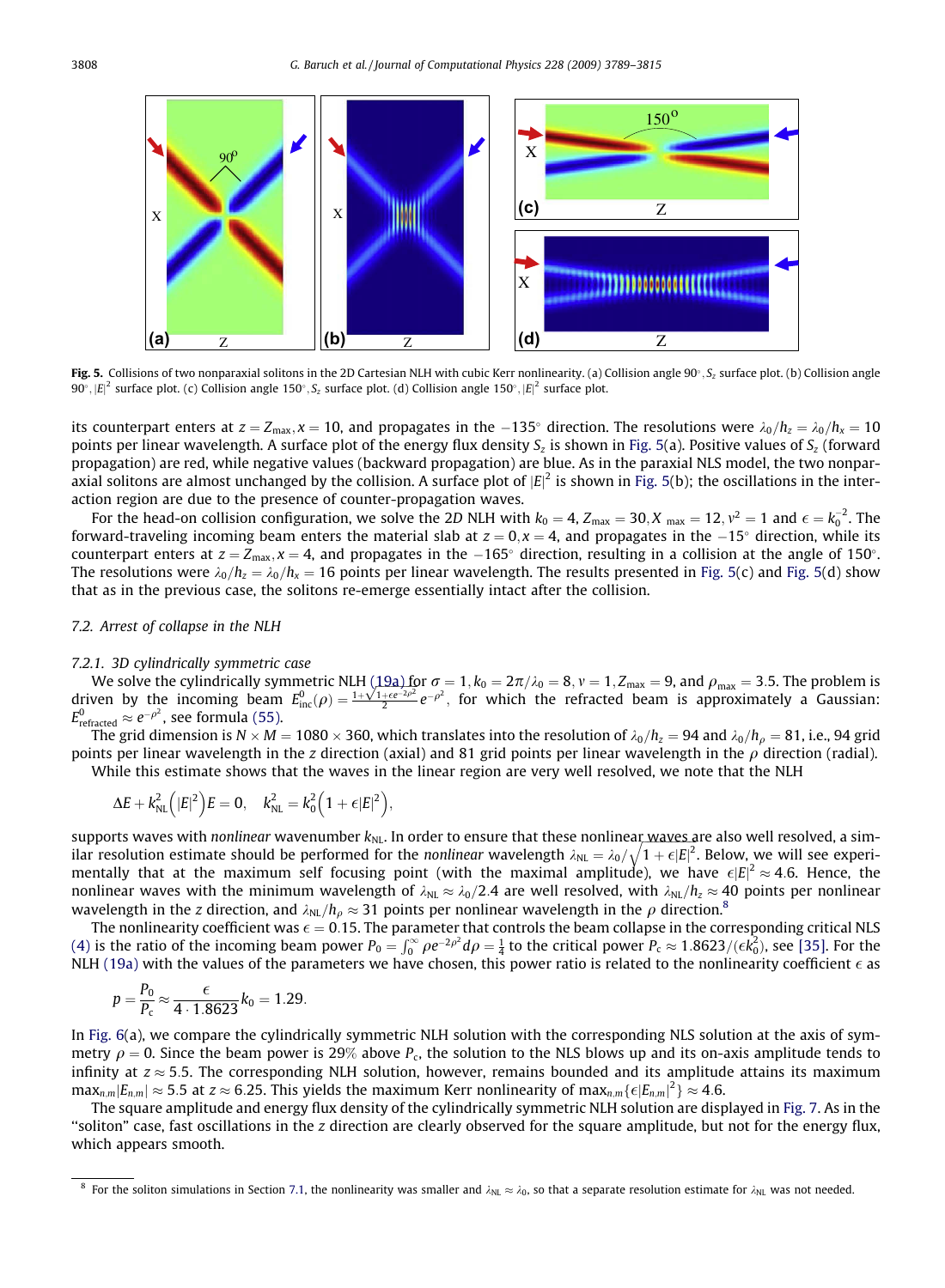<span id="page-20-0"></span>

**Fig. 6.** Arrest of collapse in the NLH: normalized on-axis square-amplitude  $|E|^2$  (blue solid), the Poynting vector S<sub>z</sub> (red dashed), and the NLS solution (black dotted) on the axis. (a)  $D = 3$  and  $\sigma = 1$ . (b)  $D = 2$  and  $\sigma = 2$ . (For interpretation of the references to color in this figure legend, the reader is referred to the web version of this article.)



Fig. 7. Arrest of collapse in the cylindrically symmetric NLH. Plots of the square amplitude (top) and the energy flux density (bottom).

7.2.1.1. Grid convergence study. In order to demonstrate the fourth-order grid convergence for the cylindrical geometry case, we conduct a grid convergence study similar to that of Section 7.1.2. For the grids with fewer than roughly 18 points per linear wavelength, the iterations diverge. This is apparently due to insufficient resolution in the region of strong focusing, where it will only be about  $18/2.4 = 7.5$  nodes per wavelength. As such, the coarsest grid we have taken had 17.5 points per linear wavelength in the z direction, and the finest grid was  $N \times M = 1140 \times 380$ , which corresponds to 100 points per linear wavelength in the z direction. The results of the grid convergence study are summarized in [Table 2](#page-21-0). The convergence rate that we find is  $\mathcal{O}(h^{4.88})$ , which is even somewhat better than the  $\mathcal{O}(h^4)$  theoretical rate.

7.2.1.2. Effect of the domain size. Our simulations show that the convergence of Newton's iterations depends on the domain size, and specifically on the length  $Z_{\text{max}}$  of the Kerr material slab. To investigate this dependence, we attempt to solve the  $(2 + 1)D$  NLH for several domain sizes  $Z_{\text{max}} = 1, 2, 3, \ldots, 15$ . In order to limit possible effects of the transverse boundaries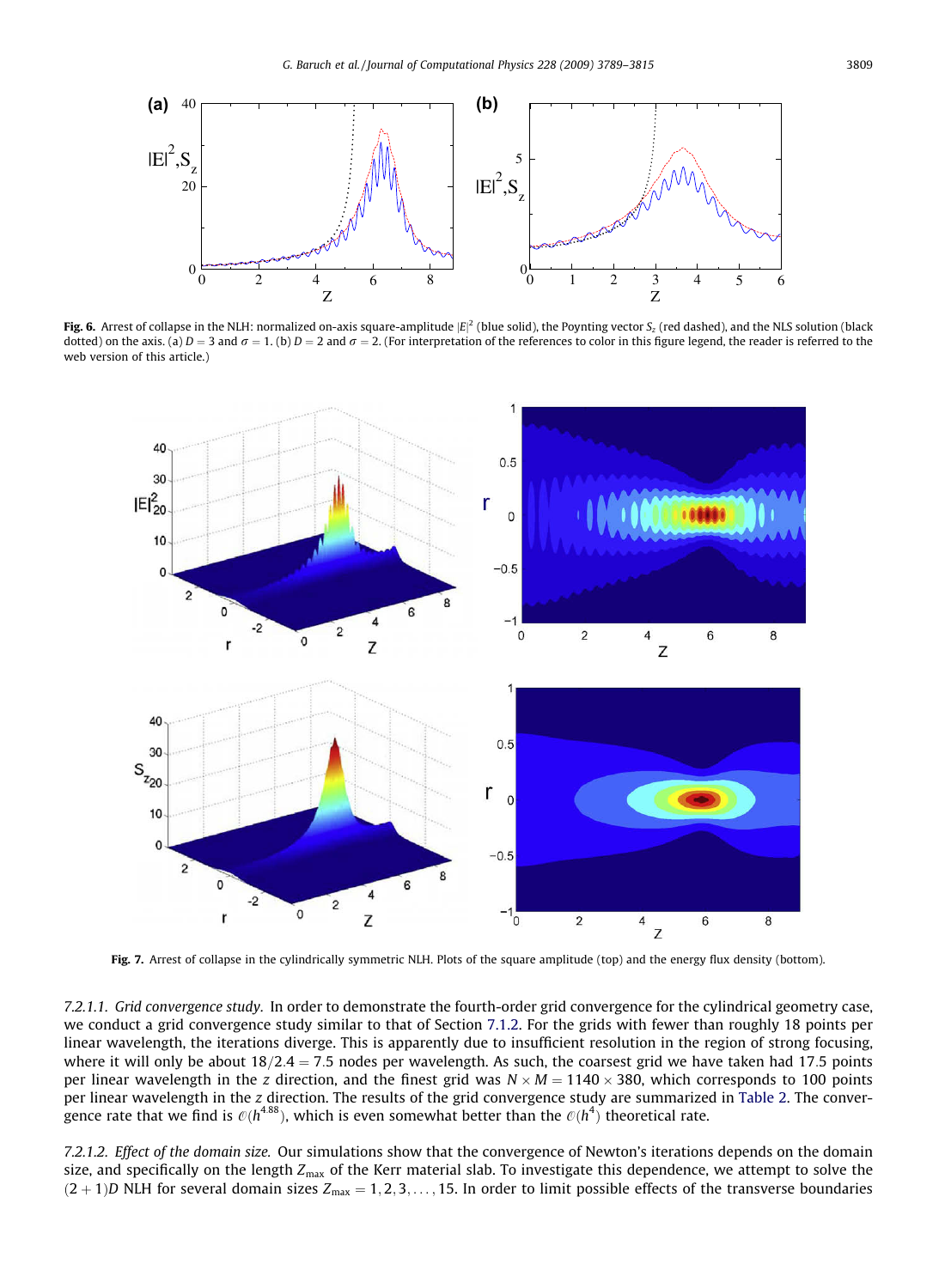# <span id="page-21-0"></span>Table 2

Grid convergence study for the cylindrically symmetric NLH with  $\sigma = 1$ ,  $p = 1.29$ ,  $Z_{\text{max}} = 9$ , and  $\rho_{\text{max}} = 3.5$ .

| $(h_z, h_\rho)$                                                                        | $(\frac{40}{35}, \frac{40}{30})$ | 0 <sup>2</sup><br>$\sqrt{50}$ , 43, | $(\frac{40}{70}, \frac{40}{60})$ | 40 <sub>2</sub><br>(100, 86) |
|----------------------------------------------------------------------------------------|----------------------------------|-------------------------------------|----------------------------------|------------------------------|
| $\ E^{(2h)}$<br>$\left\Vert \mathbf{E}^{\left( h\right) }\right\Vert _{\infty}$<br>$-$ | 3.63                             | 0.965                               | 0.176                            | 0.0225                       |
| $log_2  E^{(2h)}  $<br>$\overline{E(h)}$<br>$-$<br>$\mathsf{II}\infty$                 | 1.86                             | $-0.051$                            | $-2.51$                          | F A7<br>$-5.41$              |

#### Table 3

Convergence of Newton's method for the cylindrically symmetric NLH with  $\sigma = 1, k_0 = 8$ , and  $\epsilon = 0.15$  on the series of domains with  $Z_{\text{max}} = 1, 2, ..., 15$  and  $\rho_{\text{max}} = 5$ . The criterion of convergence is  $|\delta E^{(j)}| < 10^{-12}$  and  $\omega = 0.5$ .

| $Z_{\rm max}$             |                        |                |                                | .<br>$10 -$<br>- 1 J |
|---------------------------|------------------------|----------------|--------------------------------|----------------------|
| $\sqrt{2}$<br>Convergence | VEC<br>1E <sub>2</sub> | N <sub>O</sub> | <b>A</b> TC<br>1 <sub>LO</sub> | N <sub>O</sub>       |

on the convergence, it was positioned relatively far from the axis, at  $\rho_{\rm max} = 5$ . In order to limit possible effects of under-resolution, we have chosen moderate resolutions of  $\lambda_0/h_z = 53$  points per linear wavelength in the longitudinal z direction and  $\lambda_0/h_0 = 31$  points per linear wavelength in the transverse  $\rho$  direction. The results are displayed in Table 3. It can be seen that for some domain lengths the algorithm converges, while for others it diverges. It may be possible that the divergence observed for the domain lengths between 4 and 7 is related to the boundary  $z = Z_{\text{max}}$  being positioned too close to the region of maximum self-focusing, see [Fig. 6\(](#page-20-0)a).

#### 7.2.2. The 2D quintic nonlinearity case

We solve the Cartesian NLH [\(18a\)](#page-7-0) for  $\sigma = 2$ ,  $k_0 = 2\pi/\lambda_0 = 8$ ,  $\nu = 1$ ,  $Z_{\text{max}} = 6$ , and  $X_{\text{max}} = 3$ . The problem is driven by the we solve the eartestant NET (16a) for  $\sigma = 2\mu$ ,  $\omega = 2\mu$ ,  $\mu_0 = 0$ ,  $\tau = 1$ ,  $\epsilon_{\text{max}} = 0$ , and  $\lambda_{\text{max}} = 9$ . The problem is arrived by the collimated incoming beam  $E_{\text{inc}}^0(x) = \frac{1 + \sqrt{1 + e^{-4x^2}}}{2} e^{-x^2}$ , for which  $E^0$ <sub>refracted</sub>  $\approx e^{-x^2}$ , see formula [\(55\).](#page-17-0) The grid dimension is  $N \times M = 900 \times 300$ , which translates into the resolution of  $\lambda_0/h_z = 120$  grid points per linear wavelength in the z direction and  $\lambda_0/h_x = 80$ , grid points per linear wavelength in the x direction. The shortest nonlinear wavelength was  $\lambda_\text{NL} = \lambda_\text{0}/2$  $\sqrt{1 + \epsilon \max |E|^4}$  $\sim \lambda_0/1.85$ . The nonlinear waves are therefore still well resolved, with  $\lambda_{NL}/h_z = 65$  and  $\lambda_{NL}/h_x = 43$ . The nonlinearity coefficient was chosen  $\epsilon = 0.125$ , and the ratio of the incoming beam power was  $P_0/P_c \approx 1.30$ . The results are displayed in [Fig. 6](#page-20-0)(b), and are similar to the 3D cylindrically symmetric critical case.

# 7.2.3. An inclined beam: focusing–defocusing oscillations

We solve the 2D NLH with  $\sigma = 2$ ,  $k_0 = 8$  and  $v^2 = 1$  on the domain with  $Z_{\text{max}} = 12$  and  $X_{\text{max}} = 12$  for a Gaussian incoming beam entering the Kerr material at  $z = 0$ ,  $x = 4$  and propagating at the angle of  $\pi/5.3$ . The nonlinearity coefficient was  $\epsilon = 0.12$ , which yields the input power of 28% above critical. The grid was  $N \times M = 400 \times 800$ , which corresponds to resolutions of  $\lambda_0/h_z = \lambda_0/h_x = 26$  points per linear wavelength, and 14 points per nonlinear wavelength  $\lambda_{NL}$ .

As shown in [Fig. 8,](#page-22-0) the beam undergoes two focusing–defocusing oscillations, which qualitatively agrees with the predictions of the modulation theory for the NLS [\[17\]](#page-26-0). This is the first time that two focusing-defocusing oscillations are observed in a critical NLH model.

# 7.3. The effect of adjusting the incoming beam

As indicated in Section 6, the incoming beam for the NLH needs to be adjusted so that to enable a more accurate comparison of the results with those obtained for the corresponding NLS. In this section, we investigate the difference between the NLH solutions obtained with or without adjusting the incoming beam. Namely, we analyze the critical case  $D = 3$ ,  $\sigma = 1$ , and rerun the simulation of Section 7.2.1 with Z<sub>max</sub> = 8.5 and for the incoming beam  $E_{\text{inc}}^0=e^{-\rho^2}$ , i.e., without adjusting the incoming beam. The resolutions are  $\lambda_0/h_z = 83$  and  $\lambda_0/h_x = 67$  points per linear wavelength. The results presented in [Fig. 9](#page-22-0) show that in this case the collapse occurs later and achieves a smaller maximum self-focusing than for the adjusted incoming beam. The insert of [Fig. 9](#page-22-0) also shows that near the boundary (after the refraction by the interface) the solution with the adjusted incoming beam is indeed much closer to the corresponding NLS profile.

# 7.4. Comparison with the previous method

In the nested iteration scheme of [\[2,20,21\],](#page-25-0) at each outer iteration the Kerr nonlinearity is considered fixed, or frozen, which yields the linear homogeneous variable coefficient equation

$$
\left(\Delta + k_0^2 + \epsilon k_0^2 |E^{(j)}|^{2\sigma}\right) E^{(j+1)} = 0. \tag{60}
$$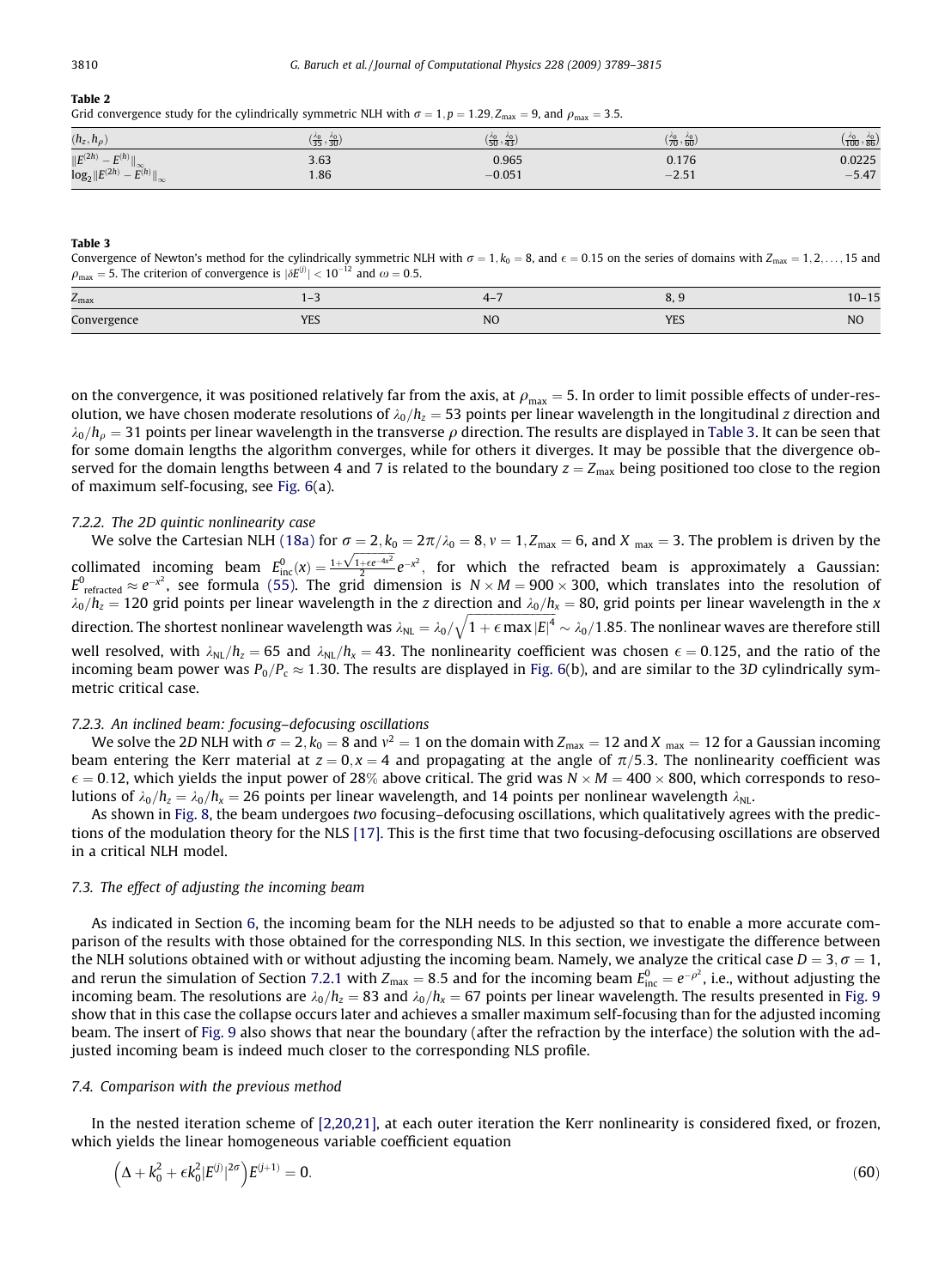<span id="page-22-0"></span>

Fig. 8. Arrest of collapse for an inclined beam in the 2D Cartesian NLH. Plots of the square amplitude (top) and the energy flux density (bottom).



Fig. 9. Comparison of the NLH solutions with and without the adjustment of incoming beam described in Section 6 (dashed red lines and solid blue lines, respectively), and the NLS solution (dotted black line). (For interpretation of the references to color in this figure legend, the reader is referred to the web version of this article.)

Eq. [\(60\)](#page-21-0) is also solved iteratively, by building a sequence of Born approximations. In doing so, at each inner iteration an inhomogeneous linear constant coefficient equation

$$
\left(\Delta + k_0^2\right) E^{(j+1,k+1)} = -\epsilon k_0^2 |E^{(j,k)}|^{2\sigma} E^{(j+1,k)} \tag{61}
$$

is solved using the separation of variables. We will call this approach the ''nested iterations method".

The efficacy of this method can be improved by getting rid of the inner iterations (61) and solving Eq. [\(60\)](#page-21-0) by the Gaussian elimination. We will call this the ''freezing iterations method".

In the one-dimensional case of [\[19\]](#page-26-0), the freezing iterations diverged above a certain nonlinearity threshold, while Newton's iterations converged for the entire range of nonlinearities of interest.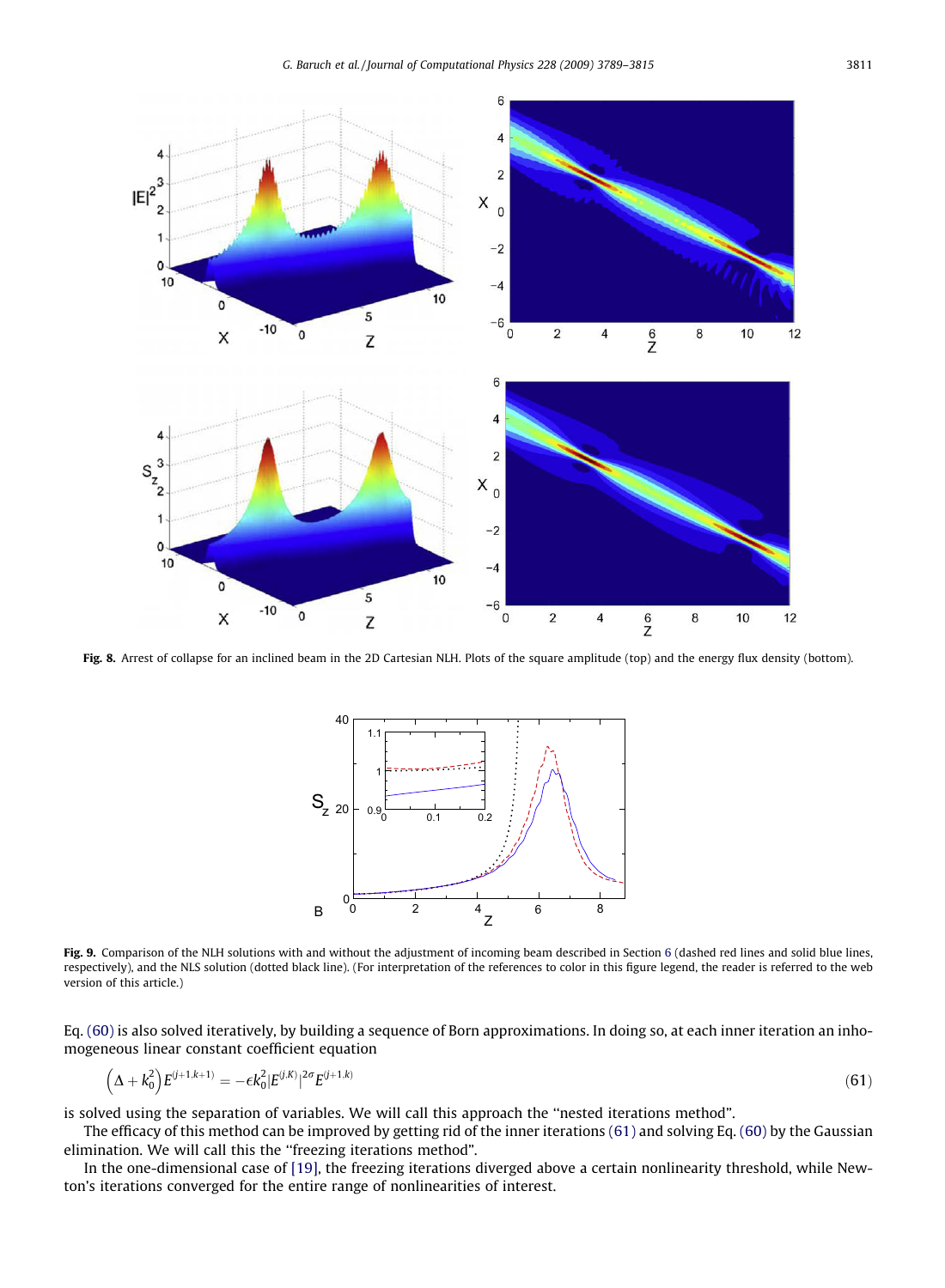#### Table 4

A comparison of the efficacy of the three methods for the soliton case  $D=2, \; \sigma=1.$  Each method converges for  $Z_{\rm max} < Z_{\rm max}^{\rm th}$  and diverges for  $Z_{\rm max} \geqslant Z_{\rm max}^{\rm th}$ 

| Method                                     | nested freezing $(60)$ , $(61)$ | freezing (60), LU solver | Newton's |
|--------------------------------------------|---------------------------------|--------------------------|----------|
| <sub>7</sub> threshold<br>$L_{\text{max}}$ | 42                              |                          | 500      |

In the current multi-D cases that correspond to the critical NLS, i.e.,  $D = 3$ ;  $\sigma = 1$  and  $D = 2$ ,  $\sigma = 2$ , both the nested iterations method and the freezing iterations method diverge when the NLS solution collapses, i.e., when the input power is above  $P_c$ , while Newton's algorithm converges, at least for some configurations, thereby showing a much better efficacy.

Another case of interest from the standpoint of applications is the subcritical NLS,  $D = 2$ ,  $\sigma = 1$ , which admits solutions in the form of spatial solitons. To compare the three methods in this case, we use each of them to repeat the simulation of Section 7.1.1 while varying the domain size Z<sub>max</sub>. The quantity of interest is the threshold value Z<sub>max</sub> = Z $_{\rm max}^{\rm threshold}$ , below which a given solver converges and above which it diverges. The results are given in Table 4. We can see that the nested iterations method of [\[2,20,21\]](#page-25-0) converges only for relatively short domains  $Z_{\rm max} < Z_{\rm max}^{\rm threshold} = 42$ . Replacing the inner iteration by a direct solver brings along a certain improvement:  $Z_{\max} < Z_{\max}^{\rm threshold} = 135$ . However, similarly to the one-dimensional case, Newton's iterations converge for the widest selection of cases, at least until  $Z_{\text{max}} = 500$ . Moreover, this limit is due to the memory constraints rather than divergence, and the actual  $Z_{\rm max}^{\rm threshold}$  may be even larger.

# 8. Discussion and future plans

In this study, we propose a novel numerical method for solving the scalar nonlinear Helmholtz equation, which governs the propagation of linearly polarized monochromatic light in Kerr dielectrics. The NLH is the simplest model in nonlinear optics that allows for the propagation of electromagnetic waves in all directions and, in particular, for backscattering, and accounts for nonparaxial effects. Our key result is that the NLH eliminates the singularity that characterizes solutions of the nonlinear Schrödinger equation, which is a reduced model based on the paraxial approximation. Another important finding is the discovery of narrow nonparaxial solitons and the development of numerical capability for simulating their collisions.

Mathematically, the NLH is an elliptic equation, and must be solved as a nonlinear boundary-value problem. This presents additional difficulties for both analysis and computations compared to the traditional treatment based on the NLS. The latter has a predominant direction of propagation and requires a Cauchy problem. Physically, we consider the propagation of laser light in a layered medium with interfaces across which both the linear and nonlinear components of the refraction index may undergo jumps. The presence of material discontinuities necessitates setting the condition that the field and its first normal derivative be continuous at the interface.

To solve the NLH numerically, we develop a fourth-order finite difference scheme for one, two, and three space dimensions (in the latter case we assume cylindrical symmetry). Finite differences are chosen over other possible approximation strategies because of their simplicity and ease of implementation. Indeed, the geometry of the problem enables a straightforward discretization on a uniform rectangular grid. On the other hand, having a high order scheme is important because it alleviates the point-per-wavelength constraint for large domains and also helps resolve the small-scale phenomenon of backscattering. In particular, high order accuracy must be maintained across the material discontinuities. This is achieved by using special one-sided differences. In doing so, to simplify the overall discretization we move the outer boundaries away from the interfaces so that the artificial boundary conditions do not ''interfere" with the interface treatment. The scheme used in the interior is of a semi-compact type, it is written on three nodes in the longitudinal direction and five nodes in the transverse direction. Having a compact three-node stencil in the longitudinal direction greatly simplifies both the treatment of the interfaces (no special ''near interface" nodes) and the treatment of the outer boundaries (no non-physical evanescent modes). At the same time, a compact stencil in the transverse direction is not required because there are no material discontinuities. This circumstance greatly simplifies the design of the overall scheme.

The second key component of the proposed algorithm is the nonlinear solver, which is based on Newton's method. The simulations of [\[19\]](#page-26-0) have demonstrated a clear superiority of Newton's method in the one-dimensional case. In this paper, we generalize our Newton's solver to the multi-dimensional case, with the expectation that it will let us solve the NLH for those settings when the NLS breaks down, namely, when the NLS solution becomes singular ( $\sigma(D - 1) = 2$  with input powers above critical), or when the beam width becomes very narrow in the subcritical case ( $D = 2, \sigma = 1$ ), or when counter-propagating nonparaxial solitons interact.

The Newton's solver that we developed has indeed lived up to the promise. In the critical cases, it enables the central result of this work, which is the discovery of bounded NLH solutions for those cases when the corresponding NLS solution blows up. Physically, it shows that nonparaxiality can suppress the singularity formation and hence arrest the collapse of focusing nonlinear waves. While there may be other physical mechanisms that also help arrest the collapse (neglected along the way when the NLH was derived from the Maxwell's equations), it was not known until now whether the solution becomes regular already in the framework of the scalar NLH model, which is the simplest nonparaxial model that incorporates the backward traveling waves.

Predictions of the NLH in the subcritical case include the existence of narrow nonparaxial solitons, and analysis of the interactions (collisions) of such beams, specifically in counter-propagation. These results may be of relevance to potential applications, e.g., the design of the next generation of all-optical circuits. Note that in our previous work [\[20\]](#page-26-0) we have already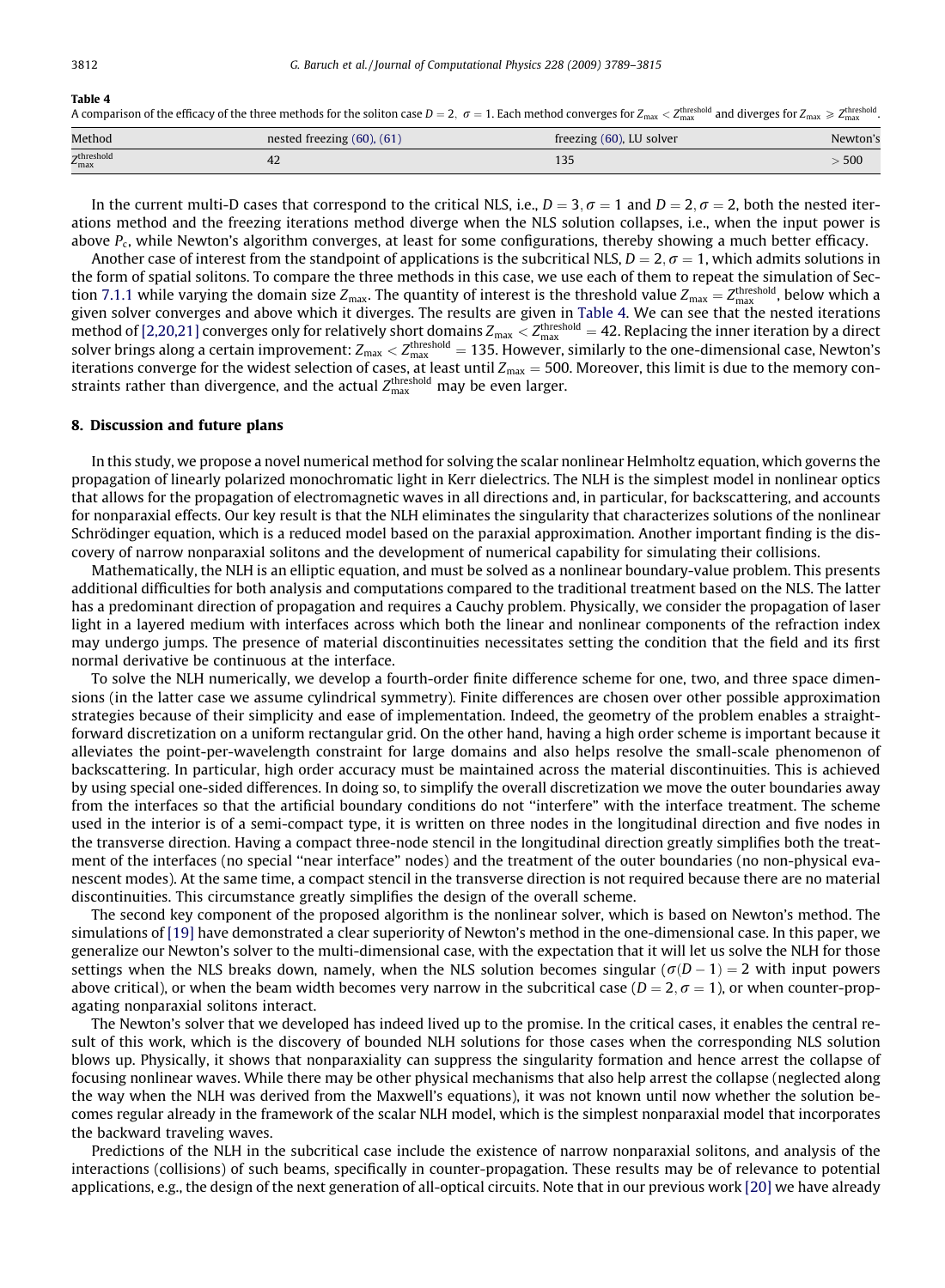been able to compute narrow spatial solitons. However, the new method proposed in this paper allows us to do that over much longer propagation distances, see Section 7.4.

Let us also note that a different configuration with counter-propagating solitons has been studied by Cohen et. al. in [\[22\]](#page-26-0) using a system of coupled NLS equations which approximates the NLH. As, however, mentioned in [\[22\],](#page-26-0) the coupled NLS model is not problem free as it is neither an initial-value problem nor a boundary-value problem. In contrast, since the NLH is solved as a boundary-value problem, it is a natural mathematical setting for such counter-propagating configurations.

The computational cost of the proposed algorithm still remains relatively high; it is dominated (both in memory and CPU time) by the cost of inverting the Jacobian matrix using a direct method. This cost can be reduced if the LU decomposition is replaced with an iterative method. As, however, the Helmholtz operator subject to the radiation boundary conditions is not self-adjoint, the only viable choice of an iteration scheme will be a method of the Krylov subspace type. For this method to work, the system must be preconditioned, and it is the design of a good preconditioner that will be in the focus of our future work on the linear solver. Several candidate techniques will be investigated, including the constant coefficient Helmholtz operator to be inverted by the separation of variables and a paraxial preconditioner based on the Schrödinger operator.

As far as the dependence of Newton's convergence on the domain size, see Section 7.2.1.2, we attribute it to the generally known ''fragility" and, in particular, sensitivity of Newton's convergence to the choice of the initial guess. On one hand, it is intuitively reasonable to expect that if the outer boundary is located in the region of maximum self-focusing, then the iterations may experience difficulties to converge, see [Table 3.](#page-21-0) On the other hand, at the moment we do not have a clear and unambiguous mathematical explanation as to why exactly that happens. We have tried a few simple remedies, such as using a continuation approach in the nonlinearity coefficient  $\epsilon$  and using a damped NLS solution as the initial guess, but none of those has made a substantial difference. We note that in the one-dimensional case the exact solution was available in the closed form [\[19\]](#page-26-0) and hence we could at least test Newton's convergence by substituting this exact solution as the initial guess. In multi-D, however, we are not aware of any closed form solutions for the slab of finite thickness and therefore, a similar validation procedure becomes problematic.

The piecewise constant formulation that we have considered in the paper in fact presents no loss of generality, at least from the standpoint of numerical solution. It can be very easily extended to the NLH with piecewise smooth material coefficients  $v^2(x)$  and  $\epsilon(x)$ . All one needs to do is replace the constants v and  $\epsilon$  in the definition of the scheme with the values at the corresponding grid nodes:  $v_{n,m} \equiv v(z_n, x_{\perp,m})$  and  $\epsilon_{n,m} \equiv \epsilon(z_n, x_{\perp,m})$ . However, while the resulting scheme will approximate the variable coefficient scalar NLH [\(1\)](#page-1-0) with fourth-order accuracy, the validity of Eq. [\(1\)](#page-1-0) itself from the standpoint of physics may be in question. Indeed, the derivation of the scalar NLH from Maxwell's equations in the case of variable coefficients introduces additional terms (spatial derivatives of  $v$  and  $\epsilon|E|^2$ ) which are not included in Eq. [\(1\)](#page-1-0).

The layered structure and simple geometry that we have adopted present no substantial loss of generality, because this formulation corresponds to many actual physical (e.g., laboratory) settings. The plain-parallel setup studied in the paper certainly simplifies the discretization. At the same time, we are reasonably confident that the proposed scheme can be generalized to more elaborate geometries without compromising its high order accuracy, which is of key importance. One natural approach to doing that is to use Calderon's projections and the method of difference potentials [\[36\]](#page-26-0).

From the standpoint of physics, the scalar NLH is certainly not the most comprehensive model. It is rather a reduced model based on a number of simplifications. Most notably, the vector nature of electromagnetic field is not taken into account by the scalar NLH because of the assumption of linear polarization. Vectorial effects, on the other hand, are known to become important close to when the nonparaxiality does, i.e., once the beam width becomes comparable to the carrier wavelength. Moreover, the scalar NLH governs monochromatic fields (continuous-wave laser), whereas the actual fields are always timedependent (typically, pulses of certain duration). Nonetheless, if the duration of the pulse is sufficiently long (many oscillation periods), then the time-periodic model will provide a good approximation.

To take into account the entire range of relevant physical phenomena one needs, of course, to go back and solve the full nonlinear Maxwell's equations. This, however, is a very challenging computational task and besides, the solutions of full Maxwell's equations may be hard to analyze or verify precisely because of all too many additional physical effects. That's why the analysis of the simplest nonparaxial model (i.e., the NLH) may provide a very useful insight into the relevant physics as, in particular, it allows to study the important phenomenon of nonlinear backscattering.

Given the previous considerations, we believe that in the context of physics, the next most natural and most beneficial extension of the work presented in this paper will be taking into account the vectorial effects. The current work provides a solid foundation for this extension as many key elements of the algorithm, e.g., the nonlocal artificial boundary conditions, will only require technical rather than conceptual changes. On the pure numerical side, in addition to the previously mentioned major modifications to the linear solver, we can consider a number of strategies aimed at further improving the numerical resolution in the regions of foremost interest (e.g., around the maximum self-focusing) while not increasing the overall computational cost. Examples include local grid requirement and/or combined approaches when most of the domain is to be done using the NLS whereas the local area of collision between the solitons is computed using the NLH.

# Acknowledgments

The research of G. Baruch and G. Fibich was partially supported by the Israel Science Fund, Grant# 123/08. The research of S. Tsynkov was supported by the US NSF, Grants# DMS-0509695 and # DMS-0810963, and by the US Air Force, Grant# FA9550-07-1-0170.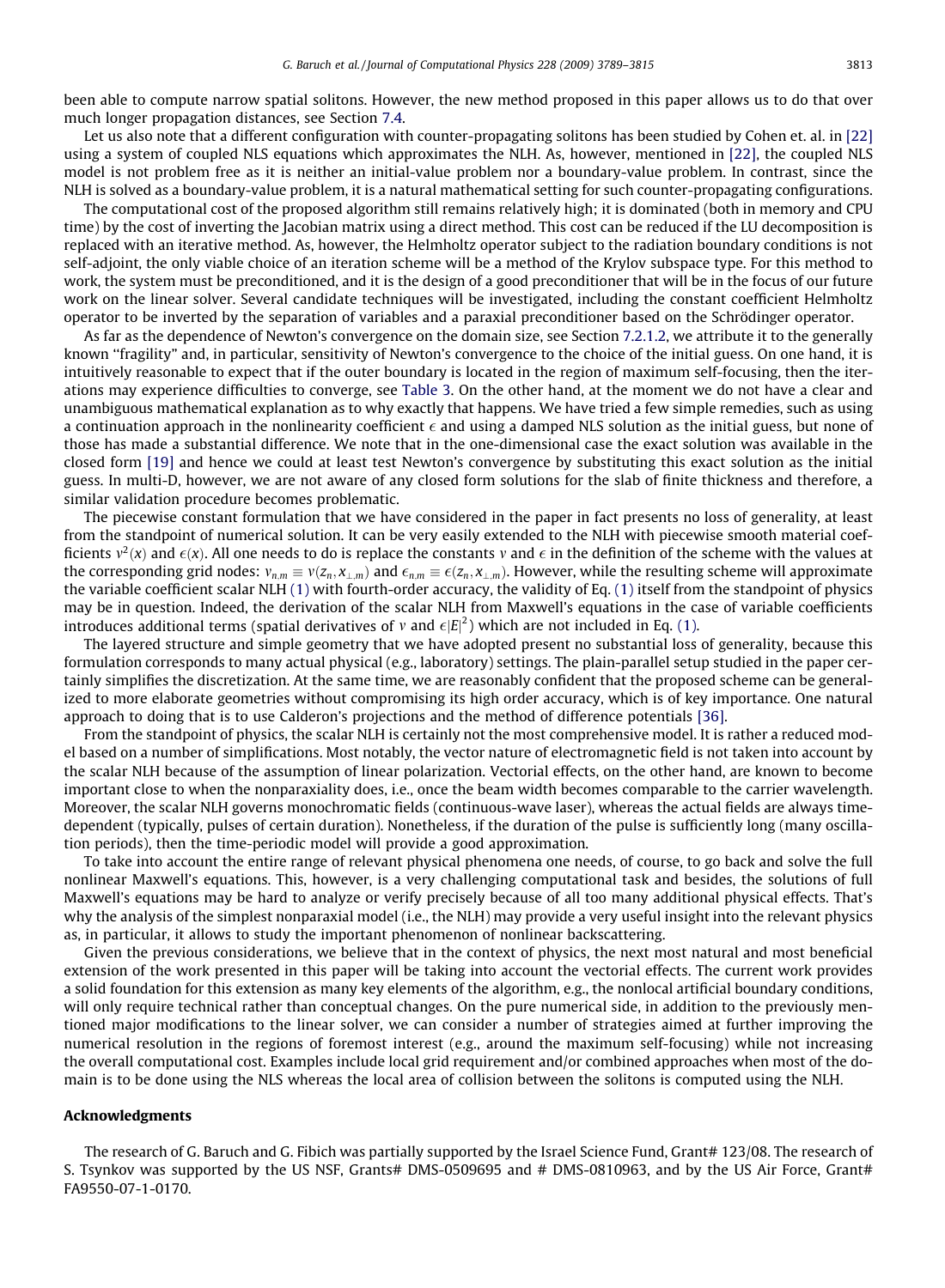# <span id="page-25-0"></span>Appendix A. Continuity conditions at material interfaces

For optical frequencies, we can disregard all magnetization effects in the medium (see [\[37, Chapter IX\]\)](#page-26-0) and write down the time-harmonic Maxwell's equations as follows:

$$
\frac{i\omega}{c}B = \text{curl}E, \quad -\frac{i\omega}{c}D = \text{curl}B,\tag{62}
$$

where the specific form of how the electric induction D depends on the field  $E$  is not important for the derivation of the interface conditions. Note, however, that as our medium is a dielectric, both fields E and B, as well as the induction D, remain finite everywhere including the interfaces.

Let an interface plane be normal to the coordinate z of the Cartesian system  $(x, y, z)$ . Then, the first equation of (62) implies that the quantity (curlE)<sub>x</sub> =  $\frac{\partial E_z}{\partial y}$  -  $\frac{\partial E_y}{\partial z}$  is bounded at the interface. As the derivative  $\frac{\partial E_z}{\partial y}$ , which is taken along the interface, is bounded in its own right, we conclude that  $\frac{\partial E_y}{\partial z}$  is bounded. This immediately yields the continuity of  $E_y$  across the interface. The continuity of  $E_x$  can be established the same way, by taking into account the boundedness of  $(\text{curl}E)_y = \frac{\partial E_x}{\partial z} - \frac{\partial E_z}{\partial x}$ . Altogether, this means that the tangential component of the electric field E must remain continuous. Likewise, the continuity of the tangential component of B across the interface can be derived by employing the second equation of  $(62)$  and the boundedness of D.

Next, consider the case of linear polarization:

$$
E = [E_x, 0, 0]
$$
 and  $B = [0, B_y, 0]$ .

Then, the continuity of  $B_y$  immediately implies the continuity of  $\frac{\partial E_x}{\partial z}$ , because from the Faraday law (the first equation of (62)) we now have:  $\frac{i\omega}{c}B_y=\frac{\partial E_x}{\partial z}$ . Altogether, we conclude that for the linearly polarized light propagating through a (transparent) dielectric with material discontinuities, both the electric field E and its first normal derivative must be continuous at all the interfaces.

# Appendix B. Notation for central difference operators

We denote the central difference operators by the letter  $D$  with the order of differentiation in the subscript and the order of accuracy in the superscript. The full list for the finite differences in the  $x$  (or  $\rho$ ) direction is as follows:

$$
D_{x}^{(2)}E \stackrel{\text{def}}{=} \frac{E_{n,m+1} - E_{n,m-1}}{2h_{x}} = \partial_{x}E_{n,m} + \mathcal{O}\left(h^{2}\right),
$$
  
\n
$$
D_{xx}^{(2)}E \stackrel{\text{def}}{=} \frac{E_{n,m+1} - 2E_{n,m} + E_{n,m-1}}{h_{x}^{2}} = \partial_{xx}E_{n,m} + \mathcal{O}\left(h^{2}\right),
$$
  
\n
$$
D_{xxx}^{(2)}E \stackrel{\text{def}}{=} \frac{E_{n,m+2} - 2E_{n,m+1} + 2E_{n,m-1} - E_{n,m-2}}{2h_{x}^{3}} = \partial_{xxx}E_{n,m} + \mathcal{O}\left(h^{2}\right),
$$
  
\n
$$
D_{xxxx}^{(2)}E \stackrel{\text{def}}{=} \frac{E_{n,m+2} - 4E_{n,m+1} + 6E_{n,m} - 4E_{n,m-1} + E_{n,m-2}}{h_{x}^{4}} = \partial_{xxx}E_{n,m} + \mathcal{O}\left(h^{2}\right),
$$
  
\n
$$
D_{x}^{(4)}E \stackrel{\text{def}}{=} \frac{-E_{n,m+2} + 8E_{n,m+1} - 8E_{n,m-1} + E_{n,m-2}}{12h_{x}} = \partial_{x}E_{n,m} + \mathcal{O}\left(h^{4}\right),
$$
  
\n
$$
D_{xx}^{(4)}E \stackrel{\text{def}}{=} \frac{-E_{n,m+2} + 16E_{n,m+1} - 30E_{n,m} + 16E_{n,m-1} - E_{n,m-2}}{12h_{x}^{2}} = \partial_{xx}E_{n,m} + \mathcal{O}\left(h^{4}\right).
$$

Because of the semi-compact approximation we use, only the second-order operator is required in the z direction

$$
D_{zz}^{(2)}E \stackrel{\text{def}}{=} \frac{E_{n+1,m} - 2E_{n,m} + E_{n-1,m}}{h_z^2} = \partial_{zz}E_{n,m} + \mathcal{O}\left(h^2\right).
$$

#### References

- [1] G. Fibich, B. Ilan, Vectorial and random effects in self-focusing and in multiple filamentation, Physica D 157 (1–2) (2001) 112–146.
- [2] G. Fibich, S.V. Tsynkov, High-order two-way artificial boundary conditions for nonlinear wave propagation with backscattering, J. Comput. Phys. 171 (2001) 632–677.
- [3] C. Sulem, P.-L. Sulem, The Nonlinear Schrödinger Equation of Applied Mathematical Sciences, vol. 139, Springer-Verlag, New York, 1999.
- [4] R.W. Boyd, Nonlinear Optics, third ed., Academic Press, San Diego, 2008.
- [5] M.I. Weinstein, Nonlinear Schrödinger equations and sharp interpolation estimates, Commun. Math. Phys. 87 (1983) 567–576.
- [6] J.H. Marburger, F.S. Felber, Theory of a lossless nonlinear Fabry–Perot interferometer, Phys. Rev. A 17 (1978) 335–342.
- [7] H. Wilhelm, Analytical solution of the boundary-value problem for the nonlinear Helmholtz equation, J. Math. Phys. 11 (1970) 824–826.
- [8] W. Chen, D.L. Mills, Optical response of a nonlinear dielectric film, Phys. Rev. B 35 (1987) 524–532.
- [9] W. Chen, D.L. Mills, Optical response of nonlinear multilayer structures: bilayers and superlattices, Phys. Rev. B 36 (1987) 6269–6278.
- [10] H.V. Baghdasaryan, T.M. Knyazyan, Problem of plane EM wave self-action in multilayer structure: an exact solution, Optical Quant. Electron. 31 (9–10) (1999) 1059–1072.